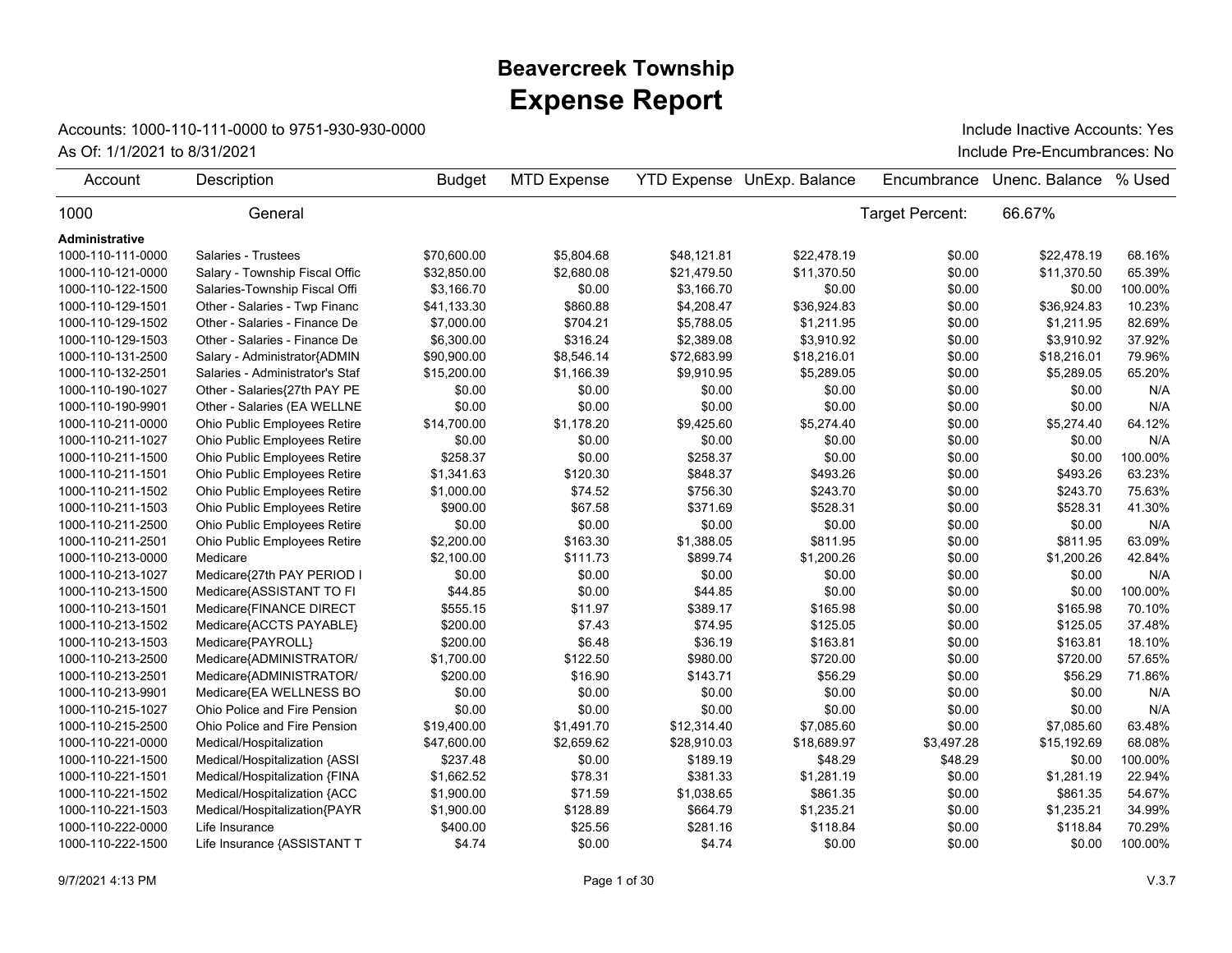| <b>Expense Report</b>        |                                   |               |                    |             |                            |              |                |          |  |
|------------------------------|-----------------------------------|---------------|--------------------|-------------|----------------------------|--------------|----------------|----------|--|
| As Of: 1/1/2021 to 8/31/2021 |                                   |               |                    |             |                            |              |                |          |  |
| Account                      | Description                       | <b>Budget</b> | <b>MTD Expense</b> |             | YTD Expense UnExp. Balance | Encumbrance  | Unenc. Balance | % Used   |  |
| 1000-110-222-1501            | Life Insurance {FINANCE DIR       | \$10.26       | \$0.98             | \$4.90      | \$5.36                     | \$0.00       | \$5.36         | 47.76%   |  |
| 1000-110-222-1502            | Life Insurance {ACCTS PAYA        | \$18.06       | \$0.98             | \$15.12     | \$2.94                     | \$0.00       | \$2.94         | 83.72%   |  |
| 1000-110-222-1503            | Life Insurance{PAYROLL}           | \$15.00       | \$0.98             | \$4.90      | \$10.10                    | \$0.00       | \$10.10        | 32.67%   |  |
| 1000-110-222-2500            | Life Insurance{ADMINISTRAT        | \$126.00      | \$7.00             | \$105.00    | \$21.00                    | \$0.00       | \$21.00        | 83.33%   |  |
| 1000-110-222-2501            | Life Insurance (ADMINISTRA        | \$50.00       | \$3.50             | \$21.00     | \$29.00                    | \$0.00       | \$29.00        | 42.00%   |  |
| 1000-110-223-0000            | Dental Insurance                  | \$2,800.00    | \$413.83           | \$1,362.15  | \$1,437.85                 | \$0.00       | \$1,437.85     | 48.65%   |  |
| 1000-110-223-1500            | Dental Insurance {ASSISTAN        | \$11.04       | \$0.00             | \$8.62      | \$2.42                     | \$2.42       | \$0.00         | 100.00%  |  |
| 1000-110-223-1501            | Dental Insurance {FINANCE         | \$101.96      | \$0.00             | \$2.70      | \$99.26                    | \$0.00       | \$99.26        | 2.65%    |  |
| 1000-110-223-1502            | Dental Insurance {ACCTS PA        | \$113.00      | \$6.73             | \$54.39     | \$58.61                    | \$0.00       | \$58.61        | 48.13%   |  |
| 1000-110-223-1503            | Dental Insurance{PAYROLL}         | \$113.00      | \$18.70            | \$42.94     | \$70.06                    | \$0.00       | \$70.06        | 38.00%   |  |
| 1000-110-223-2500            | Dental Insurance                  | \$0.00        | \$0.00             | \$0.00      | \$0.00                     | \$0.00       | \$0.00         | N/A      |  |
| 1000-110-230-0000            | <b>Workers' Compensation</b>      | \$8,000.00    | \$0.00             | \$2,087.74  | \$5,912.26                 | \$0.00       | \$5,912.26     | 26.10%   |  |
| 1000-110-230-1503            | Workers' Compensation{FINA        | \$1,000.00    | \$0.00             | \$835.10    | \$164.90                   | \$0.00       | \$164.90       | 83.51%   |  |
| 1000-110-240-1500            | Unemployment Compensatio          | \$13,000.00   | \$688.93           | \$1,377.25  | \$11,622.75                | \$0.00       | \$11,622.75    | 10.59%   |  |
| 1000-110-240-1501            | Unemployment Compensatio          | \$0.00        | \$0.00             | \$0.00      | \$0.00                     | \$0.00       | \$0.00         | N/A      |  |
| 1000-110-240-1502            | Unemployment Compensatio          | \$0.00        | \$0.00             | \$0.00      | \$0.00                     | \$0.00       | \$0.00         | N/A      |  |
| 1000-110-240-1503            | Unemployment Compensatio          | \$0.00        | \$0.00             | \$0.00      | \$0.00                     | \$0.00       | \$0.00         | N/A      |  |
| 1000-110-251-2500            | Uniform, Tool and Equipment       | \$20,000.00   | \$0.00             | \$384.61    | \$19,615.39                | \$0.00       | \$19,615.39    | 1.92%    |  |
| 1000-110-290-1016            | Other - Employee Fringe Ben       | \$53,000.00   | \$1,695.48         | \$31,829.76 | \$21,170.24                | \$1,015.50   | \$20,154.74    | 61.97%   |  |
| 1000-110-311-0000            | Accounting and Legal Fees         | \$58,000.00   | \$5,511.00         | \$39,068.00 | \$18,932.00                | \$6,661.00   | \$12,271.00    | 78.84%   |  |
| 1000-110-311-1503            | Accounting and Legal Fees {F      | \$5,000.00    | \$0.00             | \$0.00      | \$5,000.00                 | \$0.00       | \$5,000.00     | 0.00%    |  |
| 1000-110-312-0000            | <b>Auditing Services</b>          | \$14,000.00   | \$0.00             | \$0.00      | \$14,000.00                | \$0.00       | \$14,000.00    | 0.00%    |  |
| 1000-110-313-0000            | <b>Uniform Accounting Network</b> | \$4,200.00    | \$0.00             | \$1,074.00  | \$3,126.00                 | \$0.00       | \$3,126.00     | 25.57%   |  |
| 1000-110-314-0000            | <b>Tax Collection Fees</b>        | \$35,870.00   | \$4,178.10         | \$9,198.91  | \$26,671.09                | \$0.00       | \$26,671.09    | 25.65%   |  |
| 1000-110-315-0000            | <b>Election Expenses</b>          | \$12,916.62   | \$12,916.62        | \$12,916.62 | \$0.00                     | \$0.00       | \$0.00         | 100.00%  |  |
| 1000-110-316-0000            | <b>Engineering Services</b>       | \$200,912.50  | \$0.00             | \$84,581.02 | \$116,331.48               | \$116,331.48 | \$0.00         | 100.00%  |  |
| 1000-110-319-2500            | Other - Professional and Tech     | \$4,000.00    | \$0.00             | \$0.00      | \$4,000.00                 | \$0.00       | \$4,000.00     | 0.00%    |  |
| 1000-110-321-0000            | Rents and Leases                  | \$316.79      | \$19.16            | \$136.64    | \$180.15                   | \$84.15      | \$96.00        | 69.70%   |  |
| 1000-110-321-1503            | Rents and Leases {FINANCE         | \$1,534.61    | \$27.76            | \$213.42    | \$1,321.19                 | \$121.19     | \$1,200.00     | 21.80%   |  |
| 1000-110-322-0000            | Garbage and Trash Removal         | \$4,165.57    | \$298.47           | \$3,223.71  | \$941.86                   | \$941.86     | \$0.00         | 100.00%  |  |
| 1000-110-323-1009            | Repairs and Maintenance{RE        | \$3,000.00    | \$0.00             | \$2,199.40  | \$800.60                   | \$300.60     | \$500.00       | 83.33%   |  |
| 1000-110-330-0000            | <b>Travel and Meeting Expense</b> | \$2,477.00    | \$0.00             | \$39.94     | \$2,437.06                 | \$0.00       | \$2,437.06     | 1.61%    |  |
| 1000-110-330-1503            | Travel and Meeting Expense {      | \$5,150.95    | \$51.24            | \$2,863.95  | \$2,287.00                 | \$922.00     | \$1,365.00     | 73.50%   |  |
| 1000-110-330-2500            | Travel and Meeting Expense{       | \$5,000.00    | \$0.00             | \$0.00      | \$5,000.00                 | \$0.00       | \$5,000.00     | 0.00%    |  |
| 1000-110-341-0000            | Telephone                         | \$5,000.00    | \$0.00             | \$0.00      | \$5,000.00                 | \$0.00       | \$5,000.00     | 0.00%    |  |
| 1000-110-341-2500            | Telephone{ADMINISTRATOR           | \$2,020.00    | \$0.00             | \$0.00      | \$2,020.00                 | \$0.00       | \$2,020.00     | 0.00%    |  |
| 1000-110-342-0000            | Postage                           | \$1,000.00    | \$0.00             | \$1,000.00  | \$0.00                     | \$0.00       | \$0.00         | 100.00%  |  |
| 1000-110-343-0000            | Postage Machine Rental            | \$500.00      | \$0.00             | \$0.00      | \$500.00                   | \$0.00       | \$500.00       | 0.00%    |  |
| 1000-110-344-0000            | Printing                          | \$3,000.00    | \$181.94           | \$2,238.30  | \$761.70                   | \$689.66     | \$72.04        | 97.60%   |  |
| 1000-110-345-1005            | Advertising{TOWNSHIP LEG          | \$10,000.00   | \$149.76           | \$6,234.56  | \$3,765.44                 | \$3,765.44   | \$0.00         | 100.00%  |  |
| 1000-110-345-1503            | Advertising {FINANCE DEPA         | \$860.00      | \$0.00             | \$0.00      | \$860.00                   | \$0.00       | \$860.00       | 0.00%    |  |
| 1000-110-351-0000            | Electricity                       | \$5,325.55    | \$440.63           | \$3,056.22  | \$2,269.33                 | \$98.88      | \$2,170.45     | 59.24%   |  |
| 1000-110-351-1006            | Electricity{LIGHTING TUNNE        | \$0.00        | \$0.00             | \$0.00      | \$0.00                     | \$0.00       | \$0.00         | N/A      |  |
| 1000-110-360-0000            | <b>Contracted Services</b>        | \$85,000.00   | \$1,917.85         | \$42,509.61 | \$42,490.39                | \$16,816.76  | \$25,673.63    | 69.80%   |  |
| 1000-110-360-1503            | Contracted Services {FINANC       | \$14,500.00   | \$1,046.60         | \$11,674.07 | \$2,825.93                 | \$2,408.77   | \$417.16       | 97.12%   |  |
| 1000-110-370-1007            | Payment to Another Political      | \$1,200.00    | \$0.00             | \$0.00      | \$1,200.00                 | \$0.00       | \$1,200.00     | $0.00\%$ |  |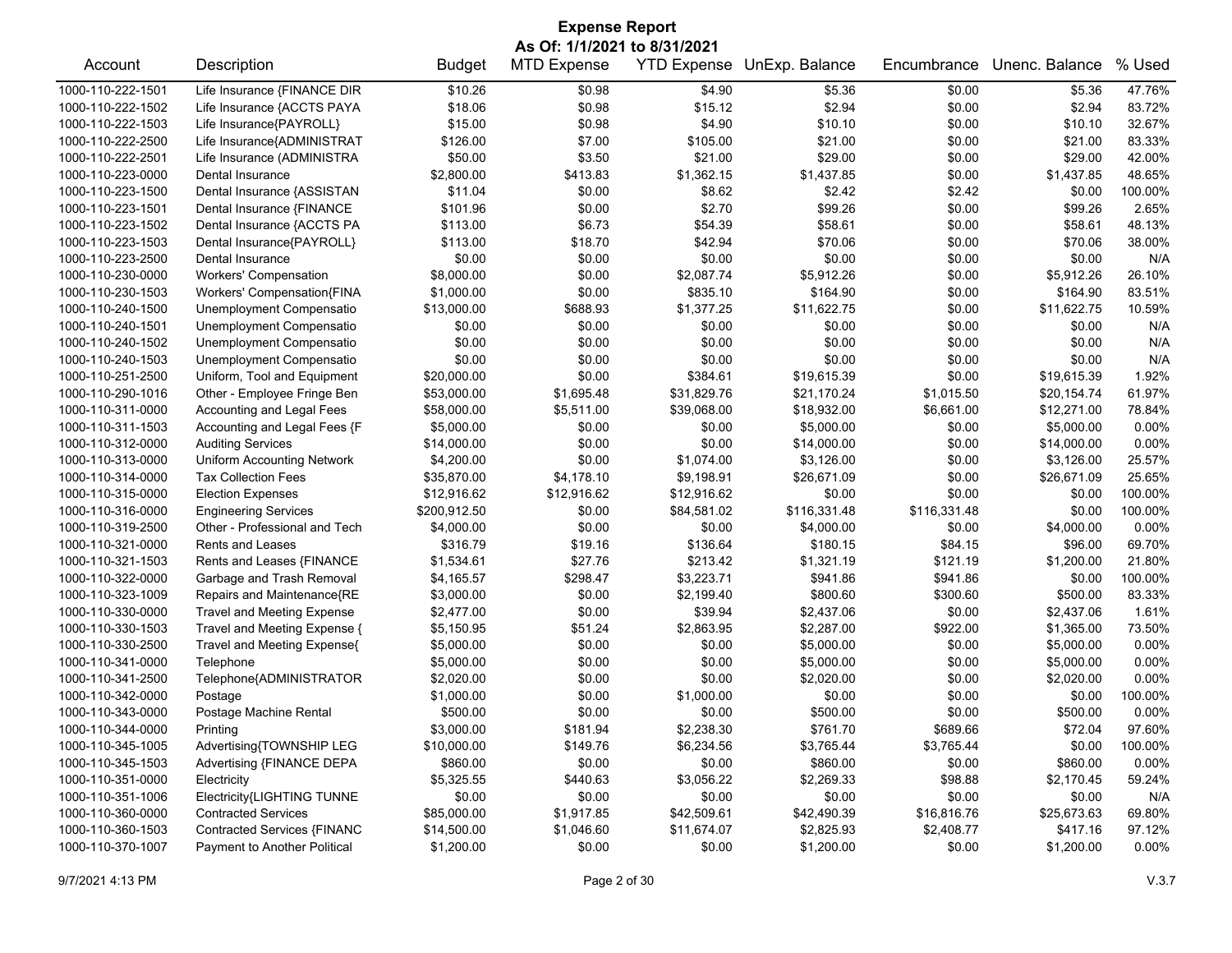| <b>Expense Report</b>                   |                                    |                |                    |              |                            |              |                |         |  |
|-----------------------------------------|------------------------------------|----------------|--------------------|--------------|----------------------------|--------------|----------------|---------|--|
|                                         | As Of: 1/1/2021 to 8/31/2021       |                |                    |              |                            |              |                |         |  |
| Account                                 | Description                        | <b>Budget</b>  | <b>MTD Expense</b> |              | YTD Expense UnExp. Balance | Encumbrance  | Unenc. Balance | % Used  |  |
| 1000-110-370-1008                       | Payment to Another Political       | \$12,000.00    | \$0.00             | \$8,643.00   | \$3,357.00                 | \$2,881.00   | \$476.00       | 96.03%  |  |
| 1000-110-370-1009                       | Payment to Another Political       | \$3,000.00     | \$0.00             | \$0.00       | \$3,000.00                 | \$0.00       | \$3,000.00     | 0.00%   |  |
| 1000-110-389-0000                       | Other - Insurance and Bondin       | \$31,136.97    | \$0.00             | \$31,136.97  | \$0.00                     | \$0.00       | \$0.00         | 100.00% |  |
| 1000-110-410-0000                       | <b>Office Supplies</b>             | \$2,374.00     | \$85.25            | \$2,006.73   | \$367.27                   | \$300.45     | \$66.82        | 97.19%  |  |
| 1000-110-410-1503                       | Office Supplies {FINANCE DE        | \$4,400.00     | \$18.99            | \$2,882.34   | \$1,517.66                 | \$506.45     | \$1,011.21     | 77.02%  |  |
| 1000-110-420-1010                       | <b>Operating Supplies{JANITORI</b> | \$344.00       | \$87.71            | \$87.71      | \$256.29                   | \$72.96      | \$183.33       | 46.71%  |  |
| 1000-110-420-6002                       | Operating Supplies{FUEL}           | \$1,600.00     | \$75.71            | \$433.04     | \$1,166.96                 | \$1,098.59   | \$68.37        | 95.73%  |  |
| 1000-110-519-0000                       | Other - Dues and Fees              | \$6,899.00     | \$228.00           | \$4,351.82   | \$2,547.18                 | \$0.00       | \$2,547.18     | 63.08%  |  |
| 1000-110-519-1503                       | Other - Dues and Fees {FINA        | \$1,101.00     | \$0.00             | \$701.00     | \$400.00                   | \$100.00     | \$300.00       | 72.75%  |  |
| 1000-110-520-0000                       | <b>Compensation and Damages</b>    | \$3,400.00     | \$0.00             | \$0.00       | \$3,400.00                 | \$0.00       | \$3,400.00     | 0.00%   |  |
| 1000-110-599-0000                       | Other - Other Expenses             | \$10,000.00    | \$0.00             | \$72.76      | \$9,927.24                 | \$0.00       | \$9,927.24     | 0.73%   |  |
| 1000-110-740-1503                       | Machinery, Equipment and Fu        | \$2,412.50     | \$0.00             | \$1,363.78   | \$1,048.72                 | \$0.00       | \$1,048.72     | 56.53%  |  |
| 1000-110-740-2500                       | Machinery, Equipment and Fu        | \$1,000.00     | \$0.00             | \$225.00     | \$775.00                   | \$120.00     | \$655.00       | 34.50%  |  |
| 1000-110-750-0000                       | <b>Motor Vehicles</b>              | \$23,362.02    | \$1,685.05         | \$18,008.71  | \$5,353.31                 | \$5,353.31   | \$0.00         | 100.00% |  |
|                                         | <b>Administrative Totals:</b>      | \$1,051,992.14 | \$58,172.15        | \$557,427.24 | \$494,564.90               | \$164,138.04 | \$330,426.86   | 68.59%  |  |
| <b>Townhalls</b>                        |                                    |                |                    |              |                            |              |                |         |  |
| 1000-120-190-0000                       | <b>Other-Salaries</b>              | \$0.00         | \$0.00             | \$0.00       | \$0.00                     | \$0.00       | \$0.00         | N/A     |  |
| 1000-120-211-0000                       | Ohio Public Employees Retire       | \$0.00         | \$0.00             | \$0.00       | \$0.00                     | \$0.00       | \$0.00         | N/A     |  |
| 1000-120-213-0000                       | Medicare                           | \$0.00         | \$0.00             | \$0.00       | \$0.00                     | \$0.00       | \$0.00         | N/A     |  |
| 1000-120-221-0000                       | Medical/Hospitalization            | \$0.00         | \$0.00             | \$0.00       | \$0.00                     | \$0.00       | \$0.00         | N/A     |  |
| 1000-120-222-0000                       | Life Insurance                     | \$0.00         | \$0.00             | \$0.00       | \$0.00                     | \$0.00       | \$0.00         | N/A     |  |
| 1000-120-223-0000                       | Dental Insurance                   | \$0.00         | \$0.00             | \$0.00       | \$0.00                     | \$0.00       | \$0.00         | N/A     |  |
| 1000-120-323-0000                       | Repairs and Maintenance            | \$300.00       | \$0.00             | \$0.00       | \$300.00                   | \$0.00       | \$300.00       | 0.00%   |  |
| 1000-120-352-0000                       | Water and Sewage                   | \$676.41       | \$39.69            | \$314.55     | \$361.86                   | \$361.86     | \$0.00         | 100.00% |  |
| 1000-120-359-0000                       | Other - Utilities                  | \$5,941.39     | \$51.89            | \$4,013.15   | \$1,928.24                 | \$1,928.24   | \$0.00         | 100.00% |  |
| 1000-120-420-0000                       | <b>Operating Supplies</b>          | \$900.00       | \$0.00             | \$584.08     | \$315.92                   | \$255.32     | \$60.60        | 93.27%  |  |
| 1000-120-599-1015                       | Other - Other Expenses{TOW         | \$5,324.00     | \$0.00             | \$3,642.00   | \$1,682.00                 | \$1,682.00   | \$0.00         | 100.00% |  |
| 1000-120-740-0000                       | Machinery, Equipment and Fu        | \$85,716.24    | \$0.00             | \$69,488.62  | \$16,227.62                | \$2,068.77   | \$14,158.85    | 83.48%  |  |
|                                         | <b>Townhalls Totals:</b>           | \$98,858.04    | \$91.58            | \$78,042.40  | \$20,815.64                | \$6,296.19   | \$14,519.45    | 85.31%  |  |
| <b>Community Development &amp; Risk</b> |                                    |                |                    |              |                            |              |                |         |  |
| 1000-130-190-6000                       | Other - Salaries{CD&R}             | \$211,820.00   | \$16,031.70        | \$134,623.93 | \$77,196.07                | \$0.00       | \$77,196.07    | 63.56%  |  |
| 1000-130-211-6000                       | Ohio Public Employees Retire       | \$29,655.00    | \$2,236.52         | \$18,649.65  | \$11,005.35                | \$0.00       | \$11,005.35    | 62.89%  |  |
| 1000-130-213-6000                       | Medicare{CD&R}                     | \$4,236.00     | \$220.59           | \$1,847.76   | \$2,388.24                 | \$0.00       | \$2,388.24     | 43.62%  |  |
| 1000-130-221-6000                       | Medical/Hospitalization{CD&R       | \$44,000.00    | \$2,250.46         | \$23,305.79  | \$20,694.21                | \$0.00       | \$20,694.21    | 52.97%  |  |
| 1000-130-222-6000                       | Life Insurance{CD&R}               | \$310.00       | \$28.00            | \$231.00     | \$79.00                    | \$0.00       | \$79.00        | 74.52%  |  |
| 1000-130-223-6000                       | Dental Insurance{CD&R}             | \$1,600.00     | \$259.46           | \$935.48     | \$664.52                   | \$0.00       | \$664.52       | 58.47%  |  |
| 1000-130-251-6000                       | Uniform, Tool and Equipment        | \$0.00         | \$0.00             | \$0.00       | \$0.00                     | \$0.00       | \$0.00         | N/A     |  |
| 1000-130-311-6000                       | Accounting and Legal Fees{Z        | \$15,000.00    | \$817.00           | \$7,175.00   | \$7,825.00                 | \$4,813.00   | \$3,012.00     | 79.92%  |  |
| 1000-130-318-6000                       | Training Services{CD&R}            | \$2,000.00     | \$0.00             | \$0.00       | \$2,000.00                 | \$65.00      | \$1,935.00     | 3.25%   |  |
| 1000-130-323-6000                       | Repairs and Maintenance{CD         | \$100.00       | \$0.00             | \$0.00       | \$100.00                   | \$0.00       | \$100.00       | 0.00%   |  |
| 1000-130-330-6000                       | Travel and Meeting Expense{        | \$500.00       | \$0.00             | \$0.00       | \$500.00                   | \$0.00       | \$500.00       | 0.00%   |  |
| 1000-130-341-6000                       | Telephone {CD&R}                   | \$0.00         | \$0.00             | \$0.00       | \$0.00                     | \$0.00       | \$0.00         | N/A     |  |
| 1000-130-342-6000                       | Postage{CD&R}                      | \$500.00       | \$20.56            | \$20.56      | \$479.44                   | \$469.84     | \$9.60         | 98.08%  |  |
| 1000-130-344-6000                       | Printing{CD&R}                     | \$300.00       | \$0.00             | \$0.00       | \$300.00                   | \$0.00       | \$300.00       | 0.00%   |  |
| 1000-130-345-6000                       | Advertising{CD&R}                  | \$3,895.20     | \$0.00             | \$395.20     | \$3,500.00                 | \$0.00       | \$3,500.00     | 10.15%  |  |
| 1000-130-360-6000                       | Contracted Services{CD&R}          | \$10,000.00    | \$0.00             | \$9,820.75   | \$179.25                   | \$0.00       | \$179.25       | 98.21%  |  |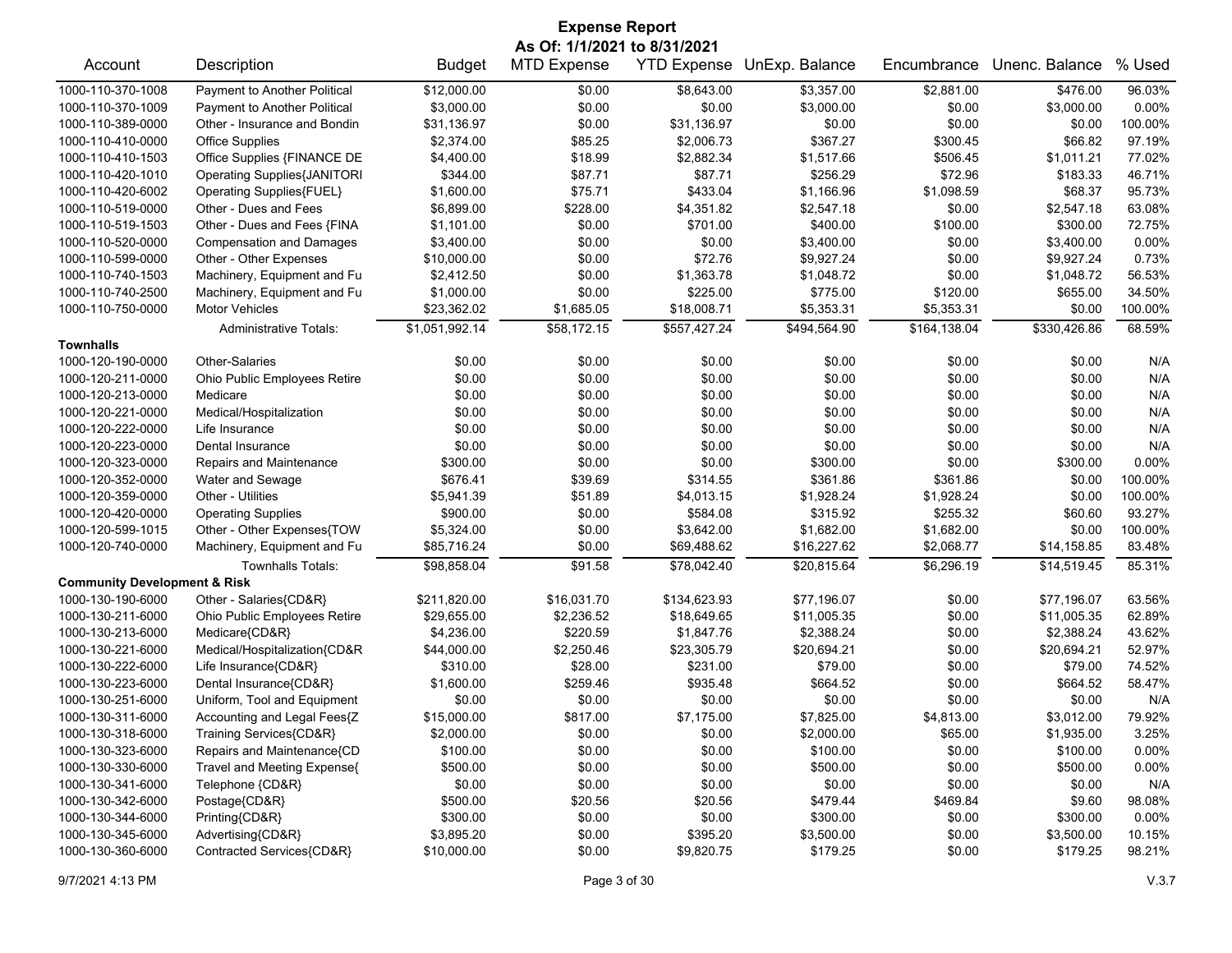| <b>Expense Report</b>       |                                      |               |                              |                    |                |             |                |         |  |
|-----------------------------|--------------------------------------|---------------|------------------------------|--------------------|----------------|-------------|----------------|---------|--|
|                             |                                      |               | As Of: 1/1/2021 to 8/31/2021 |                    |                |             |                |         |  |
| Account                     | Description                          | <b>Budget</b> | <b>MTD Expense</b>           | <b>YTD Expense</b> | UnExp. Balance | Encumbrance | Unenc. Balance | % Used  |  |
| 1000-130-389-6000           | Other - Insurance and Bondin         | \$340.00      | \$0.00                       | \$0.00             | \$340.00       | \$0.00      | \$340.00       | 0.00%   |  |
| 1000-130-410-6000           | Office Supplies{CD&R}                | \$750.00      | \$0.00                       | \$279.99           | \$470.01       | \$32.97     | \$437.04       | 41.73%  |  |
| 1000-130-420-6000           | Operating Supplies{CD&R}             | \$150.00      | \$0.00                       | \$0.00             | \$150.00       | \$0.00      | \$150.00       | 0.00%   |  |
| 1000-130-420-6002           | Operating Supplies{FUEL CD           | \$500.00      | \$0.00                       | \$0.00             | \$500.00       | \$0.00      | \$500.00       | 0.00%   |  |
| 1000-130-430-3000           | Small Tools and Minor Equip          | \$1,000.00    | \$373.79                     | \$770.15           | \$229.85       | \$69.80     | \$160.05       | 84.00%  |  |
| 1000-130-430-6000           | Small Tools and Minor Equip          | \$380.78      | \$0.00                       | \$141.07           | \$239.71       | \$0.00      | \$239.71       | 37.05%  |  |
| 1000-130-519-6000           | Other - Dues and Fees{CD&R           | \$150.00      | \$28.00                      | \$99.00            | \$51.00        | \$28.00     | \$23.00        | 84.67%  |  |
| 1000-130-599-6000           | Other - Other Expenses{CD&           | \$1,000.00    | \$0.00                       | \$0.00             | \$1,000.00     | \$0.00      | \$1,000.00     | 0.00%   |  |
| 1000-130-740-6000           | Machinery, Equipment and Fu          | \$2,000.00    | \$0.00                       | \$531.00           | \$1,469.00     | \$0.00      | \$1,469.00     | 26.55%  |  |
|                             | Community Development & Risk Totals: | \$330,186.98  | \$22,266.08                  | \$198,826.33       | \$131,360.65   | \$5,478.61  | \$125,882.04   | 61.88%  |  |
| <b>Human Resources</b>      |                                      |               |                              |                    |                |             |                |         |  |
| 1000-190-190-2000           | Other - Salaries{HUMAN RES           | \$11,700.00   | \$520.44                     | \$3,526.49         | \$8,173.51     | \$0.00      | \$8,173.51     | 30.14%  |  |
| 1000-190-211-2000           | Ohio Public Employees Retire         | \$1,700.00    | \$71.79                      | \$474.84           | \$1,225.16     | \$0.00      | \$1,225.16     | 27.93%  |  |
| 1000-190-213-2000           | Medicare{HUMAN RESOURC               | \$300.00      | \$6.92                       | \$45.83            | \$254.17       | \$0.00      | \$254.17       | 15.28%  |  |
| 1000-190-221-2000           | Medical/Hospitalization{HUM          | \$1,900.00    | \$128.89                     | \$1,026.91         | \$873.09       | \$0.00      | \$873.09       | 54.05%  |  |
| 1000-190-222-2000           | Life Insurance{HUMAN RESO            | \$15.00       | \$0.98                       | \$9.38             | \$5.62         | \$0.00      | \$5.62         | 62.53%  |  |
| 1000-190-223-2000           | Dental Insurance{HUMAN RE            | \$113.00      | \$24.55                      | \$64.45            | \$48.55        | \$0.00      | \$48.55        | 57.04%  |  |
| 1000-190-318-2000           | Training Services{HUMAN RE           | \$1,173.00    | \$0.00                       | \$500.00           | \$673.00       | \$0.00      | \$673.00       | 42.63%  |  |
| 1000-190-319-2000           | Other - Professional and Tech        | \$259.00      | \$0.00                       | \$0.00             | \$259.00       | \$0.00      | \$259.00       | 0.00%   |  |
| 1000-190-330-2000           | Travel and Meeting Expense{          | \$1,500.00    | \$0.00                       | \$0.00             | \$1,500.00     | \$0.00      | \$1,500.00     | 0.00%   |  |
| 1000-190-360-2000           | Contracted Services{HUMAN            | \$7,500.00    | \$0.00                       | \$131.30           | \$7,368.70     | \$0.00      | \$7,368.70     | 1.75%   |  |
| 1000-190-410-2000           | Office Supplies{HUMAN RES            | \$300.00      | \$0.00                       | \$122.52           | \$177.48       | \$0.00      | \$177.48       | 40.84%  |  |
| 1000-190-510-2000           | Dues and Fees{HUMAN RES              | \$615.67      | \$0.00                       | \$315.67           | \$300.00       | \$219.00    | \$81.00        | 86.84%  |  |
| 1000-190-740-2000           | Machinery, Equipment and Fu          | \$1,000.00    | \$0.00                       | \$294.03           | \$705.97       | \$147.00    | \$558.97       | 44.10%  |  |
|                             | Human Resources Totals:              | \$28,075.67   | \$753.57                     | \$6,511.42         | \$21,564.25    | \$366.00    | \$21,198.25    | 24.50%  |  |
| <b>Highways</b>             |                                      |               |                              |                    |                |             |                |         |  |
| 1000-330-190-4000           | Other - Salaries{GENERAL R           | \$0.00        | \$0.00                       | \$0.00             | \$0.00         | \$0.00      | \$0.00         | N/A     |  |
| 1000-330-211-4000           | Ohio Public Employees Retire         | \$0.00        | \$0.00                       | \$0.00             | \$0.00         | \$0.00      | \$0.00         | N/A     |  |
| 1000-330-213-4000           | Medicare{GENERAL ROAD}               | \$0.00        | \$0.00                       | \$0.00             | \$0.00         | \$0.00      | \$0.00         | N/A     |  |
| 1000-330-221-4000           | Medical/Hospitalization{GENE         | \$0.00        | \$0.00                       | \$0.00             | \$0.00         | \$0.00      | \$0.00         | N/A     |  |
| 1000-330-222-4000           | Life Insurance{GENERAL RO            | \$0.00        | \$0.00                       | \$0.00             | \$0.00         | \$0.00      | \$0.00         | N/A     |  |
| 1000-330-223-4000           | Dental Insurance{GENERAL             | \$0.00        | \$0.00                       | \$0.00             | \$0.00         | \$0.00      | \$0.00         | N/A     |  |
| 1000-330-360-4999           | <b>Internal Billing</b>              | \$25,000.00   | \$5,441.92                   | \$15,268.60        | \$9,731.40     | \$9,731.40  | \$0.00         | 100.00% |  |
|                             | <b>Highways Totals:</b>              | \$25,000.00   | \$5,441.92                   | \$15,268.60        | \$9,731.40     | \$9,731.40  | \$0.00         | 100.00% |  |
| <b>Health Districts</b>     |                                      |               |                              |                    |                |             |                |         |  |
| 1000-420-370-0000           | Payment to Another Political         | \$25,500.00   | \$12,204.89                  | \$25,121.51        | \$378.49       | \$0.00      | \$378.49       | 98.52%  |  |
|                             | <b>Health Districts Totals:</b>      | \$25,500.00   | \$12,204.89                  | \$25,121.51        | \$378.49       | \$0.00      | \$378.49       | 98.52%  |  |
| <b>Parks and Recreation</b> |                                      |               |                              |                    |                |             |                |         |  |
| 1000-610-190-0000           | Other - Salaries                     | \$0.00        | \$0.00                       | \$0.00             | \$0.00         | \$0.00      | \$0.00         | N/A     |  |
| 1000-610-190-8010           | Other - Salaries {PARKS: FU          | \$0.00        | \$0.00                       | \$0.00             | \$0.00         | \$0.00      | \$0.00         | N/A     |  |
| 1000-610-190-8011           | Other - Salaries {PARKS: PA          | \$0.00        | \$0.00                       | \$0.00             | \$0.00         | \$0.00      | \$0.00         | N/A     |  |
| 1000-610-211-0000           | Ohio Public Employees Retire         | \$0.00        | \$0.00                       | \$0.00             | \$0.00         | \$0.00      | \$0.00         | N/A     |  |
| 1000-610-211-8010           | Ohio Public Employees Retire         | \$0.00        | \$0.00                       | \$0.00             | \$0.00         | \$0.00      | \$0.00         | N/A     |  |
| 1000-610-211-8011           | Ohio Public Employees Retire         | \$0.00        | \$0.00                       | \$0.00             | \$0.00         | \$0.00      | \$0.00         | N/A     |  |
| 1000-610-213-0000           | Medicare                             | \$0.00        | \$0.00                       | \$0.00             | \$0.00         | \$0.00      | \$0.00         | N/A     |  |
| 1000-610-213-8010           | Medicare{PARKS: FULL-TIM             | \$0.00        | \$0.00                       | \$0.00             | \$0.00         | \$0.00      | \$0.00         | N/A     |  |
|                             |                                      |               |                              |                    |                |             |                |         |  |

9/7/2021 4:13 PM Page 4 of 30 V.3.7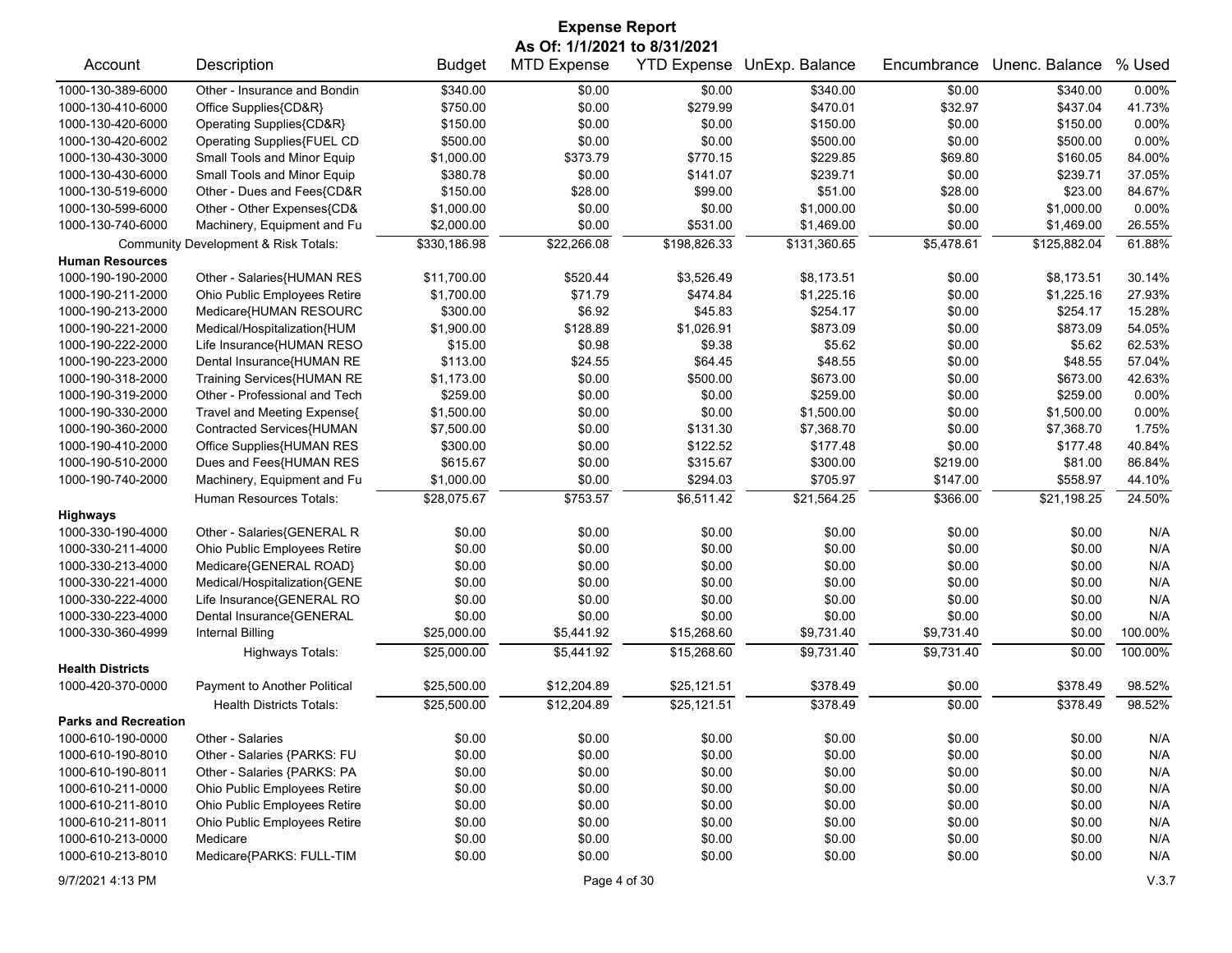| <b>Expense Report</b>         |                                     |               |                                                    |             |                            |             |                |          |  |
|-------------------------------|-------------------------------------|---------------|----------------------------------------------------|-------------|----------------------------|-------------|----------------|----------|--|
| Account                       | Description                         | <b>Budget</b> | As Of: 1/1/2021 to 8/31/2021<br><b>MTD Expense</b> |             | YTD Expense UnExp. Balance | Encumbrance | Unenc. Balance | % Used   |  |
|                               |                                     |               |                                                    |             |                            |             |                |          |  |
| 1000-610-213-8011             | Medicare{PARKS: PART-TIM            | \$0.00        | \$0.00                                             | \$0.00      | \$0.00                     | \$0.00      | \$0.00         | N/A      |  |
| 1000-610-321-8000             | Rents and Leases (PARKS)            | \$9,175.00    | \$9,175.00                                         | \$9,175.00  | \$0.00                     | \$0.00      | \$0.00         | 100.00%  |  |
| 1000-610-323-0000             | Repairs and Maintenance             | \$0.00        | \$0.00                                             | \$0.00      | \$0.00                     | \$0.00      | \$0.00         | N/A      |  |
| 1000-610-323-8000             | Repairs and Maintenance {PA         | \$1,831.25    | \$0.00                                             | \$1,332.36  | \$498.89                   | \$498.89    | \$0.00         | 100.00%  |  |
| 1000-610-351-0000             | Electricity                         | \$0.00        | \$0.00                                             | \$0.00      | \$0.00                     | \$0.00      | \$0.00         | N/A      |  |
| 1000-610-351-8000             | Electricity {PARKS}                 | \$2,569.19    | \$76.02                                            | \$474.21    | \$2,094.98                 | \$1,694.98  | \$400.00       | 84.43%   |  |
| 1000-610-352-0000             | Water and Sewage                    | \$0.00        | \$0.00                                             | \$0.00      | \$0.00                     | \$0.00      | \$0.00         | N/A      |  |
| 1000-610-352-8000             | Water and Sewage (PARKS)            | \$500.00      | \$0.00                                             | \$0.00      | \$500.00                   | \$0.00      | \$500.00       | 0.00%    |  |
| 1000-610-360-4999             | <b>Internal Billing</b>             | \$12,000.00   | \$649.05                                           | \$3,257.61  | \$8,742.39                 | \$8,742.39  | \$0.00         | 100.00%  |  |
| 1000-610-370-8000             | Payment to Another Political        | \$0.00        | \$0.00                                             | \$0.00      | \$0.00                     | \$0.00      | \$0.00         | N/A      |  |
| 1000-610-370-8001             | Payment to Another Political        | \$0.00        | \$0.00                                             | \$0.00      | \$0.00                     | \$0.00      | \$0.00         | N/A      |  |
| 1000-610-420-0000             | <b>Operating Supplies</b>           | \$0.00        | \$0.00                                             | \$0.00      | \$0.00                     | \$0.00      | \$0.00         | N/A      |  |
| 1000-610-420-8000             | <b>Operating Supplies {PARKS}</b>   | \$1,000.00    | \$0.00                                             | \$133.61    | \$866.39                   | \$866.39    | \$0.00         | 100.00%  |  |
| 1000-610-730-0000             | Improvement of Sites                | \$0.00        | \$0.00                                             | \$0.00      | \$0.00                     | \$0.00      | \$0.00         | N/A      |  |
| 1000-610-730-3000             | Improvement of Sites                | \$0.00        | \$0.00                                             | \$0.00      | \$0.00                     | \$0.00      | \$0.00         | N/A      |  |
| 1000-610-730-8000             | Improvement of Sites {PARK          | \$80,625.00   | \$0.00                                             | \$80,300.00 | \$325.00                   | \$0.00      | \$325.00       | 99.60%   |  |
|                               | Parks and Recreation Totals:        | \$107,700.44  | \$9,900.07                                         | \$94,672.79 | \$13,027.65                | \$11,802.65 | \$1,225.00     | 98.86%   |  |
| Library                       |                                     |               |                                                    |             |                            |             |                |          |  |
| 1000-690-190-1600             | Other - Salaries{LIBRARY}           | \$0.00        | \$0.00                                             | \$0.00      | \$0.00                     | \$0.00      | \$0.00         | N/A      |  |
| 1000-690-190-1610             | Other - Salaries{LIBRARY: F         | \$0.00        | \$0.00                                             | \$0.00      | \$0.00                     | \$0.00      | \$0.00         | N/A      |  |
| 1000-690-190-1611             | Other - Salaries{LIBRARY: P         | \$0.00        | \$0.00                                             | \$0.00      | \$0.00                     | \$0.00      | \$0.00         | N/A      |  |
| 1000-690-211-1600             | Ohio Public Employees Retire        | \$0.00        | \$0.00                                             | \$0.00      | \$0.00                     | \$0.00      | \$0.00         | N/A      |  |
| 1000-690-211-1610             | <b>Ohio Public Employees Retire</b> | \$0.00        | \$0.00                                             | \$0.00      | \$0.00                     | \$0.00      | \$0.00         | N/A      |  |
| 1000-690-211-1611             | Ohio Public Employees Retire        | \$0.00        | \$0.00                                             | \$0.00      | \$0.00                     | \$0.00      | \$0.00         | N/A      |  |
| 1000-690-213-1600             | Medicare{LIBRARY}                   | \$0.00        | \$0.00                                             | \$0.00      | \$0.00                     | \$0.00      | \$0.00         | N/A      |  |
| 1000-690-213-1610             | Medicare{LIBRARY: FULL-TI           | \$0.00        | \$0.00                                             | \$0.00      | \$0.00                     | \$0.00      | \$0.00         | N/A      |  |
| 1000-690-213-1611             | Medicare{LIBRARY: PART-TI           | \$0.00        | \$0.00                                             | \$0.00      | \$0.00                     | \$0.00      | \$0.00         | N/A      |  |
| 1000-690-323-1600             | Repairs and Maintenance{LIB         | \$8,506.25    | \$0.00                                             | \$6,497.58  | \$2,008.67                 | \$2,008.67  | \$0.00         | 100.00%  |  |
| 1000-690-360-1600             | <b>Contracted Services (LIBRAR</b>  | \$1,500.00    | \$0.00                                             | \$0.00      | \$1,500.00                 | \$0.00      | \$1,500.00     | 0.00%    |  |
| 1000-690-360-4999             | <b>Internal Billing</b>             | \$8,500.00    | \$570.90                                           | \$4,295.89  | \$4,204.11                 | \$4,204.11  | \$0.00         | 100.00%  |  |
| 1000-690-420-1600             | <b>Operating Supplies{LIBRARY</b>   | \$500.00      | \$0.00                                             | \$153.95    | \$346.05                   | \$346.05    | \$0.00         | 100.00%  |  |
| 1000-690-730-1600             | Improvement of Sites{LIBRAR         | \$10,000.00   | \$0.00                                             | \$9,594.00  | \$406.00                   | \$0.00      | \$406.00       | 95.94%   |  |
|                               | Library Totals:                     | \$29,006.25   | \$570.90                                           | \$20,541.42 | \$8,464.83                 | \$6,558.83  | \$1,906.00     | 93.43%   |  |
| <b>Information Technology</b> |                                     |               |                                                    |             |                            |             |                |          |  |
| 1000-710-190-3000             | Other - Salaries{INFORMATI          | \$0.00        | \$0.00                                             | \$0.00      | \$0.00                     | \$0.00      | \$0.00         | N/A      |  |
| 1000-710-211-3000             | Ohio Public Employees Retire        | \$0.00        | \$0.00                                             | \$0.00      | \$0.00                     | \$0.00      | \$0.00         | N/A      |  |
| 1000-710-213-3000             | Medicare{INFORMATION TE             | \$0.00        | \$0.00                                             | \$0.00      | \$0.00                     | \$0.00      | \$0.00         | N/A      |  |
| 1000-710-221-3000             | Medical/Hospitalization{INFO        | \$0.00        | \$0.00                                             | \$0.00      | \$0.00                     | \$0.00      | \$0.00         | N/A      |  |
| 1000-710-222-3000             | Life Insurance{INFORMATIO           | \$0.00        | \$0.00                                             | \$0.00      | \$0.00                     | \$0.00      | \$0.00         | N/A      |  |
| 1000-710-223-3000             | Dental Insurance{INFORMATI          | \$0.00        | \$0.00                                             | \$0.00      | \$0.00                     | \$0.00      | \$0.00         | N/A      |  |
| 1000-710-240-3000             | Unemployment Compensatio            | \$600.00      | \$0.00                                             | \$0.00      | \$600.00                   | \$0.00      | \$600.00       | $0.00\%$ |  |
| 1000-710-318-3000             | <b>Training Services{INFORMAT</b>   | \$3,500.00    | \$0.00                                             | \$0.00      | \$3,500.00                 | \$0.00      | \$3,500.00     | $0.00\%$ |  |
| 1000-710-323-3000             | Repairs and Maintenance{INF         | \$6,000.00    | \$0.00                                             | \$24.54     | \$5,975.46                 | \$0.00      | \$5,975.46     | 0.41%    |  |
| 1000-710-360-3000             | Contracted Services{INFORM          | \$164,819.28  | \$1,499.52                                         | \$98,044.60 | \$66,774.68                | \$66,759.68 | \$15.00        | 99.99%   |  |
| 1000-710-420-3000             | <b>Operating Supplies{INFORM</b>    | \$4,000.00    | \$0.00                                             | \$364.61    | \$3,635.39                 | \$0.00      | \$3,635.39     | 9.12%    |  |
| 1000-710-430-3000             | Small Tools and Minor Equip         | \$10,000.00   | \$0.00                                             | \$3,501.88  | \$6,498.12                 | \$0.00      | \$6,498.12     | 35.02%   |  |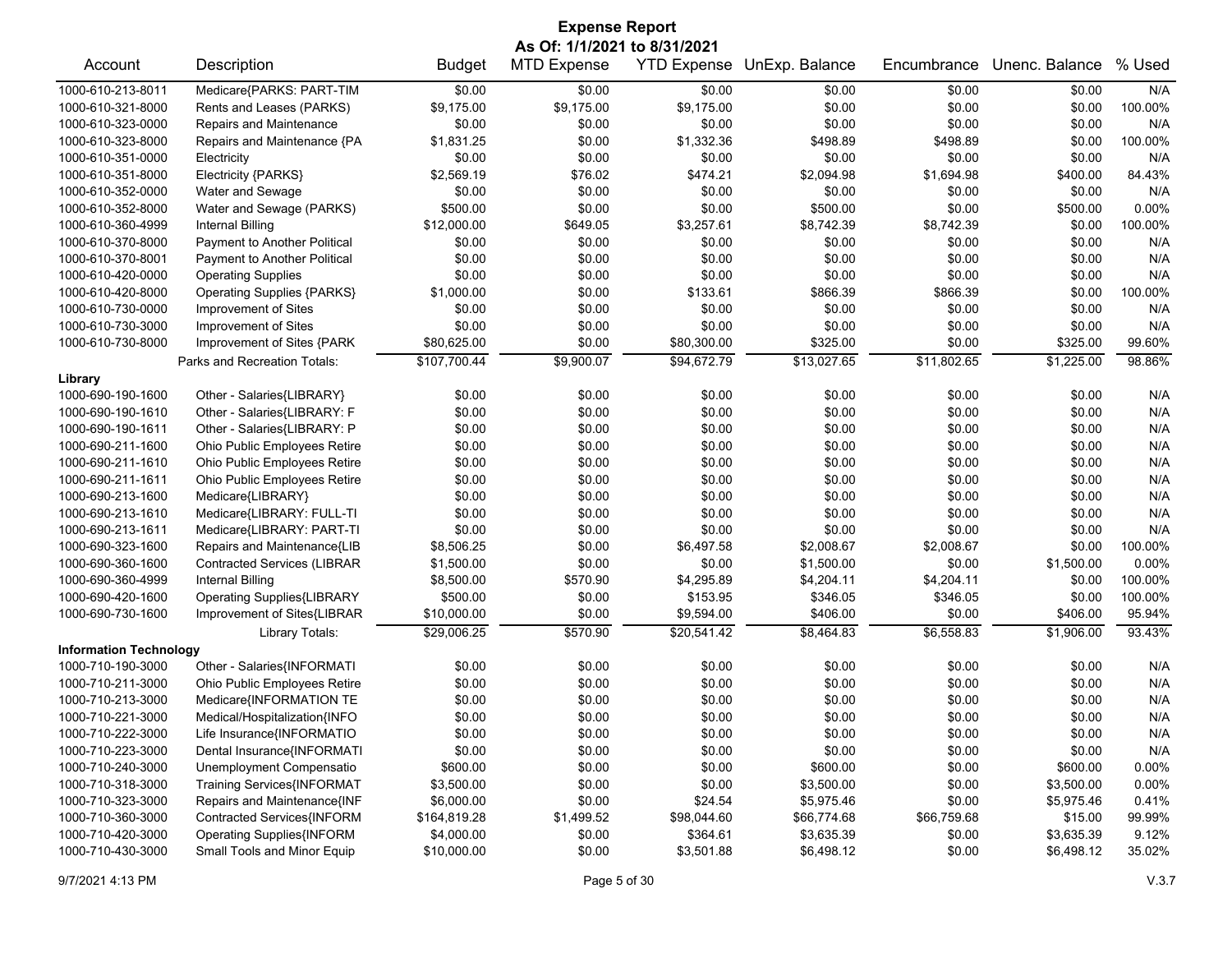|                                                  |                                    |                | <b>Expense Report</b>        |                    |                |                 |                |         |
|--------------------------------------------------|------------------------------------|----------------|------------------------------|--------------------|----------------|-----------------|----------------|---------|
|                                                  |                                    |                | As Of: 1/1/2021 to 8/31/2021 |                    |                |                 |                |         |
| Account                                          | Description                        | <b>Budget</b>  | <b>MTD Expense</b>           | <b>YTD Expense</b> | UnExp. Balance | Encumbrance     | Unenc. Balance | % Used  |
| 1000-710-740-3000                                | Machinery, Equipment and Fu        | \$31,784.68    | \$0.00                       | \$21,433.02        | \$10,351.66    | \$5,154.47      | \$5,197.19     | 83.65%  |
|                                                  | Information Technology Totals:     | \$220,703.96   | \$1,499.52                   | \$123,368.65       | \$97,335.31    | \$71,914.15     | \$25,421.16    | 88.48%  |
| <b>Capital Outlay</b>                            |                                    |                |                              |                    |                |                 |                |         |
| 1000-760-720-0000                                | <b>Buildings</b>                   | \$7,600.00     | \$0.00                       | \$0.00             | \$7,600.00     | \$0.00          | \$7,600.00     | 0.00%   |
| 1000-760-730-0000                                | Improvement of Sites               | \$226,735.29   | \$0.00                       | \$1,724.45         | \$225,010.84   | \$46,428.00     | \$178,582.84   | 21.24%  |
| 1000-760-790-1001                                | Other - Capital Outlay{SENIO       | \$0.00         | \$0.00                       | \$0.00             | \$0.00         | \$0.00          | \$0.00         | N/A     |
| 1000-760-790-1851                                | Other - Capital Outlay{PROJE       | \$0.00         | \$0.00                       | \$0.00             | \$0.00         | \$0.00          | \$0.00         | N/A     |
| 1000-760-790-1852                                | <b>Traffic Lights</b>              | \$0.00         | \$0.00                       | \$0.00             | \$0.00         | \$0.00          | \$0.00         | N/A     |
|                                                  | Capital Outlay Totals:             | \$234,335.29   | \$0.00                       | \$1,724.45         | \$232,610.84   | \$46,428.00     | \$186,182.84   | 20.55%  |
| <b>Transfers</b>                                 |                                    |                |                              |                    |                |                 |                |         |
| 1000-910-910-0000                                | Transfers - Out                    | \$0.00         | \$0.00                       | \$0.00             | \$0.00         | \$0.00          | \$0.00         | N/A     |
|                                                  | <b>Transfers Totals:</b>           | $\sqrt{$0.00}$ | \$0.00                       | \$0.00             | \$0.00         | \$0.00          | \$0.00         | N/A     |
| <b>Advances</b>                                  |                                    |                |                              |                    |                |                 |                |         |
| 1000-920-920-0000                                | Advances - Out                     | \$400,000.00   | \$0.00                       | \$400,000.00       | \$0.00         | \$0.00          | \$0.00         | 100.00% |
|                                                  | <b>Advances Totals:</b>            | \$400,000.00   | \$0.00                       | \$400,000.00       | \$0.00         | \$0.00          | \$0.00         | 100.00% |
| <b>Contingencies</b>                             |                                    |                |                              |                    |                |                 |                |         |
| 1000-930-930-0000                                | Contingencies                      | \$541,730.86   | \$0.00                       | \$0.00             | \$541,730.86   | \$0.00          | \$541,730.86   | 0.00%   |
|                                                  | <b>Contingencies Totals:</b>       | \$541,730.86   | \$0.00                       | \$0.00             | \$541,730.86   | \$0.00          | \$541.730.86   | 0.00%   |
| <b>Other Financing Uses</b>                      |                                    |                |                              |                    |                |                 |                |         |
| 1000-990-990-0000                                | <b>Budget Stabilization</b>        | \$68,037.00    | \$0.00                       | \$0.00             | \$68,037.00    | \$0.00          | \$68,037.00    | 0.00%   |
|                                                  | Other Financing Uses Totals:       | \$68,037.00    | \$0.00                       | \$0.00             | \$68,037.00    | \$0.00          | \$68,037.00    | 0.00%   |
| 1000 Total:                                      |                                    | \$3,161,126.63 | \$110,900.68                 | \$1,521,504.81     | \$1,639,621.82 | \$322,713.87    | \$1,316,907.95 | 58.34%  |
| 2011                                             | <b>Motor Vehicle License</b>       |                |                              |                    |                | Target Percent: | 66.67%         |         |
| <b>Highways</b>                                  |                                    |                |                              |                    |                |                 |                |         |
| 2011-330-360-4800                                | Contracted Services{PAVING         | \$15,000.00    | \$0.00                       | \$15,000.00        | \$0.00         | \$0.00          | \$0.00         | 100.00% |
| 2011-330-420-4400                                | <b>Operating Supplies (EQUIPM</b>  | \$0.00         | \$0.00                       | \$0.00             | \$0.00         | \$0.00          | \$0.00         | N/A     |
| 2011-330-420-4600                                | Operating Supplies (ROAD M         | \$0.00         | \$0.00                       | \$0.00             | \$0.00         | \$0.00          | \$0.00         | N/A     |
|                                                  | <b>Highways Totals:</b>            | \$15,000.00    | \$0.00                       | \$15,000.00        | \$0.00         | \$0.00          | \$0.00         | 100.00% |
| <b>Contingencies</b>                             |                                    |                |                              |                    |                |                 |                |         |
| 2011-930-930-0000                                | Contingencies                      | \$26,103.78    | \$0.00                       | \$0.00             | \$26,103.78    | \$0.00          | \$26,103.78    | 0.00%   |
|                                                  | <b>Contingencies Totals:</b>       | \$26,103.78    | \$0.00                       | \$0.00             | \$26,103.78    | \$0.00          | \$26,103.78    | 0.00%   |
| <b>Other Financing Uses</b><br>2011-990-990-0000 | Other - Other Financing Uses       | \$888.00       | \$0.00                       | \$0.00             | \$888.00       | \$0.00          | \$888.00       | 0.00%   |
|                                                  | Other Financing Uses Totals:       | \$888.00       | \$0.00                       | \$0.00             | \$888.00       | \$0.00          | \$888.00       | 0.00%   |
|                                                  |                                    |                |                              |                    |                |                 |                |         |
| 2011 Total:                                      |                                    | \$41,991.78    | \$0.00                       | \$15,000.00        | \$26,991.78    | \$0.00          | \$26,991.78    | 35.72%  |
| 2021                                             | Gasoline                           |                |                              |                    |                | Target Percent: | 66.67%         |         |
| <b>Highways</b>                                  |                                    |                |                              |                    |                |                 |                |         |
| 2021-330-360-4800                                | Contracted Services{PAVING         | \$50,000.00    | \$0.00                       | \$50,000.00        | \$0.00         | \$0.00          | \$0.00         | 100.00% |
| 2021-330-360-4802                                | <b>Contracted Services (STRIPI</b> | \$0.00         | \$0.00                       | \$0.00             | \$0.00         | \$0.00          | \$0.00         | N/A     |
| 2021-330-420-4400                                | <b>Operating Supplies (EQUIPM</b>  | \$0.00         | \$0.00                       | \$0.00             | \$0.00         | \$0.00          | \$0.00         | N/A     |
| 2021-330-420-4402                                | <b>Operating Supplies (ROAD F</b>  | \$0.00         | \$0.00                       | \$0.00             | \$0.00         | \$0.00          | \$0.00         | N/A     |
| 2021-330-420-4600                                | Operating Supplies{ROAD M          | \$74,741.60    | \$0.00                       | \$56,024.19        | \$18,717.41    | \$0.00          | \$18,717.41    | 74.96%  |
|                                                  |                                    |                |                              |                    |                |                 |                |         |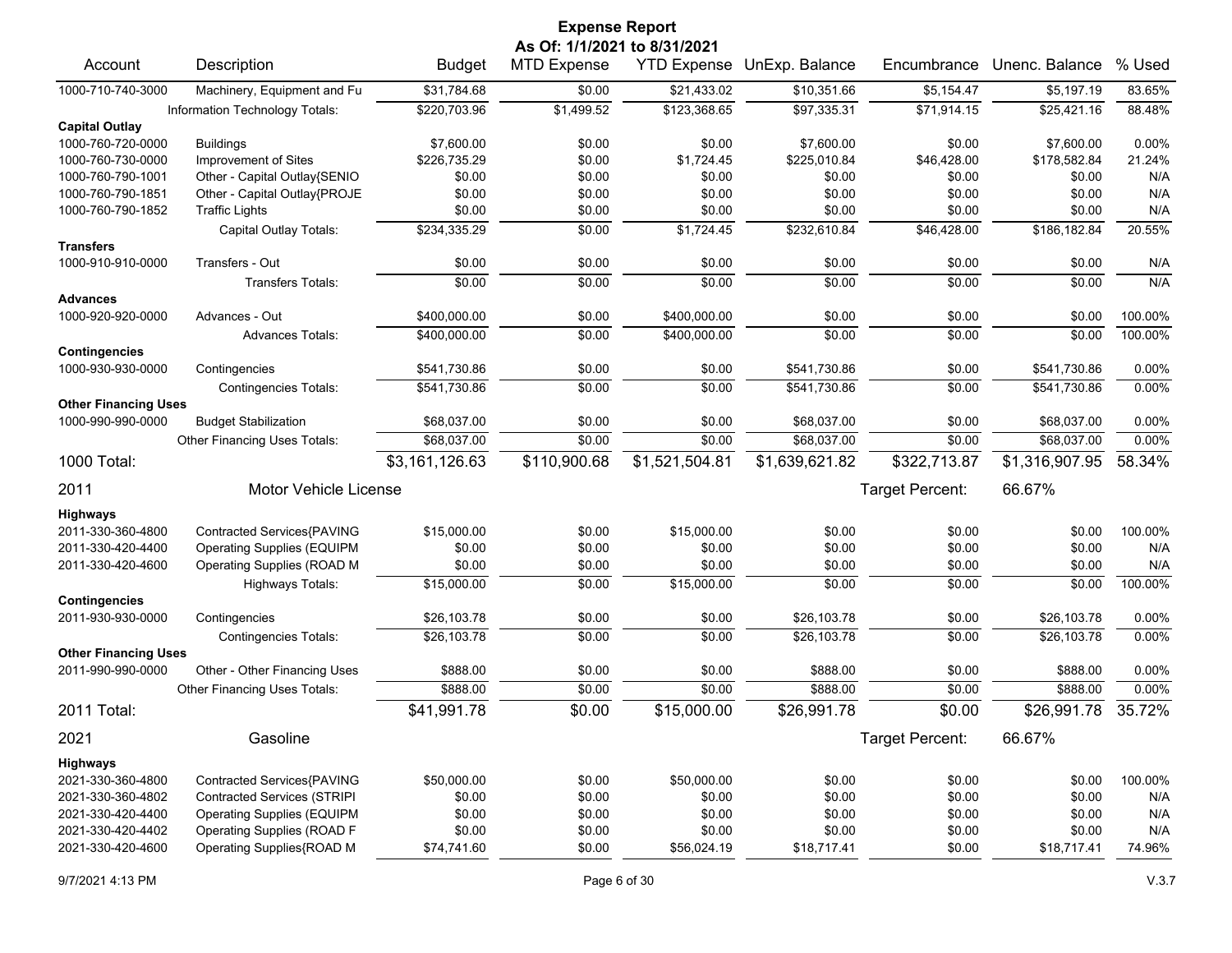| <b>Expense Report</b><br>As Of: 1/1/2021 to 8/31/2021 |                                                      |                         |                    |                    |                            |                  |                      |               |  |
|-------------------------------------------------------|------------------------------------------------------|-------------------------|--------------------|--------------------|----------------------------|------------------|----------------------|---------------|--|
| Account                                               | Description                                          | <b>Budget</b>           | <b>MTD Expense</b> |                    | YTD Expense UnExp. Balance | Encumbrance      | Unenc. Balance       | % Used        |  |
|                                                       | <b>Highways Totals:</b>                              | \$124,741.60            | \$0.00             | \$106,024.19       | \$18,717.41                | \$0.00           | \$18,717.41          | 85.00%        |  |
| <b>Contingencies</b>                                  |                                                      |                         |                    |                    |                            |                  |                      |               |  |
| 2021-930-930-0000                                     | Contingencies                                        | \$194,325.57            | \$0.00             | \$0.00             | \$194,325.57               | \$0.00           | \$194,325.57         | 0.00%         |  |
|                                                       | <b>Contingencies Totals:</b>                         | \$194,325.57            | \$0.00             | \$0.00             | \$194,325.57               | \$0.00           | \$194,325.57         | 0.00%         |  |
| <b>Other Financing Uses</b>                           |                                                      |                         |                    |                    |                            |                  |                      |               |  |
| 2021-990-990-0000                                     | Other - Other Financing Uses                         | \$8,275.00              | \$0.00             | \$0.00             | \$8,275.00                 | \$0.00           | \$8,275.00           | 0.00%         |  |
|                                                       | Other Financing Uses Totals:                         | \$8,275.00              | \$0.00             | \$0.00             | \$8,275.00                 | \$0.00           | \$8,275.00           | 0.00%         |  |
| 2021 Total:                                           |                                                      | \$327,342.17            | \$0.00             | \$106,024.19       | \$221,317.98               | \$0.00           | \$221,317.98         | 32.39%        |  |
|                                                       |                                                      |                         |                    |                    |                            |                  |                      |               |  |
| 2031                                                  | Road and Bridge                                      |                         |                    |                    |                            | Target Percent:  | 66.67%               |               |  |
| Fire                                                  |                                                      |                         |                    |                    |                            |                  |                      |               |  |
| 2031-220-420-4600                                     | Operating Supplies (Road Ma                          | \$0.00                  | \$0.00             | \$0.00             | \$0.00                     | \$0.00           | \$0.00               | N/A           |  |
|                                                       | Fire Totals:                                         | \$0.00                  | \$0.00             | \$0.00             | \$0.00                     | \$0.00           | \$0.00               | N/A           |  |
| <b>Highways</b>                                       |                                                      |                         |                    |                    |                            |                  |                      |               |  |
| 2031-330-190-4100                                     | Other - Salaries{EMPLOYLEE                           | \$0.00                  | \$0.00             | \$0.00             | \$0.00                     | \$0.00           | \$0.00               | N/A           |  |
| 2031-330-190-4110                                     | Other - Salaries{ROAD: FULL                          | \$641,021.00            | \$46,023.11        | \$405,638.92       | \$235,382.08               | \$0.00           | \$235,382.08         | 63.28%        |  |
| 2031-330-190-4111                                     | Other - Salaries{ROAD: PAR                           | \$35,330.00             | \$996.30           | \$9,520.28         | \$25,809.72                | \$0.00           | \$25,809.72          | 26.95%        |  |
| 2031-330-190-4999                                     | Other - Salaries{ROAD: COS                           | \$24,000.00             | \$1,877.50         | \$18,267.54        | \$5,732.46                 | \$0.00           | \$5,732.46           | 76.11%        |  |
| 2031-330-211-4100                                     | Ohio Public Employees Retire                         | \$0.00                  | \$0.00             | \$0.00             | \$0.00                     | \$0.00           | \$0.00               | N/A           |  |
| 2031-330-211-4110                                     | Ohio Public Employees Retire                         | \$87,533.00             | \$6,396.61         | \$55,256.53        | \$32,276.47                | \$0.00           | \$32,276.47          | 63.13%        |  |
| 2031-330-211-4111                                     | Ohio Public Employees Retire                         | \$5,156.00              | \$139.37           | \$1,334.00         | \$3,822.00                 | \$0.00           | \$3,822.00           | 25.87%        |  |
| 2031-330-211-4999                                     | Ohio Public Employees Retire                         | \$3,248.00              | \$255.31           | \$2,405.95         | \$842.05                   | \$0.00           | \$842.05             | 74.07%        |  |
| 2031-330-213-4100                                     | Medicare{EMPLOYLEE COS                               | \$0.00                  | \$0.00             | \$0.00             | \$0.00                     | \$0.00           | \$0.00               | N/A           |  |
| 2031-330-213-4110                                     | Medicare{ROAD: FULL-TIME                             | \$9,066.00              | \$621.28           | \$5,492.37         | \$3,573.63                 | \$0.00           | \$3,573.63           | 60.58%        |  |
| 2031-330-213-4111                                     | Medicare{ROAD: PART-TIME                             | \$534.00                | \$14.45            | \$138.24           | \$395.76                   | \$0.00           | \$395.76             | 25.89%        |  |
| 2031-330-213-4999                                     | Medicare{ROAD: COST ALL                              | \$315.00                | \$24.98            | \$249.31           | \$65.69                    | \$0.00           | \$65.69              | 79.15%        |  |
| 2031-330-221-4100                                     | Medical/Hospitalization{EMPL                         | \$0.00                  | \$0.00             | \$0.00             | \$0.00                     | \$0.00           | \$0.00               | N/A           |  |
| 2031-330-221-4110                                     | Medical/Hospitalization{ROA                          | \$148,986.00            | \$10,945.35        | \$99,512.81        | \$49,473.19                | \$0.00           | \$49,473.19          | 66.79%        |  |
| 2031-330-221-4999                                     | Medical/Hospitalization{ROA                          | \$3,550.00              | \$257.78           | \$2,701.58         | \$848.42                   | \$0.00           | \$848.42             | 76.10%        |  |
| 2031-330-222-4100                                     | Life Insurance{EMPLOYEE C                            | \$0.00                  | \$0.00             | \$0.00             | \$0.00                     | \$0.00           | \$0.00               | N/A           |  |
| 2031-330-222-4110                                     | Life Insurance{ROAD: FULL-                           | \$840.00                | \$67.56            | \$743.46           | \$96.54                    | \$0.00           | \$96.54              | 88.51%        |  |
| 2031-330-222-4999                                     | Life Insurance{ROAD: COST                            | \$56.00                 | \$2.52             | \$40.90            | \$15.10                    | \$0.00           | \$15.10              | 73.04%        |  |
| 2031-330-223-4100                                     | Dental Insurance{EMPLOYEE                            | \$0.00                  | \$0.00             | \$0.00             | \$0.00                     | \$0.00           | \$0.00               | N/A           |  |
| 2031-330-223-4110                                     | Dental Insurance{ROAD: FUL                           | \$5,559.00              | \$1,353.78         | \$4,338.83         | \$1,220.17                 | \$0.00           | \$1,220.17           | 78.05%        |  |
| 2031-330-223-4999                                     | Dental Insurance{ROAD: CO                            | \$300.00<br>\$10,000.00 | \$179.60           | \$289.29           | \$10.71                    | \$0.00           | \$10.71              | 96.43%        |  |
| 2031-330-230-4200                                     | Workers' Compensation{ADM                            |                         | \$0.00             | \$3,131.62         | \$6,868.38                 | \$0.00           | \$6,868.38           | 31.32%        |  |
| 2031-330-240-4111<br>2031-330-240-4999                | Unemployment Compensatio<br>Unemployment Compensatio | \$0.00<br>\$1,900.00    | \$0.00<br>\$0.00   | \$0.00<br>\$442.49 | \$0.00                     | \$0.00<br>\$0.00 | \$0.00<br>\$1,457.51 | N/A<br>23.29% |  |
| 2031-330-251-4100                                     | Uniform, Tool and Equipment                          | \$10,968.61             | \$259.18           | \$7,615.85         | \$1,457.51<br>\$3,352.76   | \$3,229.44       | \$123.32             | 98.88%        |  |
| 2031-330-311-4200                                     | Accounting and Legal Fees{A                          | \$1,000.00              | \$0.00             | \$190.00           | \$810.00                   | \$810.00         | \$0.00               | 100.00%       |  |
| 2031-330-314-4200                                     | Tax Collection Fees{ADMINIS                          | \$12,486.00             | \$4,982.70         | \$11,235.85        | \$1,250.15                 | \$0.00           | \$1,250.15           | 89.99%        |  |
| 2031-330-315-4200                                     | Election Expenses{ADMINIST                           | \$1,000.00              | \$0.00             | \$0.00             | \$1,000.00                 | \$0.00           | \$1,000.00           | 0.00%         |  |
| 2031-330-318-4300                                     | Training Services{TRAINING}                          | \$2,000.00              | \$495.00           | \$647.60           | \$1,352.40                 | \$1,352.40       | \$0.00               | 100.00%       |  |
| 2031-330-321-4600                                     | Rents and Leases{ROAD MA                             | \$6,000.00              | \$506.67           | \$1,152.73         | \$4,847.27                 | \$4,847.27       | \$0.00               | 100.00%       |  |
| 2031-330-323-4400                                     | Repairs and Maintenance{EQ                           | \$30,000.00             | \$147.97           | \$6,494.03         | \$23,505.97                | \$20,505.97      | \$3,000.00           | 90.00%        |  |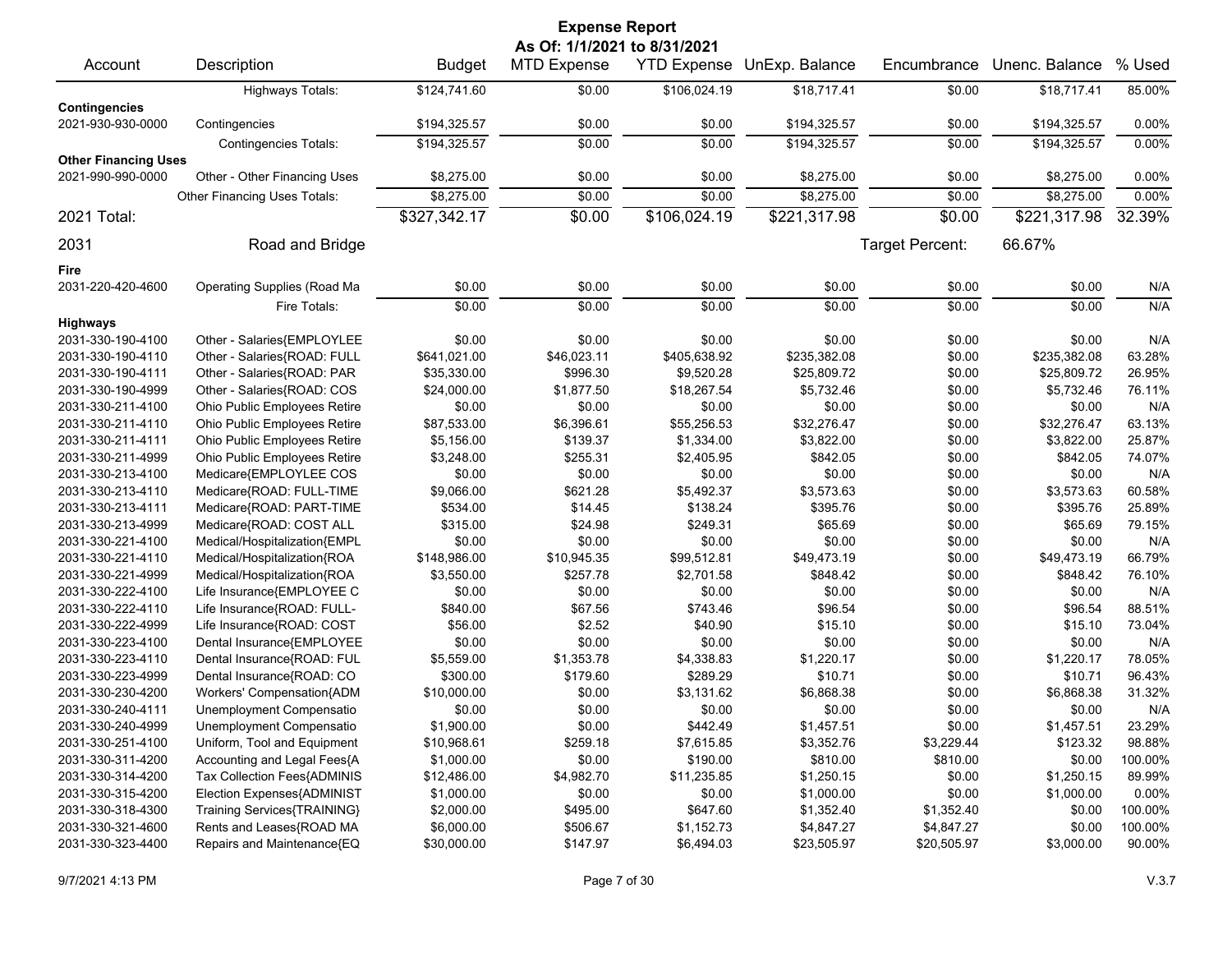|                             | <b>Expense Report</b>             |                |                              |                    |                |              |                |          |  |  |
|-----------------------------|-----------------------------------|----------------|------------------------------|--------------------|----------------|--------------|----------------|----------|--|--|
|                             |                                   |                | As Of: 1/1/2021 to 8/31/2021 |                    |                |              |                |          |  |  |
| Account                     | Description                       | <b>Budget</b>  | <b>MTD Expense</b>           | <b>YTD Expense</b> | UnExp. Balance | Encumbrance  | Unenc. Balance | % Used   |  |  |
| 2031-330-323-4500           | Repairs and Maintenance{BUI       | \$16,252.74    | \$35.00                      | \$13,019.12        | \$3,233.62     | \$3,062.94   | \$170.68       | 98.95%   |  |  |
| 2031-330-323-4600           | Repairs and Maintenance{RO        | \$4,100.00     | \$0.00                       | \$0.00             | \$4,100.00     | \$4,100.00   | \$0.00         | 100.00%  |  |  |
| 2031-330-341-4500           | Telephone{BUILDINGS}              | \$5,000.00     | \$0.00                       | \$784.00           | \$4,216.00     | \$414.00     | \$3,802.00     | 23.96%   |  |  |
| 2031-330-349-4400           | Other-Communications, Printi      | \$5,244.50     | \$0.00                       | \$429.30           | \$4,815.20     | \$390.30     | \$4,424.90     | 15.63%   |  |  |
| 2031-330-349-4700           | Other-Communications, Printi      | \$1,500.00     | \$83.04                      | \$516.87           | \$983.13       | \$903.13     | \$80.00        | 94.67%   |  |  |
| 2031-330-351-1006           | Electricity{LIGHTING TUNNE        | \$1,390.19     | \$89.98                      | \$725.56           | \$664.63       | \$664.43     | \$0.20         | 99.99%   |  |  |
| 2031-330-351-4500           | Electricity{BUILDINGS}            | \$5,374.88     | \$349.72                     | \$2,799.90         | \$2,574.98     | \$2,127.44   | \$447.54       | 91.67%   |  |  |
| 2031-330-352-4500           | Water and Sewage{BUILDIN          | \$4,765.10     | \$234.90                     | \$2,130.96         | \$2,634.14     | \$1,200.21   | \$1,433.93     | 69.91%   |  |  |
| 2031-330-353-4500           | Natural Gas{BUILDINGS}            | \$8,500.00     | \$59.66                      | \$5,090.43         | \$3,409.57     | \$3,342.50   | \$67.07        | 99.21%   |  |  |
| 2031-330-360-0000           | <b>Contracted Services</b>        | \$4,440.97     | \$0.00                       | \$2,693.65         | \$1,747.32     | \$68.85      | \$1.678.47     | 62.20%   |  |  |
| 2031-330-360-4800           | Contracted Services{PAVING        | \$109,000.00   | \$0.00                       | \$79,242.98        | \$29,757.02    | \$0.00       | \$29,757.02    | 72.70%   |  |  |
| 2031-330-360-4802           | Contracted Services{STRIPIN       | \$9,000.00     | \$7,852.84                   | \$7,852.84         | \$1,147.16     | \$0.00       | \$1,147.16     | 87.25%   |  |  |
| 2031-330-360-4999           | Contracted Services{ROAD:         | \$61,760.21    | \$533.48                     | \$55,198.68        | \$6,561.53     | \$5,792.44   | \$769.09       | 98.75%   |  |  |
| 2031-330-389-4200           | Other - Insurance and Bondin      | \$15,165.49    | \$0.00                       | \$15,165.49        | \$0.00         | \$0.00       | \$0.00         | 100.00%  |  |  |
| 2031-330-390-4200           | Other - Purchased Services{A      | \$2,000.00     | \$114.50                     | \$677.55           | \$1,322.45     | \$1,322.45   | \$0.00         | 100.00%  |  |  |
| 2031-330-410-4200           | Office Supplies{ADMINISTRA        | \$1,430.49     | \$158.27                     | \$1,307.99         | \$122.50       | \$122.50     | \$0.00         | 100.00%  |  |  |
| 2031-330-420-4400           | Operating Supplies{EQUIPM         | \$30,115.66    | \$4,108.87                   | \$13,847.48        | \$16,268.18    | \$13,374.22  | \$2,893.96     | 90.39%   |  |  |
| 2031-330-420-4402           | Operating Supplies{ROAD FU        | \$30,000.00    | \$1,947.25                   | \$15,014.77        | \$14,985.23    | \$11,264.91  | \$3,720.32     | 87.60%   |  |  |
| 2031-330-420-4500           | <b>Operating Supplies{BUILDIN</b> | \$5,009.49     | \$203.20                     | \$1,899.45         | \$3.110.04     | \$2,610.04   | \$500.00       | 90.02%   |  |  |
| 2031-330-420-4600           | Operating Supplies{ROAD M         | \$57,026.09    | \$2,911.14                   | \$31,062.88        | \$25,963.21    | \$13,600.46  | \$12,362.75    | 78.32%   |  |  |
| 2031-330-420-4999           | <b>Township Supplies</b>          | \$26,378.60    | \$3,127.21                   | \$18,529.50        | \$7,849.10     | \$7,369.11   | \$479.99       | 98.18%   |  |  |
| 2031-330-430-0000           | Small Tools and Minor Equip       | \$10,000.00    | \$0.00                       | \$5,684.68         | \$4,315.32     | \$4,315.32   | \$0.00         | 100.00%  |  |  |
| 2031-330-430-4700           | Small Tools and Minor Equip       | \$3,500.00     | \$152.00                     | \$152.00           | \$3,348.00     | \$3,348.00   | \$0.00         | 100.00%  |  |  |
| 2031-330-519-0000           | Other - Dues and Fees             | \$825.00       | \$415.00                     | \$635.00           | \$190.00       | \$190.00     | \$0.00         | 100.00%  |  |  |
| 2031-330-599-0000           | Other - Other Expenses            | \$750.00       | \$0.00                       | \$46.25            | \$703.75       | \$703.75     | \$0.00         | 100.00%  |  |  |
| 2031-330-730-0000           | Improvement of Sites              | \$0.00         | \$0.00                       | \$0.00             | \$0.00         | \$0.00       | \$0.00         | N/A      |  |  |
| 2031-330-740-0000           | Machinery, Equipment and Fu       | \$98,000.00    | \$0.00                       | \$26,000.00        | \$72,000.00    | \$70,900.00  | \$1,100.00     | 98.88%   |  |  |
| 2031-330-750-0000           | <b>Motor Vehicles</b>             | \$25,875.87    | \$6,311.13                   | \$17,442.22        | \$8,433.65     | \$8,433.65   | \$0.00         | 100.00%  |  |  |
|                             | <b>Highways Totals:</b>           | \$1,583,253.89 | \$104,234.21                 | \$954,789.73       | \$628,464.16   | \$190,365.73 | \$438,098.43   | 72.33%   |  |  |
| <b>Capital Outlay</b>       |                                   |                |                              |                    |                |              |                |          |  |  |
| 2031-760-720-0000           | <b>Buildings</b>                  | \$7,100.00     | \$0.00                       | \$0.00             | \$7,100.00     | \$0.00       | \$7,100.00     | 0.00%    |  |  |
| 2031-760-790-4800           | Other - Capital Outlay{PAVIN      | \$0.00         | \$0.00                       | \$0.00             | \$0.00         | \$0.00       | \$0.00         | N/A      |  |  |
| 2031-760-790-4803           | Other - Capital Outlay (RIGHT     | \$0.00         | \$0.00                       | \$0.00             | \$0.00         | \$0.00       | \$0.00         | N/A      |  |  |
|                             | Capital Outlay Totals:            | \$7,100.00     | \$0.00                       | \$0.00             | \$7,100.00     | \$0.00       | \$7,100.00     | 0.00%    |  |  |
| <b>Transfers</b>            |                                   |                |                              |                    |                |              |                |          |  |  |
| 2031-910-910-0000           | Transfers - Out                   | \$0.00         | \$0.00                       | \$0.00             | \$0.00         | \$0.00       | \$0.00         | N/A      |  |  |
| <b>Contingencies</b>        | <b>Transfers Totals:</b>          | \$0.00         | \$0.00                       | \$0.00             | \$0.00         | \$0.00       | \$0.00         | N/A      |  |  |
| 2031-930-930-0000           | Contingencies                     | \$1,090,643.52 | \$0.00                       | \$0.00             | \$1,090,643.52 | \$0.00       | \$1,090,643.52 | 0.00%    |  |  |
|                             | <b>Contingencies Totals:</b>      | \$1,090,643.52 | \$0.00                       | \$0.00             | \$1,090,643.52 | \$0.00       | \$1,090,643.52 | 0.00%    |  |  |
| <b>Other Financing Uses</b> |                                   |                |                              |                    |                |              |                |          |  |  |
| 2031-990-990-0000           | Other - Other Financing Uses      | \$60,213.00    | \$0.00                       | \$0.00             | \$60,213.00    | \$0.00       | \$60,213.00    | 0.00%    |  |  |
|                             | Other Financing Uses Totals:      | \$60,213.00    | \$0.00                       | \$0.00             | \$60,213.00    | \$0.00       | \$60,213.00    | $0.00\%$ |  |  |
| 2031 Total:                 |                                   | \$2,741,210.41 | \$104,234.21                 | \$954,789.73       | \$1,786,420.68 | \$190,365.73 | \$1,596,054.95 | 41.78%   |  |  |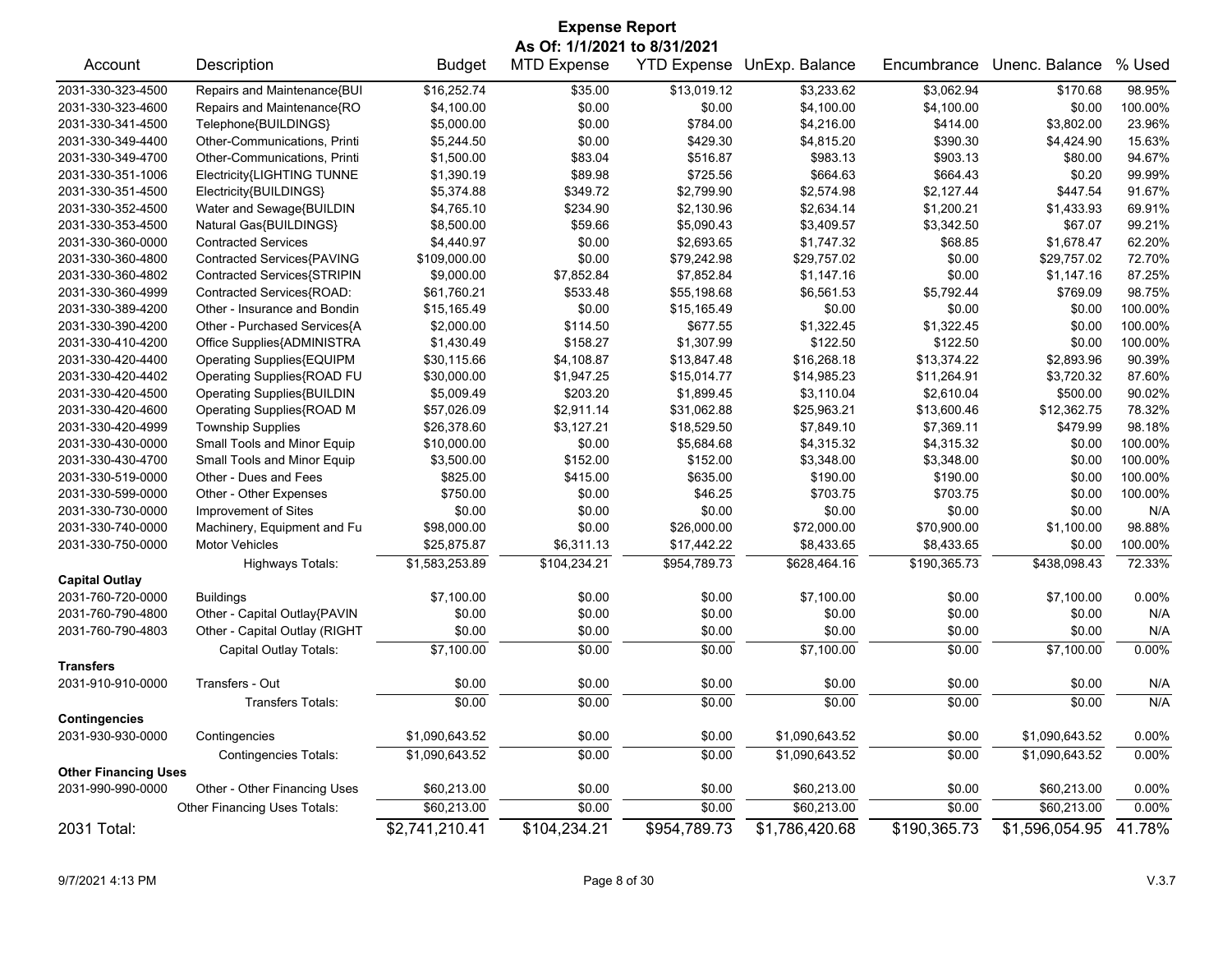|                             |                              |               | <b>Expense Report</b>        |             |                            |                 |                    |         |
|-----------------------------|------------------------------|---------------|------------------------------|-------------|----------------------------|-----------------|--------------------|---------|
|                             |                              |               | As Of: 1/1/2021 to 8/31/2021 |             |                            |                 |                    |         |
| Account                     | Description                  | <b>Budget</b> | <b>MTD Expense</b>           |             | YTD Expense UnExp. Balance | Encumbrance     | Unenc. Balance     | % Used  |
| 2041                        | Cemetery                     |               |                              |             |                            | Target Percent: | 66.67%             |         |
| <b>Cemeteries</b>           |                              |               |                              |             |                            |                 |                    |         |
| 2041-410-190-0000           | Other - Salaries             | \$0.00        | \$0.00                       | \$0.00      | \$0.00                     | \$0.00          | \$0.00             | N/A     |
| 2041-410-190-9010           | Other - Salaries{CEMETERY:   | \$0.00        | \$0.00                       | \$0.00      | \$0.00                     | \$0.00          | \$0.00             | N/A     |
| 2041-410-190-9011           | Other - Salaries{CEMETERY:   | \$0.00        | \$0.00                       | \$0.00      | \$0.00                     | \$0.00          | \$0.00             | N/A     |
| 2041-410-211-0000           | Ohio Public Employees Retire | \$0.00        | \$0.00                       | \$0.00      | \$0.00                     | \$0.00          | \$0.00             | N/A     |
| 2041-410-211-9010           | Ohio Public Employees Retire | \$0.00        | \$0.00                       | \$0.00      | \$0.00                     | \$0.00          | \$0.00             | N/A     |
| 2041-410-211-9011           | Ohio Public Employees Retire | \$0.00        | \$0.00                       | \$0.00      | \$0.00                     | \$0.00          | \$0.00             | N/A     |
| 2041-410-213-0000           | Medicare                     | \$0.00        | \$0.00                       | \$0.00      | \$0.00                     | \$0.00          | \$0.00             | N/A     |
| 2041-410-213-9010           | Medicare{CEMETERY: FULL-     | \$0.00        | \$0.00                       | \$0.00      | \$0.00                     | \$0.00          | \$0.00             | N/A     |
| 2041-410-213-9011           | Medicare{CEMETERY: PART      | \$0.00        | \$0.00                       | \$0.00      | \$0.00                     | \$0.00          | \$0.00             | N/A     |
| 2041-410-230-0000           | <b>Workers' Compensation</b> | \$400.00      | \$0.00                       | \$0.00      | \$400.00                   | \$0.00          | \$400.00           | 0.00%   |
| 2041-410-311-0000           | Accounting and Legal Fees    | \$100.00      | \$0.00                       | \$0.00      | \$100.00                   | \$100.00        | \$0.00             | 100.00% |
| 2041-410-321-0000           | <b>Rents and Leases</b>      | \$200.00      | \$0.00                       | \$0.00      | \$200.00                   | \$200.00        | \$0.00             | 100.00% |
| 2041-410-323-0000           | Repairs and Maintenance      | \$1,250.00    | \$0.00                       | \$336.68    | \$913.32                   | \$913.32        | \$0.00             | 100.00% |
| 2041-410-323-4400           | Repairs and Maintenance{EQ   | \$100.00      | \$0.00                       | \$22.50     | \$77.50                    | \$77.50         | \$0.00             | 100.00% |
| 2041-410-351-0000           | Electricity                  | \$407.55      | \$6.10                       | \$44.78     | \$362.77                   | \$202.77        | \$160.00           | 60.74%  |
| 2041-410-360-0000           | <b>Contracted Services</b>   | \$800.00      | \$0.00                       | \$0.00      | \$800.00                   | \$0.00          | \$800.00           | 0.00%   |
| 2041-410-360-4999           | Internal Billing             | \$30,525.00   | \$2,413.96                   | \$18,358.88 | \$12,166.12                | \$11,641.12     | \$525.00           | 98.28%  |
| 2041-410-380-0000           | Insurance and Bonding        | \$250.00      | \$0.00                       | \$212.11    | \$37.89                    | \$0.00          | \$37.89            | 84.84%  |
| 2041-410-420-0000           | <b>Operating Supplies</b>    | \$2,300.00    | \$0.00                       | \$1,411.94  | \$888.06                   | \$888.06        | \$0.00             | 100.00% |
| 2041-410-420-4400           | Operating Supplies{EQUIPM    | \$1,000.00    | \$0.00                       | \$467.57    | \$532.43                   | \$532.43        | \$0.00             | 100.00% |
| 2041-410-430-0000           | Small Tools and Minor Equip  | \$1,500.00    | \$299.99                     | \$299.99    | \$1,200.01                 | \$1,200.01      | \$0.00             | 100.00% |
| 2041-410-510-0000           | Dues and Fees                | \$850.00      | (\$968.40)                   | (\$468.40)  | \$1,318.40                 | \$55.00         | \$1,263.40         | -48.64% |
| 2041-410-710-0000           | Land                         | \$700.00      | \$0.00                       | \$0.00      | \$700.00                   | \$700.00        | \$0.00             | 100.00% |
| 2041-410-730-0000           | Improvement of Sites         | \$1,600.00    | \$0.00                       | \$0.00      | \$1,600.00                 | \$1,600.00      | \$0.00             | 100.00% |
|                             | Cemeteries Totals:           | \$41,982.55   | \$1,751.65                   | \$20,686.05 | \$21,296.50                | \$18,110.21     | \$3,186.29         | 92.41%  |
| <b>Capital Outlay</b>       |                              |               |                              |             |                            |                 |                    |         |
| 2041-760-740-0000           | Machinery, Equipment and Fu  | \$10,000.00   | \$0.00                       | \$9,263.13  | \$736.87                   | \$0.00          | \$736.87           | 92.63%  |
|                             | Capital Outlay Totals:       | \$10,000.00   | \$0.00                       | \$9,263.13  | \$736.87                   | \$0.00          | \$736.87           | 92.63%  |
| <b>Contingencies</b>        |                              |               |                              |             |                            |                 |                    |         |
| 2041-930-930-0000           | Contingencies                | \$62,344.64   | \$0.00                       | \$0.00      | \$62,344.64                | \$0.00          | \$62,344.64        | 0.00%   |
|                             | <b>Contingencies Totals:</b> | \$62,344.64   | \$0.00                       | \$0.00      | \$62,344.64                | \$0.00          | \$62,344.64        | 0.00%   |
| <b>Other Financing Uses</b> |                              |               |                              |             |                            |                 |                    |         |
| 2041-990-990-0000           | Other - Other Financing Uses | \$2,618.00    | \$0.00                       | \$0.00      | \$2,618.00                 | \$0.00          | \$2,618.00         | 0.00%   |
|                             | Other Financing Uses Totals: | \$2,618.00    | \$0.00                       | \$0.00      | \$2,618.00                 | \$0.00          | \$2,618.00         | 0.00%   |
| 2041 Total:                 |                              | \$116,945.19  | \$1,751.65                   | \$29,949.18 | \$86,996.01                | \$18,110.21     | \$68,885.80 41.10% |         |
| 2191                        | Police                       |               |                              |             |                            | Target Percent: | 66.67%             |         |
| <b>Police</b>               |                              |               |                              |             |                            |                 |                    |         |
| 2191-210-190-4091           | Other - Salaries{POLICE APP  | \$0.00        | \$0.00                       | \$0.00      | \$0.00                     | \$0.00          | \$0.00             | N/A     |
| 2191-210-211-4091           | Ohio Public Employees Retire | \$0.00        | \$0.00                       | \$0.00      | \$0.00                     | \$0.00          | \$0.00             | N/A     |
| 2191-210-213-4091           | Medicare{POLICE APPARAT      | \$0.00        | \$0.00                       | \$0.00      | \$0.00                     | \$0.00          | \$0.00             | N/A     |
| 2191-210-230-4091           | Workers' Compensation{POLI   | \$100.00      | \$0.00                       | \$0.00      | \$100.00                   | \$0.00          | \$100.00           | 0.00%   |
| 2191-210-314-0000           | <b>Tax Collection Fees</b>   | \$7,000.00    | \$2,651.87                   | \$5,933.90  | \$1,066.10                 | \$0.00          | \$1,066.10         | 84.77%  |
| 9/7/2021 4:13 PM            |                              |               | Page 9 of 30                 |             |                            |                 |                    | V.3.7   |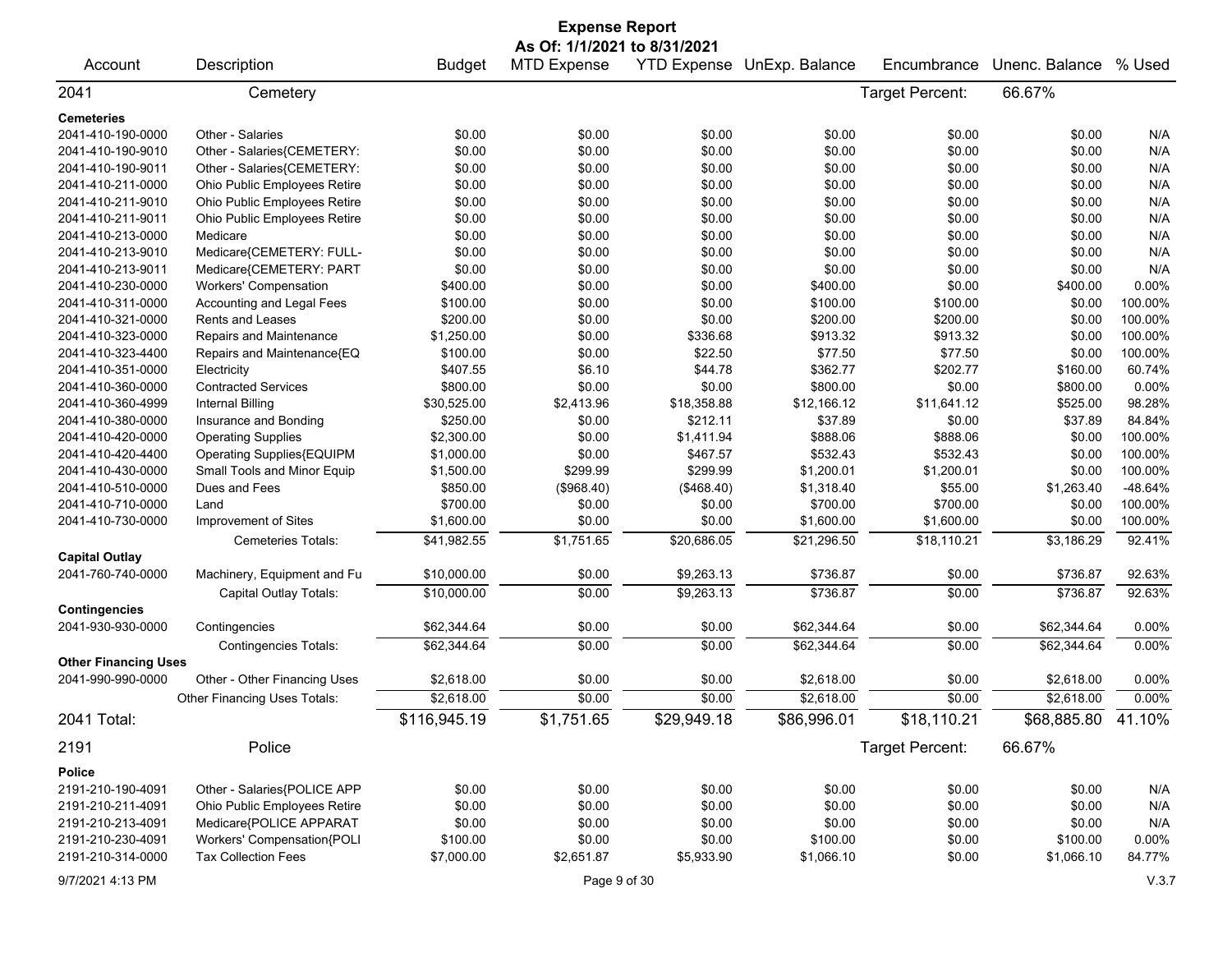## Account Description **Budget MTD Expense YTD Expense UnExp. Balance** Encumbrance Unenc. Balance % Used 2191-210-315-0000 Election Expenses \$0.00 \$0.00 \$0.00 \$0.00 \$0.00 \$0.00 N/A 2191-210-318-0000 Training Services \$250.00 \$0.00 \$250.00 0.00% 2191-210-323-0000 Repairs and Maintenance \$0.00 \$0.00 \$0.00 \$0.00 \$0.00 \$0.00 N/A 2191-210-323-4400 Repairs and Maintenance{EQ \$3,600.00 \$502.37 \$2,562.26 \$1,037.74 \$606.74 \$431.00 88.03% 2191-210-323-4500 Repairs and Maintenance{BUI \$3,931.25 \$0.00 \$287.50 \$3,643.75 \$3,143.75 \$500.00 87.28% 2191-210-341-0000 Telephone \$5,000.00 \$0.00 \$0.00 \$5,000.00 \$5,000.00 0.00% 2191-210-360-0000 Contracted Services \$646,811.00 \$60,462.76 \$387,145.50 \$259,665.50 \$251,388.92 \$8,276.58 98.72% 2191-210-360-4051 Contracted Services[POLICE: \$10,000.00 \$0.00 \$646.85 \$9,353.15 \$9,353.15 \$0.00 100.00% 2191-210-360-4052 Contracted Services-Other \$1,520.42 \$124.56 \$469.54 \$1,050.88 \$1,050.88 \$0.00 100.00% 2191-210-360-4999 Internal Billing \$5,000.00 \$114.73 \$3,627.93 \$1,372.07 \$1,372.07 \$0.00 100.00% 2191-210-389-0000 Other - Insurance and Bondin \$4,000.00 \$0.00 \$3,181.57 \$818.43 \$0.00 \$818.43 79.54% 2191-210-410-0000 Office Supplies \$2,029.37 \$0.00 \$27.26 \$2,002.11 \$2,000.00 \$2.11 99.90% 2191-210-420-4400 Operating Supplies{EQUIPM \$2,992.63 \$0.00 \$344.79 \$2,647.84 \$1,704.01 \$943.83 68.46% 2191-210-420-6002 Operating Supplies{FUEL} \$25,000.00 \$1,189.59 \$8,434.31 \$16,565.69 \$12,458.19 \$4,107.50 83.57% 2191-210-519-0000 Other - Dues and Fees \$10,700.00 \$0.00 \$5,700.95 \$4,999.05 \$4,999.05 \$0.00 100.00% 2191-210-599-0000 Other - Other Expenses \$0.00 \$0.00 \$0.00 \$0.00 \$0.00 \$0.00 N/A Police Totals: \$727,934.67 \$65,045.88 \$418,362.36 \$309,572.31 \$288,076.76 \$21,495.55 97.05% **Capital Outlay** 2191-760-740-0000 Machinery, Equipment and Fu \$12,432.83 \$0.00 \$2,432.83 \$10,000.00 \$10,000.00 \$0.00 100.00% 2191-760-750-0000 Motor Vehicles \$0.00 \$0.00 \$0.00 \$0.00 \$0.00 \$0.00 N/A Capital Outlay Totals:  $\overline{100.00\%}$   $\overline{12.432.83}$   $\overline{150.000}$   $\overline{100.00\%}$   $\overline{100.00\%}$   $\overline{100.00\%}$   $\overline{100.00\%}$ **Transfers** 2191-910-910-0000 Transfers - Out \$0.00 \$0.00 \$0.00 \$0.00 \$0.00 \$0.00 N/A Transfers Totals: \$0.00 \$0.00 \$0.00 \$0.00 \$0.00 \$0.00 N/A **Contingencies** 2191-930-930-0000 Contingencies \$857,750.87 \$0.00 \$0.00 \$857,750.87 \$0.00 \$857,750.87 0.00% Contingencies Totals:  $\frac{$857,750.87}{\$857,750.87}$   $\frac{30.00}{\$857,750.87}$   $\frac{3557,750.87}{\$0.00}$   $\frac{3587,750.87}{\$0.00\%}$ **Other Financing Uses** 2191-990-990-0000 Other - Other Financing Uses \$32,119.00 \$0.00 \$0.00 \$32,119.00 \$0.00 \$32,119.00 0.00% Other Financing Uses Totals:  $\frac{$32,119.00}{0.000}$   $\frac{32,0.00}{0.00}$   $\frac{$32,119.00}{0.00}$   $\frac{32,119.00}{0.00}$   $\frac{32,119.00}{0.00}$ 2191 Total: \$1,630,237.37 \$65,045.88 \$420,795.19 \$1,209,442.18 \$298,076.76 \$911,365.42 44.10% 2192 Fire Target Percent: 66.67% **Fire** 2192-220-190-5112 Other - Salaries{WAGES & B \$7,000,000.00 \$466,879.58 \$4,184,089.03 \$2,815,910.97 \$0.00 \$2,815,910.97 59.77% 2192-220-190-5221 Other - Salaries (PUBLIC ED \$0.00 \$0.00 \$0.00 \$0.00 \$0.00 \$0.00 N/A 2192-220-190-5350 Other - Salaries (DISPATCH/ \$0.00 \$0.00 \$0.00 \$0.00 \$0.00 \$0.00 N/A 2192-220-190-5401 Other - Salaries (ADMINISTR \$0.00 \$0.00 \$0.00 \$0.00 \$0.00 \$0.00 N/A 2192-220-190-5500 Other - Salaries{FIRE FACILI \$0.00 \$0.00 \$0.00 \$0.00 \$0.00 \$0.00 N/A 2192-220-190-5560 Other - Salaries{FIRE ADMINI \$0.00 \$0.00 \$0.00 \$0.00 \$0.00 \$0.00 N/A 2192-220-190-5600 Other - Salaries{FIRE APPAR \$0.00 \$0.00 \$0.00 \$0.00 \$0.00 \$0.00 N/A 2192-220-190-5710 Other - Salaries (FIRE OPER \$0.00 \$0.00 \$0.00 \$0.00 \$0.00 \$0.00 N/A 2192-220-190-5717 Other - Salaries (SAFETY & A \$0.00 \$0.00 \$0.00 \$0.00 \$0.00 \$0.00 N/A 2192-220-190-5999 Other - Salaries(FIRE: COST \$250,749.50 \$22,381.27 \$184,971.53 \$65,777.97 \$0.00 \$65,777.97 73.77% 2192-220-211-5112 Ohio Public Employees Retire \$45,000.00 \$2,679.91 \$26,410.21 \$18,589.79 \$0.00 \$18,589.79 58.69% **Expense Report As Of: 1/1/2021 to 8/31/2021**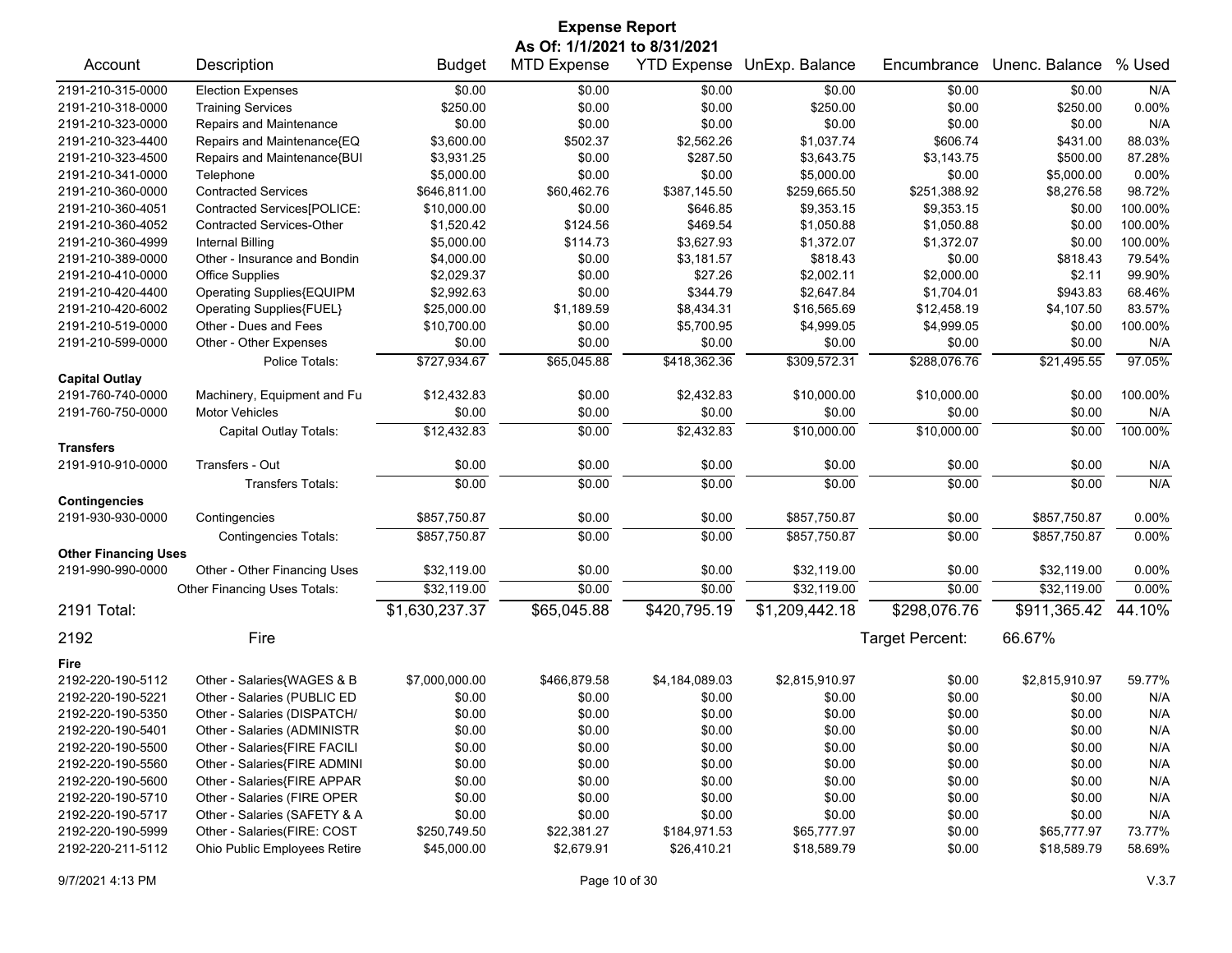| <b>Expense Report</b> |                                                                                                                                                                       |                |              |              |              |        |              |        |  |  |
|-----------------------|-----------------------------------------------------------------------------------------------------------------------------------------------------------------------|----------------|--------------|--------------|--------------|--------|--------------|--------|--|--|
| Account               | As Of: 1/1/2021 to 8/31/2021<br><b>MTD Expense</b><br><b>YTD Expense</b><br>% Used<br>Description<br><b>Budget</b><br>UnExp. Balance<br>Encumbrance<br>Unenc. Balance |                |              |              |              |        |              |        |  |  |
| 2192-220-211-5221     | Ohio Public Employees Retire                                                                                                                                          | \$0.00         | \$0.00       | \$0.00       | \$0.00       | \$0.00 | \$0.00       | N/A    |  |  |
| 2192-220-211-5401     | Ohio Public Employees Retire                                                                                                                                          | \$0.00         | \$0.00       | \$0.00       | \$0.00       | \$0.00 | \$0.00       | N/A    |  |  |
| 2192-220-211-5500     | Ohio Public Employees Retire                                                                                                                                          | \$0.00         | \$0.00       | \$0.00       | \$0.00       | \$0.00 | \$0.00       | N/A    |  |  |
| 2192-220-211-5560     | Ohio Public Employees Retire                                                                                                                                          | \$4,000.00     | \$0.00       | \$0.00       | \$4,000.00   | \$0.00 | \$4,000.00   | 0.00%  |  |  |
| 2192-220-211-5600     | Ohio Public Employees Retire                                                                                                                                          | \$0.00         | \$0.00       | \$0.00       | \$0.00       | \$0.00 | \$0.00       | N/A    |  |  |
| 2192-220-211-5999     | Ohio Public Employees Retire                                                                                                                                          | \$37,000.00    | \$3,122.86   | \$24,532.55  | \$12,467.45  | \$0.00 | \$12,467.45  | 66.30% |  |  |
| 2192-220-212-5112     | Social Security{WAGES & BE                                                                                                                                            | \$0.00         | \$0.00       | \$0.00       | \$0.00       | \$0.00 | \$0.00       | N/A    |  |  |
| 2192-220-213-5112     | Medicare{WAGES & BENEFI                                                                                                                                               | \$95,000.00    | \$6,309.37   | \$56,527.66  | \$38,472.34  | \$0.00 | \$38,472.34  | 59.50% |  |  |
| 2192-220-213-5221     | Medicare{PUBLIC EDUCATI                                                                                                                                               | \$0.00         | \$0.00       | \$0.00       | \$0.00       | \$0.00 | \$0.00       | N/A    |  |  |
| 2192-220-213-5401     | Medicare{ADMINISTRATION:                                                                                                                                              | \$0.00         | \$0.00       | \$0.00       | \$0.00       | \$0.00 | \$0.00       | N/A    |  |  |
| 2192-220-213-5500     | Medicare{FIRE FACILITIES}                                                                                                                                             | \$0.00         | \$0.00       | \$0.00       | \$0.00       | \$0.00 | \$0.00       | N/A    |  |  |
| 2192-220-213-5560     | Medicare{FIRE ADMINISTRA                                                                                                                                              | \$0.00         | \$0.00       | \$0.00       | \$0.00       | \$0.00 | \$0.00       | N/A    |  |  |
| 2192-220-213-5600     | Medicare{FIRE APPARATUS}                                                                                                                                              | \$0.00         | \$0.00       | \$0.00       | \$0.00       | \$0.00 | \$0.00       | N/A    |  |  |
| 2192-220-213-5999     | Medicare{FIRE: COST ALLO                                                                                                                                              | \$4,500.00     | \$303.58     | \$2,408.20   | \$2,091.80   | \$0.00 | \$2,091.80   | 53.52% |  |  |
| 2192-220-214-5112     | Volunteer FiremenÆs Depen                                                                                                                                             | \$0.00         | \$0.00       | \$0.00       | \$0.00       | \$0.00 | \$0.00       | N/A    |  |  |
| 2192-220-215-5112     | Ohio Police and Fire Pension                                                                                                                                          | \$1,600,000.00 | \$106,005.12 | \$906,340.99 | \$693,659.01 | \$0.00 | \$693,659.01 | 56.65% |  |  |
| 2192-220-215-5221     | Ohio Police and Fire Pension                                                                                                                                          | \$0.00         | \$0.00       | \$0.00       | \$0.00       | \$0.00 | \$0.00       | N/A    |  |  |
| 2192-220-221-5112     | Medical/Hospitalization{WAG                                                                                                                                           | \$1,200,000.00 | \$85,018.10  | \$859,433.24 | \$340,566.76 | \$0.00 | \$340,566.76 | 71.62% |  |  |
| 2192-220-221-5221     | Medical/Hospitalization (PUB                                                                                                                                          | \$0.00         | \$0.00       | \$0.00       | \$0.00       | \$0.00 | \$0.00       | N/A    |  |  |
| 2192-220-221-5401     | Medical/Hospitalization (ADMI                                                                                                                                         | \$0.00         | \$0.00       | \$0.00       | \$0.00       | \$0.00 | \$0.00       | N/A    |  |  |
| 2192-220-221-5600     | Medical/Hospitalization{FIRE                                                                                                                                          | \$0.00         | \$0.00       | \$0.00       | \$0.00       | \$0.00 | \$0.00       | N/A    |  |  |
| 2192-220-221-5999     | Medical/Hospitalization{FIRE:                                                                                                                                         | \$45,000.00    | \$3,432.97   | \$35,906.09  | \$9,093.91   | \$0.00 | \$9,093.91   | 79.79% |  |  |
| 2192-220-222-5112     | Life Insurance{WAGES & BE                                                                                                                                             | \$8,400.00     | \$511.00     | \$5,631.20   | \$2,768.80   | \$0.00 | \$2,768.80   | 67.04% |  |  |
| 2192-220-222-5221     | Life Insurance (PUBLIC EDU                                                                                                                                            | \$0.00         | \$0.00       | \$0.00       | \$0.00       | \$0.00 | \$0.00       | N/A    |  |  |
| 2192-220-222-5401     | Life Insurance (ADMINISTRA                                                                                                                                            | \$0.00         | \$0.00       | \$0.00       | \$0.00       | \$0.00 | \$0.00       | N/A    |  |  |
| 2192-220-222-5600     | Life Insurance{FIRE APPARA                                                                                                                                            | \$0.00         | \$0.00       | \$0.00       | \$0.00       | \$0.00 | \$0.00       | N/A    |  |  |
| 2192-220-222-5999     | Life Insurance{FIRE: COST A                                                                                                                                           | \$428.50       | \$32.06      | \$324.68     | \$103.82     | \$0.00 | \$103.82     | 75.77% |  |  |
| 2192-220-223-5112     | Dental Insurance{WAGES &                                                                                                                                              | \$40,000.00    | \$5,032.62   | \$30,058.68  | \$9,941.32   | \$0.00 | \$9,941.32   | 75.15% |  |  |
| 2192-220-223-5221     | Dental Insurance (PUBLIC E                                                                                                                                            | \$0.00         | \$0.00       | \$0.00       | \$0.00       | \$0.00 | \$0.00       | N/A    |  |  |
| 2192-220-223-5401     | Dental Insurance (ADMINIST                                                                                                                                            | \$0.00         | \$0.00       | \$0.00       | \$0.00       | \$0.00 | \$0.00       | N/A    |  |  |
| 2192-220-223-5600     | Dental Insurance{FIRE APPA                                                                                                                                            | \$0.00         | \$0.00       | \$0.00       | \$0.00       | \$0.00 | \$0.00       | N/A    |  |  |
| 2192-220-223-5999     | Dental Insurance{FIRE: COS                                                                                                                                            | \$2,000.00     | \$415.96     | \$1,576.26   | \$423.74     | \$0.00 | \$423.74     | 78.81% |  |  |
| 2192-220-230-5112     | Workers' Compensation{WAG                                                                                                                                             | \$133,161.00   | \$0.00       | \$19,624.77  | \$113,536.23 | \$0.00 | \$113,536.23 | 14.74% |  |  |
| 2192-220-240-5112     | Unemployment Compensatio                                                                                                                                              | \$4,000.00     | \$0.00       | \$3,030.88   | \$969.12     | \$0.00 | \$969.12     | 75.77% |  |  |
| 2192-220-240-5999     | Unemployment Compensatio                                                                                                                                              | \$3,800.00     | \$0.00       | \$3,785.75   | \$14.25      | \$0.00 | \$14.25      | 99.63% |  |  |
| 2192-220-259-5400     | Other - Employee Reimburse                                                                                                                                            | \$0.00         | \$0.00       | \$0.00       | \$0.00       | \$0.00 | \$0.00       | N/A    |  |  |
| 2192-220-311-5400     | Accounting and Legal Fees                                                                                                                                             | \$0.00         | \$0.00       | \$0.00       | \$0.00       | \$0.00 | \$0.00       | N/A    |  |  |
| 2192-220-314-5400     | <b>Tax Collection Fees</b>                                                                                                                                            | \$143,774.00   | \$59,228.65  | \$131,156.32 | \$12,617.68  | \$0.00 | \$12,617.68  | 91.22% |  |  |
| 2192-220-316-5500     | <b>Engineering Services</b>                                                                                                                                           | \$0.00         | \$0.00       | \$0.00       | \$0.00       | \$0.00 | \$0.00       | N/A    |  |  |
| 2192-220-318-5121     | Training Services (HEALTH A                                                                                                                                           | \$0.00         | \$0.00       | \$0.00       | \$0.00       | \$0.00 | \$0.00       | N/A    |  |  |
| 2192-220-322-5560     | Garbage and Trash Removal                                                                                                                                             | \$0.00         | \$0.00       | \$0.00       | \$0.00       | \$0.00 | \$0.00       | N/A    |  |  |
| 2192-220-322-5561     | Garbage and Trash Removal                                                                                                                                             | \$0.00         | \$0.00       | \$0.00       | \$0.00       | \$0.00 | \$0.00       | N/A    |  |  |
| 2192-220-322-5562     | Garbage and Trash Removal                                                                                                                                             | \$0.00         | \$0.00       | \$0.00       | \$0.00       | \$0.00 | \$0.00       | N/A    |  |  |
| 2192-220-322-5563     | Garbage and Trash Removal                                                                                                                                             | \$0.00         | \$0.00       | \$0.00       | \$0.00       | \$0.00 | \$0.00       | N/A    |  |  |
| 2192-220-322-5564     | Garbage and Trash Removal                                                                                                                                             | \$0.00         | \$0.00       | \$0.00       | \$0.00       | \$0.00 | \$0.00       | N/A    |  |  |
| 2192-220-323-5000     | Repairs and Maintenance (Op                                                                                                                                           | \$0.00         | \$0.00       | \$0.00       | \$0.00       | \$0.00 | \$0.00       | N/A    |  |  |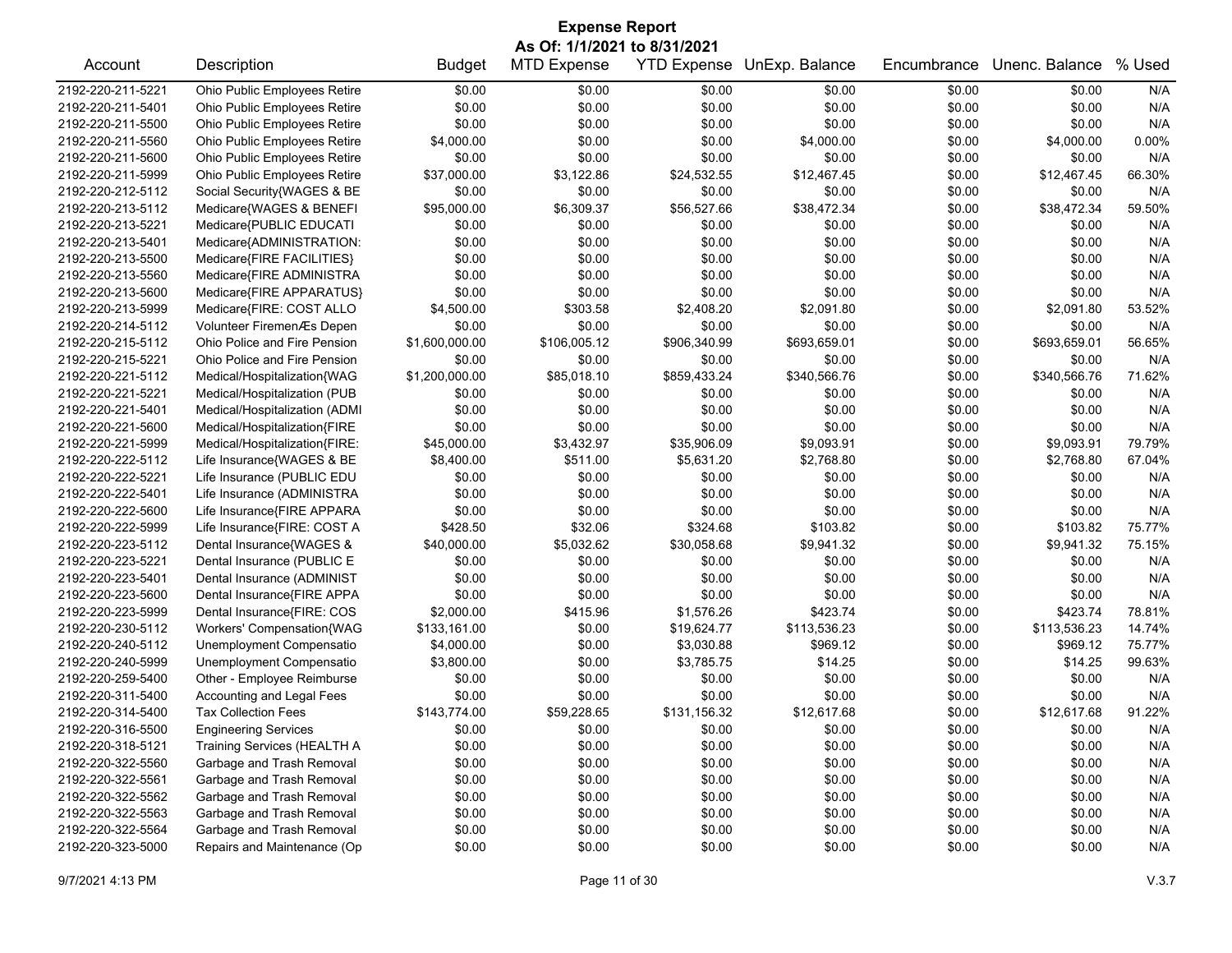| <b>Expense Report</b> |                                     |               |                    |                    |                |              |                |         |  |  |
|-----------------------|-------------------------------------|---------------|--------------------|--------------------|----------------|--------------|----------------|---------|--|--|
|                       | As Of: 1/1/2021 to 8/31/2021        |               |                    |                    |                |              |                |         |  |  |
| Account               | Description                         | <b>Budget</b> | <b>MTD Expense</b> | <b>YTD Expense</b> | UnExp. Balance | Encumbrance  | Unenc. Balance | % Used  |  |  |
| 2192-220-323-5500     | Repairs and Maintenance             | \$0.00        | \$0.00             | \$0.00             | \$0.00         | \$0.00       | \$0.00         | N/A     |  |  |
| 2192-220-323-5560     | Repairs and Maintenance             | \$0.00        | \$0.00             | \$0.00             | \$0.00         | \$0.00       | \$0.00         | N/A     |  |  |
| 2192-220-323-5561     | Repairs and Maintenance{ST          | \$0.00        | \$0.00             | \$0.00             | \$0.00         | \$0.00       | \$0.00         | N/A     |  |  |
| 2192-220-323-5562     | Repairs and Maintenance (ST         | \$0.00        | \$0.00             | \$0.00             | \$0.00         | \$0.00       | \$0.00         | N/A     |  |  |
| 2192-220-323-5563     | Repairs and Maintenance (ST         | \$0.00        | \$0.00             | \$0.00             | \$0.00         | \$0.00       | \$0.00         | N/A     |  |  |
| 2192-220-323-5564     | Repairs and Maintenance{ST          | \$0.00        | \$0.00             | \$0.00             | \$0.00         | \$0.00       | \$0.00         | N/A     |  |  |
| 2192-220-323-5600     | Repairs and Maintenance             | \$0.00        | \$0.00             | \$0.00             | \$0.00         | \$0.00       | \$0.00         | N/A     |  |  |
| 2192-220-330-5400     | <b>Travel and Meeting Expenses</b>  | \$0.00        | \$0.00             | \$0.00             | \$0.00         | \$0.00       | \$0.00         | N/A     |  |  |
| 2192-220-341-5350     | Telephone                           | \$0.00        | \$0.00             | \$0.00             | \$0.00         | \$0.00       | \$0.00         | N/A     |  |  |
| 2192-220-341-5500     | Telephone                           | \$0.00        | \$0.00             | \$0.00             | \$0.00         | \$0.00       | \$0.00         | N/A     |  |  |
| 2192-220-341-5501     | Telephone (Utilities discontinu     | \$0.00        | \$0.00             | \$0.00             | \$0.00         | \$0.00       | \$0.00         | N/A     |  |  |
| 2192-220-342-5400     | Postage (ADMINISTRATION)            | \$0.00        | \$0.00             | \$0.00             | \$0.00         | \$0.00       | \$0.00         | N/A     |  |  |
| 2192-220-343-5400     | Postage Machine Rental              | \$0.00        | \$0.00             | \$0.00             | \$0.00         | \$0.00       | \$0.00         | N/A     |  |  |
| 2192-220-344-5400     | Printing (ADMINISTRATION)           | \$0.00        | \$0.00             | \$0.00             | \$0.00         | \$0.00       | \$0.00         | N/A     |  |  |
| 2192-220-351-5560     | Electricity                         | \$0.00        | \$0.00             | \$0.00             | \$0.00         | \$0.00       | \$0.00         | N/A     |  |  |
| 2192-220-351-5561     | Electricity                         | \$0.00        | \$0.00             | \$0.00             | \$0.00         | \$0.00       | \$0.00         | N/A     |  |  |
| 2192-220-351-5562     | Electricity                         | \$0.00        | \$0.00             | \$0.00             | \$0.00         | \$0.00       | \$0.00         | N/A     |  |  |
| 2192-220-351-5563     | Electricity                         | \$0.00        | \$0.00             | \$0.00             | \$0.00         | \$0.00       | \$0.00         | N/A     |  |  |
| 2192-220-351-5564     | Electricity                         | \$0.00        | \$0.00             | \$0.00             | \$0.00         | \$0.00       | \$0.00         | N/A     |  |  |
| 2192-220-352-5560     | Sewage                              | \$0.00        | \$0.00             | \$0.00             | \$0.00         | \$0.00       | \$0.00         | N/A     |  |  |
| 2192-220-352-5561     | Sewage                              | \$0.00        | \$0.00             | \$0.00             | \$0.00         | \$0.00       | \$0.00         | N/A     |  |  |
| 2192-220-352-5562     | Sewage                              | \$0.00        | \$0.00             | \$0.00             | \$0.00         | \$0.00       | \$0.00         | N/A     |  |  |
| 2192-220-352-5563     | Sewage                              | \$0.00        | \$0.00             | \$0.00             | \$0.00         | \$0.00       | \$0.00         | N/A     |  |  |
| 2192-220-352-5564     | Sewage                              | \$0.00        | \$0.00             | \$0.00             | \$0.00         | \$0.00       | \$0.00         | N/A     |  |  |
| 2192-220-353-5560     | <b>Natural Gas</b>                  | \$0.00        | \$0.00             | \$0.00             | \$0.00         | \$0.00       | \$0.00         | N/A     |  |  |
| 2192-220-353-5561     | <b>Natural Gas</b>                  | \$0.00        | \$0.00             | \$0.00             | \$0.00         | \$0.00       | \$0.00         | N/A     |  |  |
| 2192-220-353-5562     | <b>Natural Gas</b>                  | \$0.00        | \$0.00             | \$0.00             | \$0.00         | \$0.00       | \$0.00         | N/A     |  |  |
| 2192-220-353-5563     | <b>Natural Gas</b>                  | \$0.00        | \$0.00             | \$0.00             | \$0.00         | \$0.00       | \$0.00         | N/A     |  |  |
| 2192-220-353-5564     | <b>Natural Gas</b>                  | \$0.00        | \$0.00             | \$0.00             | \$0.00         | \$0.00       | \$0.00         | N/A     |  |  |
| 2192-220-360-5121     | Contracted Services (Health a       | \$0.00        | \$0.00             | \$0.00             | \$0.00         | \$0.00       | \$0.00         | N/A     |  |  |
| 2192-220-360-5130     | <b>Contracted Services</b>          | \$0.00        | \$0.00             | \$0.00             | \$0.00         | \$0.00       | \$0.00         | N/A     |  |  |
| 2192-220-360-5310     | <b>Contracted Services</b>          | \$0.00        | \$0.00             | \$0.00             | \$0.00         | \$0.00       | \$0.00         | N/A     |  |  |
| 2192-220-360-5320     | <b>Contracted Services</b>          | \$0.00        | \$0.00             | \$0.00             | \$0.00         | \$0.00       | \$0.00         | N/A     |  |  |
| 2192-220-360-5340     | <b>Contracted Services</b>          | \$0.00        | \$0.00             | \$0.00             | \$0.00         | \$0.00       | \$0.00         | N/A     |  |  |
| 2192-220-360-5350     | Contracted Services{DISPAT          | \$264,660.00  | \$0.00             | \$170,685.00       | \$93,975.00    | \$93,975.00  | \$0.00         | 100.00% |  |  |
| 2192-220-360-5400     | <b>Contracted Services</b>          | \$0.00        | \$0.00             | \$0.00             | \$0.00         | \$0.00       | \$0.00         | N/A     |  |  |
| 2192-220-360-5500     | <b>Contracted Services</b>          | \$0.00        | \$0.00             | \$0.00             | \$0.00         | \$0.00       | \$0.00         | N/A     |  |  |
| 2192-220-360-5561     | <b>Contracted Services</b>          | \$0.00        | \$0.00             | \$0.00             | \$0.00         | \$0.00       | \$0.00         | N/A     |  |  |
| 2192-220-360-5562     | <b>Contracted Services</b>          | \$0.00        | \$0.00             | \$0.00             | \$0.00         | \$0.00       | \$0.00         | N/A     |  |  |
| 2192-220-360-5564     | <b>Contracted Services</b>          | \$0.00        | \$0.00             | \$0.00             | \$0.00         | \$0.00       | \$0.00         | N/A     |  |  |
| 2192-220-360-5720     | <b>Contracted Services</b>          | \$0.00        | \$0.00             | \$0.00             | \$0.00         | \$0.00       | \$0.00         | N/A     |  |  |
| 2192-220-360-5999     | Contracted Services(FIRE: C         | \$728,303.09  | \$0.00             | \$427,277.46       | \$301,025.63   | \$301,025.63 | \$0.00         | 100.00% |  |  |
| 2192-220-361-5999     | Software As A Service{FIRE:         | \$36,099.59   | \$0.00             | \$10,230.13        | \$25,869.46    | \$0.00       | \$25,869.46    | 28.34%  |  |  |
| 2192-220-382-5400     | Liability Insurance Premiums        | \$0.00        | \$0.00             | \$0.00             | \$0.00         | \$0.00       | \$0.00         | N/A     |  |  |
| 2192-220-410-5400     | Office Supplies (ADMINISTR          | \$0.00        | \$0.00             | \$0.00             | \$0.00         | \$0.00       | \$0.00         | N/A     |  |  |
| 2192-220-420-5000     | <b>Operating Supplies (Operatio</b> | \$0.00        | \$0.00             | \$0.00             | \$0.00         | \$0.00       | \$0.00         | N/A     |  |  |
|                       |                                     |               |                    |                    |                |              |                |         |  |  |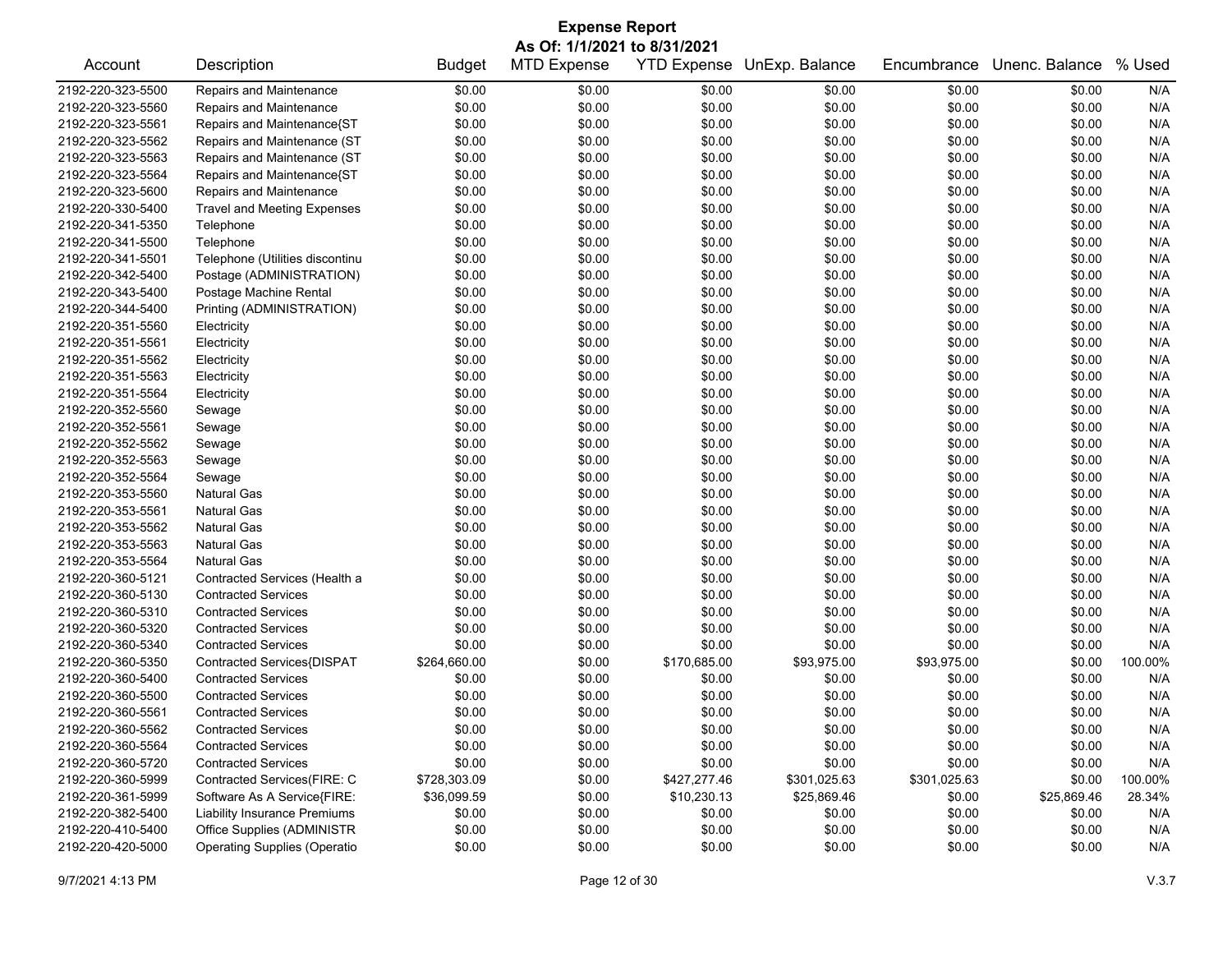| <b>Expense Report</b> |                                      |                 |                    |                  |                            |                |                |         |  |  |
|-----------------------|--------------------------------------|-----------------|--------------------|------------------|----------------------------|----------------|----------------|---------|--|--|
|                       | As Of: 1/1/2021 to 8/31/2021         |                 |                    |                  |                            |                |                |         |  |  |
| Account               | Description                          | <b>Budget</b>   | <b>MTD Expense</b> |                  | YTD Expense UnExp. Balance | Encumbrance    | Unenc. Balance | % Used  |  |  |
| 2192-220-420-5400     | <b>Operating Supplies (ADMINIS</b>   | \$0.00          | \$0.00             | \$0.00           | \$0.00                     | \$0.00         | \$0.00         | N/A     |  |  |
| 2192-220-420-5500     | <b>Operating Supplies</b>            | \$0.00          | \$0.00             | \$0.00           | \$0.00                     | \$0.00         | \$0.00         | N/A     |  |  |
| 2192-220-420-5600     | <b>Operating Supplies</b>            | \$0.00          | \$0.00             | \$0.00           | \$0.00                     | \$0.00         | \$0.00         | N/A     |  |  |
| 2192-220-420-5710     | <b>Operating Supplies (Fire Oper</b> | \$0.00          | \$0.00             | \$0.00           | \$0.00                     | \$0.00         | \$0.00         | N/A     |  |  |
| 2192-220-420-5750     | Operating Supplies (Honors &         | \$12,550.00     | \$282.23           | \$282.23         | \$12,267.77                | \$11,402.77    | \$865.00       | 93.11%  |  |  |
| 2192-220-430-5710     | Small Tools and Minor Equip          | \$0.00          | \$0.00             | \$0.00           | \$0.00                     | \$0.00         | \$0.00         | N/A     |  |  |
| 2192-220-440-5999     | Software(FIRE: COST ALLO             | \$0.00          | \$0.00             | \$0.00           | \$0.00                     | \$0.00         | \$0.00         | N/A     |  |  |
| 2192-220-599-5400     | Other - Other Expenses{ADMI          | \$0.00          | \$0.00             | \$0.00           | \$0.00                     | \$0.00         | \$0.00         | N/A     |  |  |
| 2192-220-720-5500     | Buildings{FIRE FACILITIES}           | \$0.00          | \$0.00             | \$0.00           | \$0.00                     | \$0.00         | \$0.00         | N/A     |  |  |
| 2192-220-720-5560     | Buildings{FIRE ADMINISTRA            | \$6,586.92      | \$6,586.92         | \$6,586.92       | \$0.00                     | \$0.00         | \$0.00         | 100.00% |  |  |
| 2192-220-720-5561     | Buildings{STATION 61}                | \$4,247.39      | \$4,247.39         | \$4,247.39       | \$0.00                     | \$0.00         | \$0.00         | 100.00% |  |  |
| 2192-220-720-5563     | Buildings{STATION 63}                | \$0.00          | \$0.00             | \$0.00           | \$0.00                     | \$0.00         | \$0.00         | N/A     |  |  |
| 2192-220-730-5500     | Improvement of Sites{FIRE F          | \$0.00          | \$0.00             | \$0.00           | \$0.00                     | \$0.00         | \$0.00         | N/A     |  |  |
| 2192-220-730-5560     | Improvement of Sites{FIRE A          | \$93,621.98     | \$0.00             | \$13,545.08      | \$80,076.90                | \$3,491.55     | \$76,585.35    | 18.20%  |  |  |
| 2192-220-730-5561     | Improvement of Sites{STATIO          | \$384,782.99    | \$0.00             | \$24,142.93      | \$360,640.06               | \$2,215.78     | \$358,424.28   | 6.85%   |  |  |
| 2192-220-730-5562     | Improvement of Sites{STATIO          | \$104,000.00    | \$0.00             | \$8,641.30       | \$95,358.70                | \$1,629.70     | \$93,729.00    | 9.88%   |  |  |
| 2192-220-730-5563     | Improvement of Sites{STATIO          | \$312,655.00    | \$0.00             | \$21,030.46      | \$291,624.54               | \$25,909.37    | \$265,715.17   | 15.01%  |  |  |
| 2192-220-730-5564     | Improvement of Sites{STATIO          | \$33,000.00     | \$0.00             | \$1,526.07       | \$31,473.93                | \$473.93       | \$31,000.00    | 6.06%   |  |  |
| 2192-220-740-5121     | Machinery, Equipment and Fu          | \$0.00          | \$0.00             | \$0.00           | \$0.00                     | \$0.00         | \$0.00         | N/A     |  |  |
| 2192-220-740-5160     | Machinery, Equipment and Fu          | \$24,223.80     | \$3,364.26         | \$7,932.09       | \$16,291.71                | \$1,227.59     | \$15,064.12    | 37.81%  |  |  |
| 2192-220-740-5200     | Machinery, Equipment and Fu          | \$5,500.00      | \$0.00             | \$3,627.00       | \$1,873.00                 | \$0.00         | \$1,873.00     | 65.95%  |  |  |
| 2192-220-740-5310     | Machinery, Equipment and Fu          | \$183,084.35    | \$0.00             | \$33,522.10      | \$149,562.25               | \$33,577.23    | \$115,985.02   | 36.65%  |  |  |
| 2192-220-740-5320     | Machinery, Equipment and Fu          | \$62,146.88     | \$0.00             | \$4,461.79       | \$57,685.09                | \$9,465.82     | \$48,219.27    | 22.41%  |  |  |
| 2192-220-740-5340     | Machinery, Equipment and Fu          | \$35,450.00     | \$0.00             | \$0.00           | \$35,450.00                | \$0.00         | \$35,450.00    | 0.00%   |  |  |
|                       |                                      |                 |                    |                  |                            |                |                |         |  |  |
| 2192-220-740-5350     | Machinery, Equipment and Fu          | \$0.00          | \$0.00             | \$0.00<br>\$0.00 | \$0.00                     | \$0.00         | \$0.00         | N/A     |  |  |
| 2192-220-740-5400     | Machinery, Equipment and Fu          | \$0.00          | \$0.00             |                  | \$0.00                     | \$0.00         | \$0.00         | N/A     |  |  |
| 2192-220-740-5460     | Machinery, Equipment and Fu          | \$0.00          | \$0.00             | \$0.00           | \$0.00                     | \$0.00         | \$0.00         | N/A     |  |  |
| 2192-220-740-5561     | Machinery, Equipment and Fu          | \$0.00          | \$0.00             | \$0.00           | \$0.00                     | \$0.00         | \$0.00         | N/A     |  |  |
| 2192-220-740-5600     | Machinery, Equipment and Fu          | \$400,000.00    | \$0.00             | \$36,418.35      | \$363,581.65               | \$313,395.50   | \$50,186.15    | 87.45%  |  |  |
| 2192-220-740-5710     | Machinery, Equipment and Fu          | \$31,200.00     | \$6,000.00         | \$12,230.04      | \$18,969.96                | \$642.00       | \$18,327.96    | 41.26%  |  |  |
| 2192-220-740-5712     | Machinery, Equipment and Fu          | \$30,000.00     | \$1,046.71         | \$1,381.71       | \$28,618.29                | \$4,592.80     | \$24,025.49    | 19.92%  |  |  |
| 2192-220-740-5714     | Machinery, Equipment and Fu          | \$503,675.00    | \$0.00             | \$0.00           | \$503,675.00               | \$406,577.25   | \$97,097.75    | 80.72%  |  |  |
| 2192-220-740-5720     | Machinery, Equipment and Fu          | \$393,500.00    | \$0.00             | \$612.85         | \$392,887.15               | \$9,136.30     | \$383,750.85   | 2.48%   |  |  |
| 2192-220-740-5730     | Machinery, Equipment and Fu          | \$0.00          | \$0.00             | \$0.00           | \$0.00                     | \$0.00         | \$0.00         | N/A     |  |  |
| 2192-220-740-5740     | Machinery, Equipment and Fu          | \$21,000.00     | \$0.00             | \$1,121.47       | \$19,878.53                | \$0.00         | \$19,878.53    | 5.34%   |  |  |
| 2192-220-740-5750     | Machinery, Equipment and Fu          | \$0.00          | \$0.00             | \$0.00           | \$0.00                     | \$0.00         | \$0.00         | N/A     |  |  |
| 2192-220-740-5810     | Machinery, Equipment, and F          | \$0.00          | \$0.00             | \$0.00           | \$0.00                     | \$0.00         | \$0.00         | N/A     |  |  |
| 2192-220-740-5900     | Machinery, Equipment, and F          | \$0.00          | \$0.00             | \$0.00           | \$0.00                     | \$0.00         | \$0.00         | N/A     |  |  |
| 2192-220-750-5600     | Motor Vehicles (FIRE APPAR           | \$0.00          | \$0.00             | \$0.00           | \$0.00                     | \$0.00         | \$0.00         | N/A     |  |  |
| 2192-220-750-5900     | Motor Vehicles (Capital)             | \$0.00          | \$0.00             | \$0.00           | \$0.00                     | \$0.00         | \$0.00         | N/A     |  |  |
|                       | Fire Totals:                         | \$14,287,099.99 | \$782,880.56       | \$7,265,310.41   | \$7,021,789.58             | \$1,218,738.22 | \$5,803,051.36 | 59.38%  |  |  |
| <b>Transfers</b>      |                                      |                 |                    |                  |                            |                |                |         |  |  |
| 2192-910-910-5000     | Transfers - Out{OPERATION            | \$3,560,792.75  | \$0.00             | \$3,560,792.75   | \$0.00                     | \$0.00         | \$0.00         | 100.00% |  |  |
|                       | <b>Transfers Totals:</b>             | \$3,560,792.75  | \$0.00             | \$3,560,792.75   | \$0.00                     | \$0.00         | \$0.00         | 100.00% |  |  |
| <b>Advances</b>       |                                      |                 |                    |                  |                            |                |                |         |  |  |
| 2192-920-920-0000     | Advances - Out                       | \$446,325.00    | \$0.00             | \$446,325.00     | \$0.00                     | \$0.00         | \$0.00         | 100.00% |  |  |
|                       |                                      |                 |                    |                  |                            |                |                |         |  |  |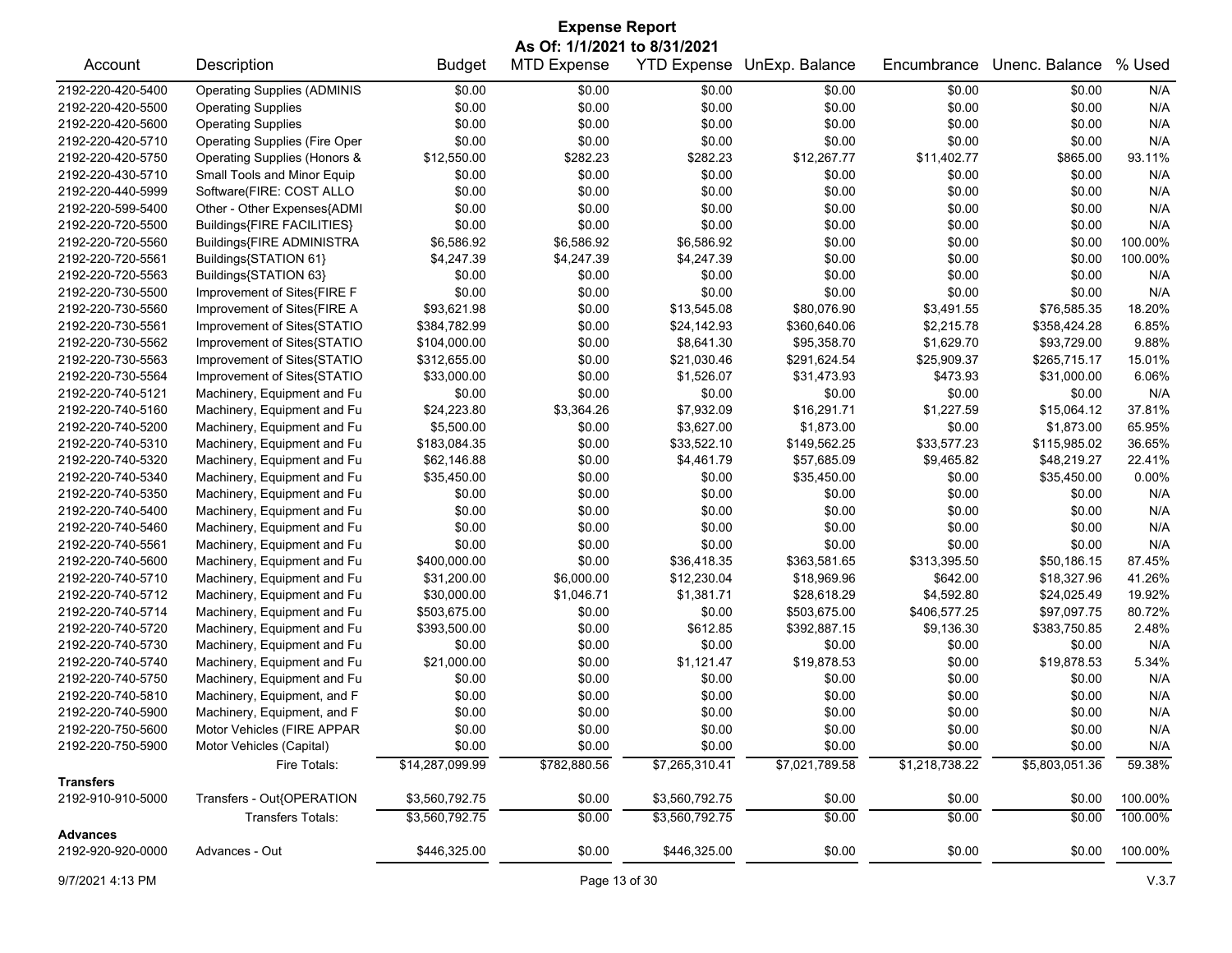| <b>Expense Report</b>                            |                                     |                 |                    |                              |                            |                 |                |         |  |  |
|--------------------------------------------------|-------------------------------------|-----------------|--------------------|------------------------------|----------------------------|-----------------|----------------|---------|--|--|
|                                                  |                                     |                 |                    | As Of: 1/1/2021 to 8/31/2021 |                            |                 |                |         |  |  |
| Account                                          | Description                         | <b>Budget</b>   | <b>MTD Expense</b> |                              | YTD Expense UnExp. Balance | Encumbrance     | Unenc. Balance | % Used  |  |  |
|                                                  | <b>Advances Totals:</b>             | \$446,325.00    | \$0.00             | \$446,325.00                 | \$0.00                     | \$0.00          | \$0.00         | 100.00% |  |  |
| <b>Contingencies</b>                             |                                     |                 |                    |                              |                            |                 |                |         |  |  |
| 2192-930-930-5999                                | Contingencies (FIRE: COST           | \$0.00          | \$0.00             | \$0.00                       | \$0.00                     | \$0.00          | \$0.00         | N/A     |  |  |
|                                                  | <b>Contingencies Totals:</b>        | \$0.00          | \$0.00             | \$0.00                       | \$0.00                     | \$0.00          | \$0.00         | N/A     |  |  |
| <b>Other Financing Uses</b><br>2192-990-990-5999 | Other - Other Financing Uses        | \$0.00          | \$0.00             | \$0.00                       | \$0.00                     | \$0.00          | \$0.00         | N/A     |  |  |
|                                                  | Other Financing Uses Totals:        | \$0.00          | \$0.00             | \$0.00                       | \$0.00                     | \$0.00          | \$0.00         | N/A     |  |  |
| 2192 Total:                                      |                                     | \$18,294,217.74 | \$782,880.56       | \$11,272,428.16              | \$7,021,789.58             | \$1,218,738.22  | \$5,803,051.36 | 68.28%  |  |  |
|                                                  |                                     |                 |                    |                              |                            |                 |                |         |  |  |
| 2231                                             | Permissive Motor Vehicle            |                 |                    |                              |                            | Target Percent: | 66.67%         |         |  |  |
| <b>Highways</b>                                  |                                     |                 |                    |                              |                            |                 |                |         |  |  |
| 2231-330-360-4800                                | Contracted Services{PAVING          | \$30,000.00     | \$0.00             | \$30,000.00                  | \$0.00                     | \$0.00          | \$0.00         | 100.00% |  |  |
| 2231-330-360-4851                                | <b>Contracted Services (PROJE</b>   | \$0.00          | \$0.00             | \$0.00                       | \$0.00                     | \$0.00          | \$0.00         | N/A     |  |  |
| 2231-330-360-4852                                | Contracted Services{PROJEC          | \$78,000.00     | \$0.00             | \$70,962.95                  | \$7,037.05                 | \$0.00          | \$7,037.05     | 90.98%  |  |  |
| 2231-330-420-4400                                | <b>Operating Supplies (EQUIPM</b>   | \$0.00          | \$0.00             | \$0.00                       | \$0.00                     | \$0.00          | \$0.00         | N/A     |  |  |
| 2231-330-420-4600                                | <b>Operating Supplies (ROAD M</b>   | \$0.00          | \$0.00             | \$0.00                       | \$0.00                     | \$0.00          | \$0.00         | N/A     |  |  |
|                                                  | <b>Highways Totals:</b>             | \$108,000.00    | \$0.00             | \$100,962.95                 | \$7,037.05                 | \$0.00          | \$7,037.05     | 93.48%  |  |  |
| <b>Contingencies</b>                             |                                     |                 |                    |                              |                            |                 |                |         |  |  |
| 2231-930-930-0000                                | Contingencies                       | \$301,902.09    | \$0.00             | \$0.00                       | \$301,902.09               | \$0.00          | \$301,902.09   | 0.00%   |  |  |
|                                                  | <b>Contingencies Totals:</b>        | \$301,902.09    | \$0.00             | \$0.00                       | \$301,902.09               | \$0.00          | \$301,902.09   | 0.00%   |  |  |
| <b>Other Financing Uses</b>                      |                                     |                 |                    |                              |                            |                 |                |         |  |  |
| 2231-990-990-0000                                | Other - Other Financing Uses        | \$5,513.00      | \$0.00             | \$0.00                       | \$5,513.00                 | \$0.00          | \$5,513.00     | 0.00%   |  |  |
|                                                  | Other Financing Uses Totals:        | \$5,513.00      | \$0.00             | \$0.00                       | \$5,513.00                 | \$0.00          | \$5,513.00     | 0.00%   |  |  |
| 2231 Total:                                      |                                     | \$415,415.09    | \$0.00             | \$100,962.95                 | \$314,452.14               | \$0.00          | \$314,452.14   | 24.30%  |  |  |
| 2281                                             | <b>EMS</b>                          |                 |                    |                              |                            | Target Percent: | 66.67%         |         |  |  |
| <b>EMS</b>                                       |                                     |                 |                    |                              |                            |                 |                |         |  |  |
| 2281-230-259-5221                                | Other Employee Reimbursem           | \$0.00          | \$0.00             | \$0.00                       | \$0.00                     | \$0.00          | \$0.00         | N/A     |  |  |
| 2281-230-259-5350                                | Other - Employee Reimburse          | \$0.00          | \$0.00             | \$0.00                       | \$0.00                     | \$0.00          | \$0.00         | N/A     |  |  |
| 2281-230-259-5400                                | Other - Employee Reimburse          | \$273.12        | \$0.00             | \$130.12                     | \$143.00                   | \$0.00          | \$143.00       | 47.64%  |  |  |
| 2281-230-259-5401                                | Other - Employee Reimburse          | \$0.00          | \$0.00             | \$0.00                       | \$0.00                     | \$0.00          | \$0.00         | N/A     |  |  |
| 2281-230-259-5460                                | Other - Employee Reimburse          | \$223.00        | \$0.00             | \$0.00                       | \$223.00                   | \$0.00          | \$223.00       | 0.00%   |  |  |
| 2281-230-259-5710                                | Other - Employee Reimburse          | \$1,000.00      | \$0.00             | \$0.00                       | \$1,000.00                 | \$0.00          | \$1,000.00     | 0.00%   |  |  |
| 2281-230-259-5714                                | Other - Employee Reimburse          | \$830.85        | \$0.00             | \$169.15                     | \$661.70                   | \$0.00          | \$661.70       | 20.36%  |  |  |
| 2281-230-259-5720                                | Other - Employee Reimburse          | \$0.00          | \$0.00             | \$0.00                       | \$0.00                     | \$0.00          | \$0.00         | N/A     |  |  |
| 2281-230-259-5730                                | Other - Employee Reimburse          | \$0.00          | \$0.00             | \$0.00                       | \$0.00                     | \$0.00          | \$0.00         | N/A     |  |  |
| 2281-230-259-5740                                | Other - Employee Reimburse          | \$991.40        | \$0.00             | \$206.03                     | \$785.37                   | \$0.00          | \$785.37       | 20.78%  |  |  |
| 2281-230-311-5400                                | Accounting and Legal Fees{A         | \$30,000.00     | \$1,510.50         | \$5,700.70                   | \$24,299.30                | \$14,550.00     | \$9,749.30     | 67.50%  |  |  |
| 2281-230-314-5400                                | Tax Collection Fees{ADMINIS         | \$0.00          | \$0.00             | \$0.00                       | \$0.00                     | \$0.00          | \$0.00         | N/A     |  |  |
| 2281-230-316-5500                                | <b>Engineering Services (FIRE F</b> | \$0.00          | \$0.00             | \$0.00                       | \$0.00                     | \$0.00          | \$0.00         | N/A     |  |  |
| 2281-230-316-5561                                | <b>Engineering Services (STATI</b>  | \$0.00          | \$0.00             | \$0.00                       | \$0.00                     | \$0.00          | \$0.00         | N/A     |  |  |
| 2281-230-316-5564                                | <b>Engineering Services (STATI</b>  | \$0.00          | \$0.00             | \$0.00                       | \$0.00                     | \$0.00          | \$0.00         | N/A     |  |  |
| 2281-230-318-5200                                | Training Services{PREVENTI          | \$1,250.00      | \$375.00           | \$375.00                     | \$875.00                   | \$0.00          | \$875.00       | 30.00%  |  |  |
| 2281-230-318-5220                                | Training Services (Public Edu       | \$0.00          | \$0.00             | \$0.00                       | \$0.00                     | \$0.00          | \$0.00         | N/A     |  |  |
| 2281-230-318-5221                                | Training Services (PUBLIC E         | \$0.00          | \$0.00             | \$0.00                       | \$0.00                     | \$0.00          | \$0.00         | N/A     |  |  |
|                                                  |                                     |                 |                    |                              |                            |                 |                |         |  |  |

9/7/2021 4:13 PM Page 14 of 30 V.3.7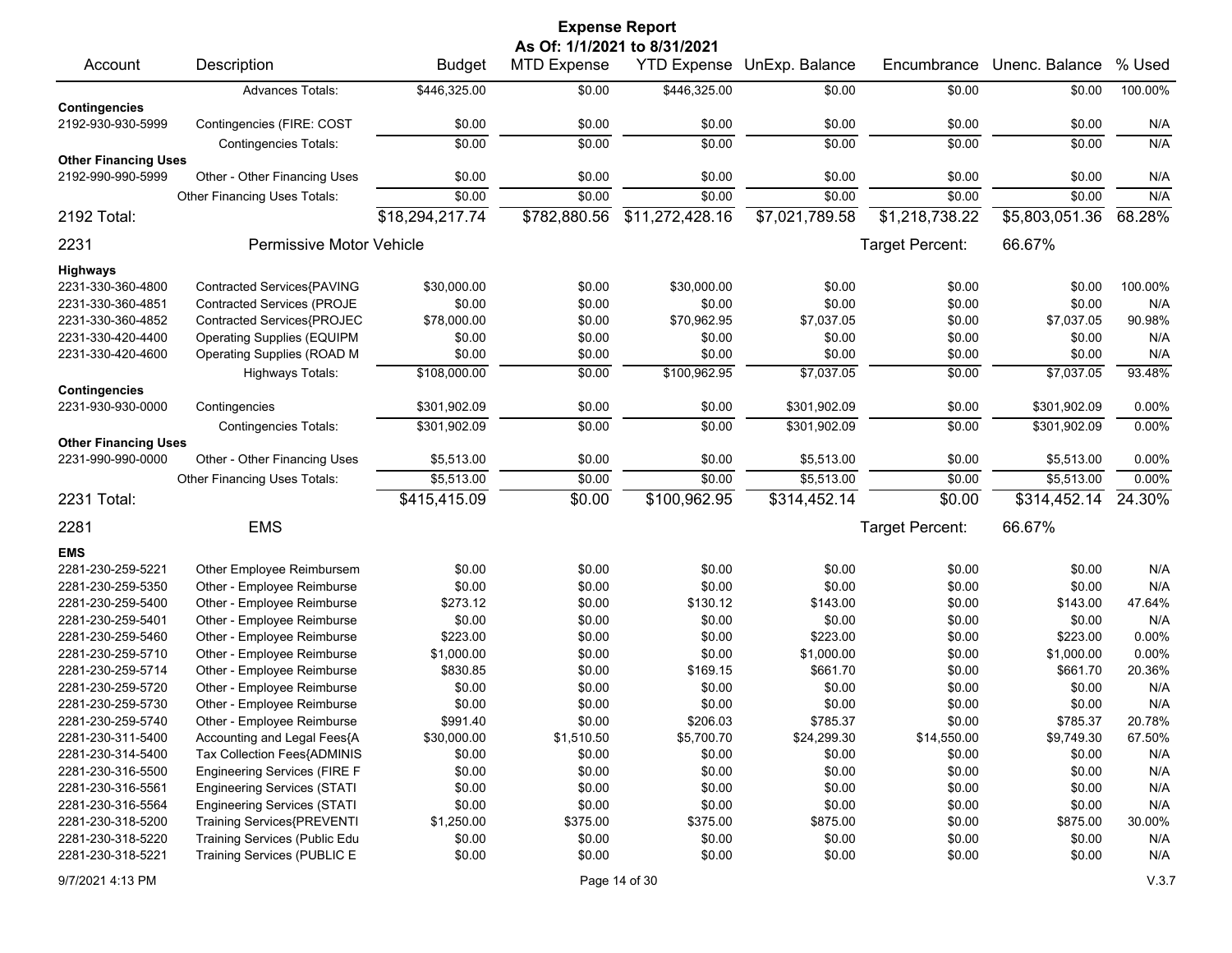| <b>Expense Report</b> |                                    |               |                              |                    |                |             |                |          |  |
|-----------------------|------------------------------------|---------------|------------------------------|--------------------|----------------|-------------|----------------|----------|--|
|                       |                                    |               | As Of: 1/1/2021 to 8/31/2021 |                    |                |             |                |          |  |
| Account               | Description                        | <b>Budget</b> | <b>MTD Expense</b>           | <b>YTD Expense</b> | UnExp. Balance | Encumbrance | Unenc. Balance | % Used   |  |
| 2281-230-318-5320     | <b>Training Services (Communic</b> | \$0.00        | \$0.00                       | \$0.00             | \$0.00         | \$0.00      | \$0.00         | N/A      |  |
| 2281-230-318-5350     | Training Services{DISPATCH/        | \$700.00      | \$0.00                       | \$0.00             | \$700.00       | \$0.00      | \$700.00       | 0.00%    |  |
| 2281-230-318-5400     | <b>Training Services{ADMINIST</b>  | \$6,036.00    | \$0.00                       | \$3,515.00         | \$2,521.00     | \$0.00      | \$2,521.00     | 58.23%   |  |
| 2281-230-318-5401     | <b>Training Services{ADMINIST</b>  | \$10,580.00   | \$0.00                       | \$0.00             | \$10,580.00    | \$0.00      | \$10,580.00    | 0.00%    |  |
| 2281-230-318-5460     | Training Services{AUXILIARY        | \$0.00        | \$0.00                       | \$0.00             | \$0.00         | \$0.00      | \$0.00         | N/A      |  |
| 2281-230-318-5710     | Training Services{FIRE OPE         | \$15,138.00   | \$0.00                       | \$8,680.50         | \$6,457.50     | \$5,426.00  | \$1,031.50     | 93.19%   |  |
| 2281-230-318-5712     | Training Services (Fire Gear)      | \$0.00        | \$0.00                       | \$0.00             | \$0.00         | \$0.00      | \$0.00         | N/A      |  |
| 2281-230-318-5714     | Training Services (SCBA)           | \$2,250.00    | \$0.00                       | \$0.00             | \$2,250.00     | \$0.00      | \$2,250.00     | 0.00%    |  |
| 2281-230-318-5717     | Training Services{SAFETY &         | \$0.00        | \$0.00                       | \$0.00             | \$0.00         | \$0.00      | \$0.00         | N/A      |  |
| 2281-230-318-5720     | Training Services{EMS OPER         | \$5,592.00    | \$350.00                     | \$1,798.00         | \$3,794.00     | \$3,600.00  | \$194.00       | 96.53%   |  |
| 2281-230-318-5730     | Training Services{HAZ MAT}         | \$0.00        | \$0.00                       | \$0.00             | \$0.00         | \$0.00      | \$0.00         | N/A      |  |
| 2281-230-318-5740     | Training Services{TECHNICA         | \$2,100.00    | \$0.00                       | \$0.00             | \$2,100.00     | \$0.00      | \$2,100.00     | 0.00%    |  |
| 2281-230-318-5750     | <b>Training Services (HONORS</b>   | \$0.00        | \$0.00                       | \$0.00             | \$0.00         | \$0.00      | \$0.00         | N/A      |  |
| 2281-230-318-5810     | <b>Training Services</b>           | \$0.00        | \$0.00                       | \$0.00             | \$0.00         | \$0.00      | \$0.00         | N/A      |  |
| 2281-230-318-5820     | <b>Training Services</b>           | \$0.00        | \$0.00                       | \$0.00             | \$0.00         | \$0.00      | \$0.00         | N/A      |  |
| 2281-230-321-5220     | Rents and Leases{PUBLIC E          | \$0.00        | \$0.00                       | \$0.00             | \$0.00         | \$0.00      | \$0.00         | N/A      |  |
| 2281-230-321-5560     | Rents and Leases{FIRE ADM          | \$220.79      | \$19.16                      | \$136.64           | \$84.15        | \$84.15     | \$0.00         | 100.00%  |  |
| 2281-230-321-5561     | Rents and Leases{STATION           | \$1,637.00    | \$100.67                     | \$1,295.87         | \$341.13       | \$341.13    | \$0.00         | 100.00%  |  |
| 2281-230-321-5562     | Rents and Leases{STATION           | \$453.13      | \$71.36                      | \$316.08           | \$137.05       | \$137.05    | \$0.00         | 100.00%  |  |
| 2281-230-321-5563     | Rents and Leases{STATION           | \$671.98      | \$56.67                      | \$469.35           | \$202.63       | \$202.63    | \$0.00         | 100.00%  |  |
| 2281-230-321-5564     | Rents and Leases{STATION           | \$671.98      | \$56.67                      | \$418.99           | \$252.99       | \$252.99    | \$0.00         | 100.00%  |  |
| 2281-230-321-5565     | Rents & Leases (STATION 65         | \$0.00        | \$0.00                       | \$0.00             | \$0.00         | \$0.00      | \$0.00         | N/A      |  |
| 2281-230-321-5600     | Rents and Leases (FIRE APP         | \$71,504.27   | \$2,504.27                   | \$37,049.16        | \$34,455.11    | \$34,455.11 | \$0.00         | 100.00%  |  |
| 2281-230-321-5710     | Rents and Leases{FIRE OPE          | \$0.00        | \$0.00                       | \$0.00             | \$0.00         | \$0.00      | \$0.00         | N/A      |  |
| 2281-230-321-5720     | Rents and Leases{EMS OPE           | \$0.00        | \$0.00                       | \$0.00             | \$0.00         | \$0.00      | \$0.00         | N/A      |  |
| 2281-230-322-5500     | Garbage and Trash Removal          | \$0.00        | \$0.00                       | \$0.00             | \$0.00         | \$0.00      | \$0.00         | N/A      |  |
| 2281-230-322-5560     | Garbage and Trash Removal{         | \$1,100.00    | \$0.00                       | \$0.00             | \$1,100.00     | \$0.00      | \$1,100.00     | $0.00\%$ |  |
| 2281-230-322-5561     | Garbage and Trash Removal{         | \$1,980.00    | \$195.69                     | \$1,349.41         | \$630.59       | \$630.59    | \$0.00         | 100.00%  |  |
| 2281-230-322-5562     | Garbage and Trash Removal{         | \$1,000.00    | \$75.60                      | \$521.33           | \$478.67       | \$258.67    | \$220.00       | 78.00%   |  |
| 2281-230-322-5563     | Garbage and Trash Removal{         | \$1,000.00    | \$75.60                      | \$521.33           | \$478.67       | \$258.67    | \$220.00       | 78.00%   |  |
| 2281-230-322-5564     | Garbage and Trash Removal{         | \$1,000.00    | \$75.60                      | \$521.33           | \$478.67       | \$258.67    | \$220.00       | 78.00%   |  |
| 2281-230-322-5565     | Garbage & Trash Removal (S         | \$0.00        | \$0.00                       | \$0.00             | \$0.00         | \$0.00      | \$0.00         | N/A      |  |
| 2281-230-323-5121     | Repairs and Maintenance{HE         | \$0.00        | \$0.00                       | \$0.00             | \$0.00         | \$0.00      | \$0.00         | N/A      |  |
| 2281-230-323-5160     | Repairs and Maintenance{HO         | \$0.00        | \$0.00                       | \$0.00             | \$0.00         | \$0.00      | \$0.00         | N/A      |  |
| 2281-230-323-5200     | Repairs and Maintenance{PR         | \$450.00      | \$0.00                       | \$0.00             | \$450.00       | \$0.00      | \$450.00       | 0.00%    |  |
| 2281-230-323-5220     | Repairs and Maintenance{PU         | \$0.00        | \$0.00                       | \$0.00             | \$0.00         | \$0.00      | \$0.00         | N/A      |  |
| 2281-230-323-5310     | Repairs and Maintenance{TE         | \$1,300.00    | \$0.00                       | \$574.46           | \$725.54       | \$0.00      | \$725.54       | 44.19%   |  |
| 2281-230-323-5320     | Repairs and Maintenance{CO         | \$3,422.00    | \$0.00                       | \$0.00             | \$3,422.00     | \$622.00    | \$2,800.00     | 18.18%   |  |
| 2281-230-323-5340     | Repairs and Maintenance{INT        | \$0.00        | \$0.00                       | \$0.00             | \$0.00         | \$0.00      | \$0.00         | N/A      |  |
| 2281-230-323-5350     | Repairs and Maintenance{DIS        | \$0.00        | \$0.00                       | \$0.00             | \$0.00         | \$0.00      | \$0.00         | N/A      |  |
| 2281-230-323-5400     | Repairs and Maintenance{AD         | \$0.00        | \$0.00                       | \$0.00             | \$0.00         | \$0.00      | \$0.00         | N/A      |  |
| 2281-230-323-5460     | Repairs and Maintenance{AU         | \$0.00        | \$0.00                       | \$0.00             | \$0.00         | \$0.00      | \$0.00         | N/A      |  |
| 2281-230-323-5500     | Repairs and Maintenance (FI        | \$0.00        | \$0.00                       | \$0.00             | \$0.00         | \$0.00      | \$0.00         | N/A      |  |
| 2281-230-323-5560     | Repairs and Maintenance{FIR        | \$6,350.24    | \$45.00                      | \$1,755.53         | \$4,594.71     | \$4,594.71  | \$0.00         | 100.00%  |  |
| 2281-230-323-5561     | Repairs and Maintenance{ST         | \$26,380.00   | \$125.00                     | \$10,166.44        | \$16,213.56    | \$16,213.56 | \$0.00         | 100.00%  |  |
| 2281-230-323-5562     | Repairs and Maintenance{ST         | \$9,861.25    | \$45.00                      | \$6,181.22         | \$3,680.03     | \$2,571.53  | \$1,108.50     | 88.76%   |  |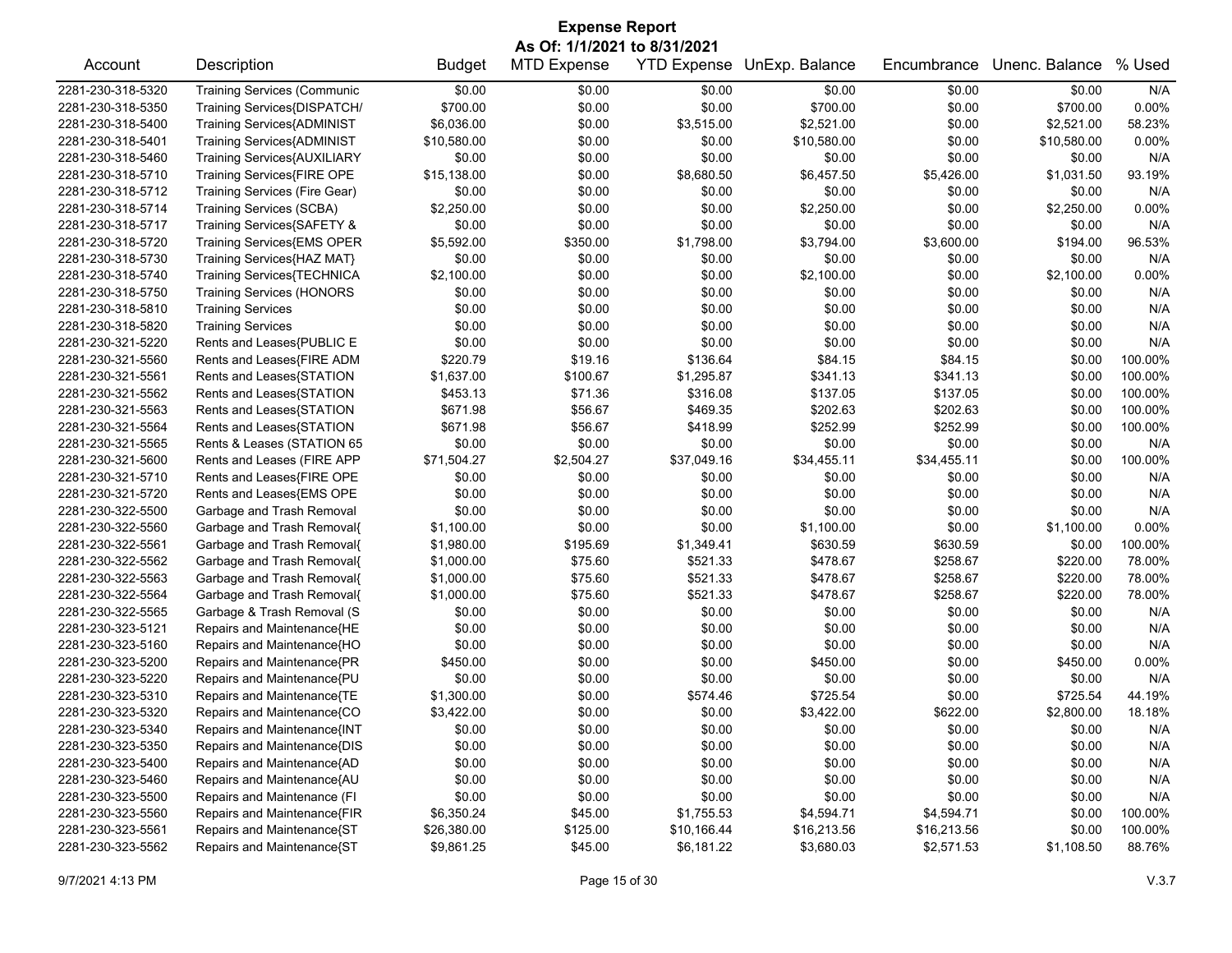| <b>Expense Report</b> |                                    |               |                              |                    |                |             |                |         |  |
|-----------------------|------------------------------------|---------------|------------------------------|--------------------|----------------|-------------|----------------|---------|--|
|                       |                                    |               | As Of: 1/1/2021 to 8/31/2021 |                    |                |             |                |         |  |
| Account               | Description                        | <b>Budget</b> | <b>MTD Expense</b>           | <b>YTD Expense</b> | UnExp. Balance | Encumbrance | Unenc. Balance | % Used  |  |
| 2281-230-323-5563     | Repairs and Maintenance{ST         | \$14,375.00   | \$45.00                      | \$9,077.32         | \$5,297.68     | \$5,297.68  | \$0.00         | 100.00% |  |
| 2281-230-323-5564     | Repairs and Maintenance{ST         | \$16,030.13   | \$247.11                     | \$12,486.50        | \$3,543.63     | \$3,543.63  | \$0.00         | 100.00% |  |
| 2281-230-323-5565     | Repairs & Maintenance (STA         | \$0.00        | \$0.00                       | \$0.00             | \$0.00         | \$0.00      | \$0.00         | N/A     |  |
| 2281-230-323-5600     | Repairs and Maintenance{FIR        | \$76,785.82   | \$5,741.34                   | \$37,890.58        | \$38,895.24    | \$38,895.24 | \$0.00         | 100.00% |  |
| 2281-230-323-5710     | Repairs and Maintenance{FIR        | \$0.00        | \$0.00                       | \$0.00             | \$0.00         | \$0.00      | \$0.00         | N/A     |  |
| 2281-230-323-5712     | Repairs and Maintenance{FIR        | \$10,000.00   | \$0.00                       | \$3,579.25         | \$6,420.75     | \$6,420.75  | \$0.00         | 100.00% |  |
| 2281-230-323-5714     | Repairs and Maintenance{SC         | \$1,711.10    | \$0.00                       | \$1,711.10         | \$0.00         | \$0.00      | \$0.00         | 100.00% |  |
| 2281-230-323-5720     | Repairs and Maintenance{EM         | \$1,460.44    | \$0.00                       | \$1,460.44         | \$0.00         | \$0.00      | \$0.00         | 100.00% |  |
| 2281-230-323-5730     | Repairs and Maintenance{HA         | \$2,236.00    | \$0.00                       | \$212.81           | \$2,023.19     | \$0.00      | \$2,023.19     | 9.52%   |  |
| 2281-230-323-5740     | Repairs and Maintenance{TE         | \$3,000.00    | \$0.00                       | \$1,481.00         | \$1,519.00     | \$0.00      | \$1,519.00     | 49.37%  |  |
| 2281-230-330-5200     | Travel and Meeting Expense{        | \$0.00        | \$0.00                       | \$0.00             | \$0.00         | \$0.00      | \$0.00         | N/A     |  |
| 2281-230-330-5221     | Travel and Meeting Expense (       | \$0.00        | \$0.00                       | \$0.00             | \$0.00         | \$0.00      | \$0.00         | N/A     |  |
| 2281-230-330-5310     | Travel and Meeting Expense{        | \$0.00        | \$0.00                       | \$0.00             | \$0.00         | \$0.00      | \$0.00         | N/A     |  |
| 2281-230-330-5320     | Travel and Meeting Expense{        | \$170.00      | \$0.00                       | \$0.00             | \$170.00       | \$0.00      | \$170.00       | 0.00%   |  |
| 2281-230-330-5350     | Travel and Meeting Expense{        | \$1,500.00    | \$0.00                       | \$0.00             | \$1,500.00     | \$0.00      | \$1,500.00     | 0.00%   |  |
| 2281-230-330-5351     | Travel and Meeting Expense(        | \$0.00        | \$0.00                       | \$0.00             | \$0.00         | \$0.00      | \$0.00         | N/A     |  |
| 2281-230-330-5400     | Travel and Meeting Expense{        | \$0.00        | \$0.00                       | \$0.00             | \$0.00         | \$0.00      | \$0.00         | N/A     |  |
| 2281-230-330-5401     | Travel and Meeting Expense{        | \$17,100.00   | \$0.00                       | \$0.00             | \$17,100.00    | \$0.00      | \$17,100.00    | 0.00%   |  |
| 2281-230-330-5600     | Travel and Meeting Expense{        | \$0.00        | \$0.00                       | \$0.00             | \$0.00         | \$0.00      | \$0.00         | N/A     |  |
| 2281-230-330-5710     | Travel and Meeting Expense{        | \$1,644.70    | \$0.00                       | \$787.94           | \$856.76       | \$152.16    | \$704.60       | 57.16%  |  |
| 2281-230-330-5712     | Travel and Meeting Expense{        | \$0.00        | \$0.00                       | \$0.00             | \$0.00         | \$0.00      | \$0.00         | N/A     |  |
| 2281-230-330-5714     | Travel and Meeting Expense{        | \$0.00        | \$0.00                       | \$0.00             | \$0.00         | \$0.00      | \$0.00         | N/A     |  |
| 2281-230-330-5720     | Travel and Meeting Expense (       | \$332.76      | \$0.00                       | \$332.76           | \$0.00         | \$0.00      | \$0.00         | 100.00% |  |
| 2281-230-330-5730     | Travel and Meeting Expense{        | \$264.00      | \$0.00                       | \$263.76           | \$0.24         | \$0.00      | \$0.24         | 99.91%  |  |
| 2281-230-330-5740     | Travel and Meeting Expense (       | \$500.00      | \$0.00                       | \$463.30           | \$36.70        | \$0.00      | \$36.70        | 92.66%  |  |
| 2281-230-330-5750     | <b>Travel and Meeting Expenses</b> | \$0.00        | \$0.00                       | \$0.00             | \$0.00         | \$0.00      | \$0.00         | N/A     |  |
| 2281-230-330-5810     | <b>Travel and Meeting Expense</b>  | \$0.00        | \$0.00                       | \$0.00             | \$0.00         | \$0.00      | \$0.00         | N/A     |  |
| 2281-230-330-5820     | <b>Travel and Meeting Expense</b>  | \$0.00        | \$0.00                       | \$0.00             | \$0.00         | \$0.00      | \$0.00         | N/A     |  |
| 2281-230-341-5200     | Telephone (Prevention)             | \$0.00        | \$0.00                       | \$0.00             | \$0.00         | \$0.00      | \$0.00         | N/A     |  |
| 2281-230-341-5320     | Telephone (COMMUNICATIO            | \$0.00        | \$0.00                       | \$0.00             | \$0.00         | \$0.00      | \$0.00         | N/A     |  |
| 2281-230-341-5350     | Telephone{DISPATCH/PSISN           | \$0.00        | \$0.00                       | \$0.00             | \$0.00         | \$0.00      | \$0.00         | N/A     |  |
| 2281-230-341-5500     | Telephone (FIRE FACILITIES         | \$0.00        | \$0.00                       | \$0.00             | \$0.00         | \$0.00      | \$0.00         | N/A     |  |
| 2281-230-341-5560     | Telephone{FIRE ADMINISTR           | \$1,400.87    | \$155.15                     | \$932.81           | \$468.06       | \$468.06    | \$0.00         | 100.00% |  |
| 2281-230-341-5561     | Telephone{STATION 61}              | \$0.00        | \$0.00                       | \$0.00             | \$0.00         | \$0.00      | \$0.00         | N/A     |  |
| 2281-230-341-5562     | Telephone{STATION 62}              | \$0.00        | \$0.00                       | \$0.00             | \$0.00         | \$0.00      | \$0.00         | N/A     |  |
| 2281-230-341-5563     | Telephone{STATION 63}              | \$0.00        | \$0.00                       | \$0.00             | \$0.00         | \$0.00      | \$0.00         | N/A     |  |
| 2281-230-341-5564     | Telephone{STATION 64}              | \$0.00        | \$0.00                       | \$0.00             | \$0.00         | \$0.00      | \$0.00         | N/A     |  |
| 2281-230-341-5565     | Telephone (STATION 65)             | \$0.00        | \$0.00                       | \$0.00             | \$0.00         | \$0.00      | \$0.00         | N/A     |  |
| 2281-230-341-5999     | Telephone (COST ALLOC/BU           | \$1,384.07    | \$0.00                       | \$1,384.07         | \$0.00         | \$0.00      | \$0.00         | 100.00% |  |
| 2281-230-342-5400     | Postage{ADMINISTRATION}            | \$2,580.00    | \$500.00                     | \$2,080.00         | \$500.00       | \$0.00      | \$500.00       | 80.62%  |  |
| 2281-230-342-5710     | Postage (Fire Operations)          | \$0.00        | \$0.00                       | \$0.00             | \$0.00         | \$0.00      | \$0.00         | N/A     |  |
| 2281-230-342-5714     | Postage{SCBA}                      | \$100.00      | \$0.00                       | \$0.00             | \$100.00       | \$50.00     | \$50.00        | 50.00%  |  |
| 2281-230-342-5730     | Postage{HAZ MAT}                   | \$120.00      | \$0.00                       | \$0.00             | \$120.00       | \$28.26     | \$91.74        | 23.55%  |  |
| 2281-230-343-5400     | Postage Machine Rental{AD          | \$848.00      | \$0.00                       | \$427.05           | \$420.95       | \$142.35    | \$278.60       | 67.15%  |  |
| 2281-230-344-5220     | Printing{PUBLIC EDUCATIO           | \$0.00        | \$0.00                       | \$0.00             | \$0.00         | \$0.00      | \$0.00         | N/A     |  |
| 2281-230-344-5221     | Printing (PUBLIC EDUCATIO          | \$0.00        | \$0.00                       | \$0.00             | \$0.00         | \$0.00      | \$0.00         | N/A     |  |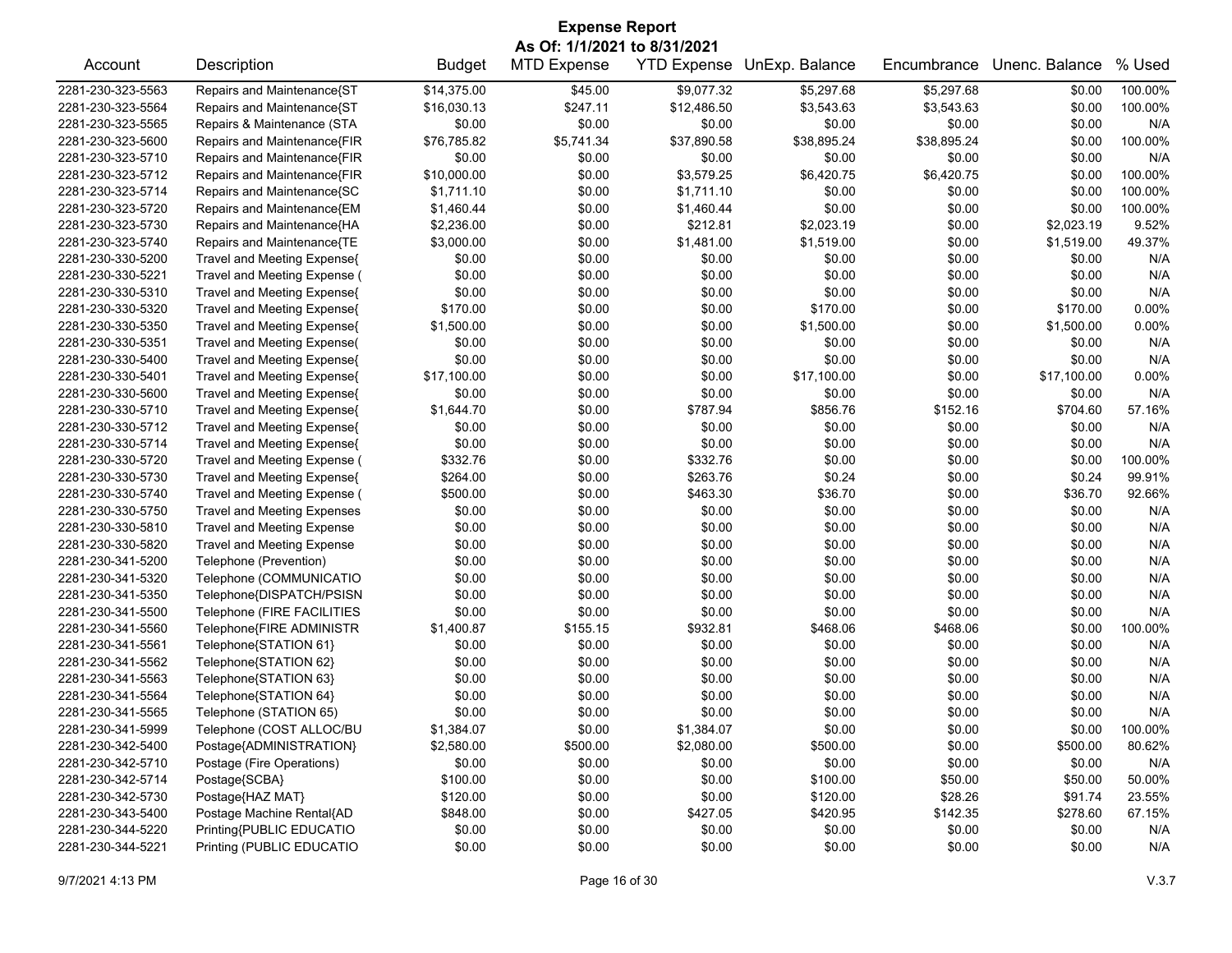| <b>Expense Report</b> |                                    |               |                    |                    |                |             |                |          |  |  |
|-----------------------|------------------------------------|---------------|--------------------|--------------------|----------------|-------------|----------------|----------|--|--|
|                       | As Of: 1/1/2021 to 8/31/2021       |               |                    |                    |                |             |                |          |  |  |
| Account               | Description                        | <b>Budget</b> | <b>MTD Expense</b> | <b>YTD Expense</b> | UnExp. Balance | Encumbrance | Unenc. Balance | % Used   |  |  |
| 2281-230-344-5400     | Printing{ADMINISTRATION}           | \$458.40      | \$0.00             | \$458.40           | \$0.00         | \$0.00      | \$0.00         | 100.00%  |  |  |
| 2281-230-344-5401     | Printing (ADMINISTRATION:          | \$1,000.00    | \$0.00             | \$0.00             | \$1,000.00     | \$0.00      | \$1,000.00     | 0.00%    |  |  |
| 2281-230-344-5460     | Printing (AUXILIARY)               | \$0.00        | \$0.00             | \$0.00             | \$0.00         | \$0.00      | \$0.00         | N/A      |  |  |
| 2281-230-344-5720     | Printing{EMS OPERATIONS}           | \$500.00      | \$0.00             | \$70.00            | \$430.00       | \$160.00    | \$270.00       | 46.00%   |  |  |
| 2281-230-344-5820     | Printing                           | \$0.00        | \$0.00             | \$0.00             | \$0.00         | \$0.00      | \$0.00         | N/A      |  |  |
| 2281-230-345-5130     | Advertising{FIRE: HUMAN R          | \$0.00        | \$0.00             | \$0.00             | \$0.00         | \$0.00      | \$0.00         | N/A      |  |  |
| 2281-230-345-5220     | Advertising{PUBLIC EDUCAT          | \$0.00        | \$0.00             | \$0.00             | \$0.00         | \$0.00      | \$0.00         | N/A      |  |  |
| 2281-230-351-5500     | Electricity (FIRE FACILITIES)      | \$0.00        | \$0.00             | \$0.00             | \$0.00         | \$0.00      | \$0.00         | N/A      |  |  |
| 2281-230-351-5560     | Electricity{FIRE ADMINISTRA        | \$4,510.70    | \$530.87           | \$2,967.72         | \$1,542.98     | \$1,542.98  | \$0.00         | 100.00%  |  |  |
| 2281-230-351-5561     | Electricity{STATION 61}            | \$20,859.79   | \$2,534.68         | \$14,241.64        | \$6,618.15     | \$6,618.15  | \$0.00         | 100.00%  |  |  |
| 2281-230-351-5562     | Electricity{STATION 62}            | \$5,368.51    | \$582.34           | \$3,613.92         | \$1,754.59     | \$1,754.59  | \$0.00         | 100.00%  |  |  |
| 2281-230-351-5563     | Electricity{STATION 63}            | \$5,551.38    | \$838.10           | \$5,203.82         | \$347.56       | \$347.56    | \$0.00         | 100.00%  |  |  |
| 2281-230-351-5564     | Electricity{STATION 64}            | \$11,181.27   | \$1,058.20         | \$6,286.56         | \$4,894.71     | \$4,894.71  | \$0.00         | 100.00%  |  |  |
| 2281-230-351-5565     | Electricity (STATION 65)           | \$0.00        | \$0.00             | \$0.00             | \$0.00         | \$0.00      | \$0.00         | N/A      |  |  |
| 2281-230-352-5500     | Water and Sewage (FIRE FA          | \$0.00        | \$0.00             | \$0.00             | \$0.00         | \$0.00      | \$0.00         | N/A      |  |  |
| 2281-230-352-5560     | Water and Sewage{FIRE AD           | \$1,159.05    | \$72.85            | \$759.59           | \$399.46       | \$399.46    | \$0.00         | 100.00%  |  |  |
| 2281-230-352-5561     | Water and Sewage{STATION           | \$5,548.40    | \$417.26           | \$3,255.88         | \$2,292.52     | \$2,292.52  | \$0.00         | 100.00%  |  |  |
| 2281-230-352-5562     | Water and Sewage{STATION           | \$2,926.14    | \$178.89           | \$1,491.57         | \$1,434.57     | \$1,434.57  | \$0.00         | 100.00%  |  |  |
| 2281-230-352-5563     | Water and Sewage{STATION           | \$4,931.58    | \$355.80           | \$2,878.47         | \$2,053.11     | \$2,053.11  | \$0.00         | 100.00%  |  |  |
| 2281-230-352-5564     | Water and Sewage{STATION           | \$6,821.78    | \$435.17           | \$4,053.70         | \$2,768.08     | \$2,768.08  | \$0.00         | 100.00%  |  |  |
| 2281-230-352-5565     | Water & Sewage (STATION 6          | \$0.00        | \$0.00             | \$0.00             | \$0.00         | \$0.00      | \$0.00         | N/A      |  |  |
| 2281-230-353-5500     | Natural Gas (FIRE FACILITIE        | \$0.00        | \$0.00             | \$0.00             | \$0.00         | \$0.00      | \$0.00         | N/A      |  |  |
| 2281-230-353-5560     | Natural Gas{FIRE ADMINIST          | \$1,655.00    | \$0.00             | \$0.00             | \$1,655.00     | \$0.00      | \$1,655.00     | $0.00\%$ |  |  |
| 2281-230-353-5561     | Natural Gas{STATION 61}            | \$11,275.19   | \$151.52           | \$6,994.72         | \$4,280.47     | \$4,280.47  | \$0.00         | 100.00%  |  |  |
| 2281-230-353-5562     | Natural Gas{STATION 62}            | \$4,358.02    | \$135.35           | \$3,085.45         | \$1,272.57     | \$1,272.57  | \$0.00         | 100.00%  |  |  |
| 2281-230-353-5563     | Natural Gas{STATION 63}            | \$9,542.93    | \$173.34           | \$8,232.05         | \$1,310.88     | \$1,310.88  | \$0.00         | 100.00%  |  |  |
| 2281-230-353-5564     | Natural Gas{STATION 64}            | \$7,302.47    | \$126.28           | \$5,770.71         | \$1,531.76     | \$1,531.76  | \$0.00         | 100.00%  |  |  |
| 2281-230-353-5565     | Natural Gas (STATION 65)           | \$0.00        | \$0.00             | \$0.00             | \$0.00         | \$0.00      | \$0.00         | N/A      |  |  |
| 2281-230-360-5000     | Contracted Services (Operati       | \$0.00        | \$0.00             | \$0.00             | \$0.00         | \$0.00      | \$0.00         | N/A      |  |  |
| 2281-230-360-5121     | Contracted Services{HEALTH         | \$1,350.00    | \$0.00             | \$0.00             | \$1,350.00     | \$0.00      | \$1,350.00     | 0.00%    |  |  |
| 2281-230-360-5130     | Contracted Services{FIRE: H        | \$71,959.51   | \$3,893.50         | \$26,556.07        | \$45,403.44    | \$43,977.35 | \$1,426.09     | 98.02%   |  |  |
| 2281-230-360-5200     | <b>Contracted Services (PREVE</b>  | \$2,000.00    | \$0.00             | \$0.00             | \$2,000.00     | \$0.00      | \$2,000.00     | 0.00%    |  |  |
|                       |                                    |               |                    |                    |                |             |                |          |  |  |
| 2281-230-360-5310     | Contracted Services{TECHN          | \$97,821.68   | \$3,133.38         | \$87,543.56        | \$10,278.12    | \$7,800.60  | \$2,477.52     | 97.47%   |  |  |
| 2281-230-360-5320     | Contracted Services{COMMU          | \$13,097.30   | \$0.00             | \$11,849.90        | \$1,247.40     | \$1,247.40  | \$0.00         | 100.00%  |  |  |
| 2281-230-360-5340     | Contracted Services{INTERO         | \$2,000.00    | \$0.00             | \$0.00             | \$2,000.00     | \$0.00      | \$2,000.00     | 0.00%    |  |  |
| 2281-230-360-5350     | Contracted Services{DISPAT         | \$203,375.00  | \$0.00             | \$203,002.08       | \$372.92       | \$372.92    | \$0.00         | 100.00%  |  |  |
| 2281-230-360-5400     | Contracted Services{ADMINI         | \$21,454.23   | \$0.00             | \$10,502.00        | \$10,952.23    | \$10,541.28 | \$410.95       | 98.08%   |  |  |
| 2281-230-360-5401     | Contracted Services{ADMINI         | \$36,000.00   | \$0.00             | \$27,520.00        | \$8,480.00     | \$8,480.00  | \$0.00         | 100.00%  |  |  |
| 2281-230-360-5451     | Contracted Services{EMS BIL        | \$65,000.00   | \$4,637.92         | \$51,479.38        | \$13,520.62    | \$4,470.23  | \$9,050.39     | 86.08%   |  |  |
| 2281-230-360-5460     | <b>Contracted Services (AUXILI</b> | \$0.00        | \$0.00             | \$0.00             | \$0.00         | \$0.00      | \$0.00         | N/A      |  |  |
| 2281-230-360-5500     | Contracted Services (FIRE F        | \$0.00        | \$0.00             | \$0.00             | \$0.00         | \$0.00      | \$0.00         | N/A      |  |  |
| 2281-230-360-5560     | <b>Contracted Services (FIRE A</b> | \$3,882.62    | \$401.90           | \$2,452.10         | \$1,430.52     | \$947.90    | \$482.62       | 87.57%   |  |  |
| 2281-230-360-5561     | Contracted Services{STATIO         | \$2,500.00    | \$0.00             | \$180.50           | \$2,319.50     | \$0.00      | \$2,319.50     | 7.22%    |  |  |
| 2281-230-360-5562     | Contracted Services{STATIO         | \$2,000.00    | \$0.00             | \$45.22            | \$1,954.78     | \$0.00      | \$1,954.78     | 2.26%    |  |  |
| 2281-230-360-5563     | Contracted Services{STATIO         | \$2,500.00    | \$0.00             | \$220.66           | \$2,279.34     | \$0.00      | \$2,279.34     | 8.83%    |  |  |
| 2281-230-360-5564     | Contracted Services{STATIO         | \$2,500.00    | \$0.00             | \$266.77           | \$2,233.23     | \$0.00      | \$2,233.23     | 10.67%   |  |  |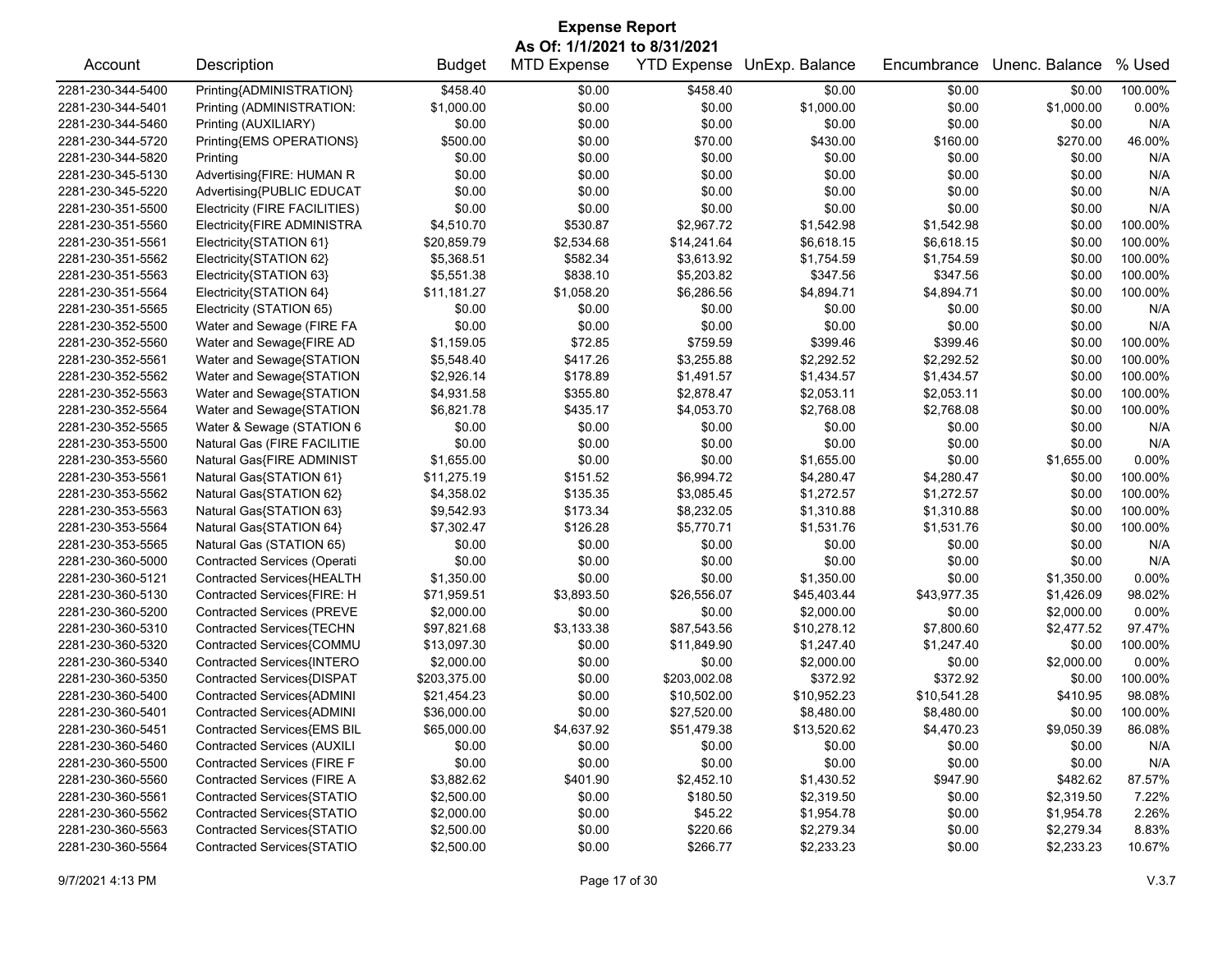## Account Description **Budget MTD Expense YTD Expense UnExp. Balance** Encumbrance Unenc. Balance % Used 2281-230-360-5565 Contracted Services (STATIO \$0.00 \$0.00 \$0.00 \$0.00 \$0.00 \$0.00 N/A 2281-230-360-5600 Contracted Services (FIRE A \$900.00 \$0.00 \$900.00 \$0.00 \$0.00 \$0.00 100.00% 2281-230-360-5712 Contracted Services (FIRE G \$33,525.00 \$0.00 \$33,325.00 \$200.00 \$200.00 \$0.00 100.00% 2281-230-360-5714 Contracted Services{SCBA} \$17,000.00 \$175.00 \$2,493.00 \$14,507.00 \$9,415.00 \$5,092.00 70.05% 2281-230-360-5720 Contracted Services{EMS OP \$82,609.04 \$3,417.27 \$48,906.59 \$33,702.45 \$21,527.79 \$12,174.66 85.26% 2281-230-360-5730 Contracted Services{HAZ MA \$3,000.00 \$0.00 \$0.00 \$3,000.00 \$0.00 \$3,000.00 0.00% 2281-230-360-5740 Contracted Services{TECHNI \$3,300.00 \$600.00 \$1,672.00 \$1,628.00 \$0.00 \$1,628.00 \$1,628.00 50.67% 2281-230-360-5820 Contracted Services{EMS TR \$0.00 \$0.00 \$0.00 \$0.00 \$0.00 \$0.00 N/A 2281-230-360-5999 Contracted Services{FIRE: C \$58,274.69 \$3,699.53 \$32,932.64 \$25,342.05 \$25,342.05 \$0.00 100.00% 2281-230-361-5310 Software As A Service(Techn \$2,000.00 \$0.00 \$0.00 \$2,000.00 \$1,975.62 \$24.38 98.78% 2281-230-361-5350 Software As A Service(Dispat \$0.00 \$0.00 \$0.00 \$0.00 \$0.00 \$0.00 N/A 2281-230-382-5400 Liability Insurance Premiums{ \$86,108.86 \$0.00 \$86,108.86 \$0.00 \$0.00 \$0.00 100.00% 2281-230-410-5400 Office Supplies{ADMINISTRA \$2,018.67 \$29.20 \$1,304.80 \$713.87 \$487.54 \$226.33 88.79% 2281-230-420-5000 Operating Supplies (Operatio \$45.00 \$0.00 \$45.00 \$0.00 \$0.00 \$0.00 100.00% 2281-230-420-5130 Operating Supplies (Human R \$0.00 \$0.00 \$0.00 \$0.00 \$0.00 \$0.00 N/A 2281-230-420-5170 Operating Supplies{UNIFOR \$20,076.15 \$611.26 \$11,007.06 \$9,069.09 \$5,310.59 \$3,758.50 81.28% 2281-230-420-5200 Operating Supplies{PREVEN \$200.00 \$41.28 \$192.24 \$7.76 \$0.00 \$7.76 \$7.76 \$7.76 2281-230-420-5220 Operating Supplies{PUBLIC E \$0.00 \$0.00 \$0.00 \$0.00 \$0.00 \$0.00 N/A 2281-230-420-5221 Operating Supplies (PUBLIC \$0.00 \$0.00 \$0.00 \$0.00 \$0.00 \$0.00 N/A 2281-230-420-5310 Operating Supplies{TECHNO \$2,167.69 \$0.00 \$1,455.19 \$712.50 \$712.50 \$0.00 100.00% 2281-230-420-5400 Operating Supplies{ADMINIS \$2,228.38 \$0.00 \$2,195.48 \$32.90 \$17.00 \$15.90 \$15.90 \$15.90 2281-230-420-5460 Operating Supplies{AUXILIAR \$4,250.00 \$0.00 \$911.16 \$3,338.84 \$750.02 \$2,588.82 39.09% 2281-230-420-5500 Operating Supplies (FIRE FA \$0.00 \$0.00 \$0.00 \$0.00 \$0.00 \$0.00 N/A 2281-230-420-5530 NoDescription \$0.00 \$0.00 \$0.00 \$0.00 \$0.00 \$0.00 N/A 2281-230-420-5560 Operating Supplies{FIRE AD \$3,000.00 \$66.78 \$1,069.26 \$1,930.74 \$1,636.81 \$293.93 90.20% 2281-230-420-5561 Operating Supplies{STATION \$8,297.02 \$491.68 \$4,574.60 \$3,722.42 \$3,793.40 (\$70.98) 100.86% 2281-230-420-5562 Operating Supplies{STATION \$5,066.65 \$51.18 \$1,985.90 \$3,080.75 \$2,554.07 \$526.68 \$9.60% 2281-230-420-5563 Operating Supplies{STATION \$7,449.68 \$413.96 \$3,284.28 \$4,165.40 \$3,600.22 \$565.18 \$565.18 2281-230-420-5564 Operating Supplies{STATION \$8,105.90 \$767.29 \$5,740.48 \$2,365.42 \$1,906.90 \$458.52 94.34% 2281-230-420-5565 Operating Supplies (STATIO \$2,000.00 \$0.00 \$0.00 \$2,000.00 \$1,693.36 \$306.64 84.67% 2281-230-420-5600 Operating Supplies{FIRE APP \$150,677.09 \$15,722.02 \$104,611.79 \$46,065.30 \$45,303.06 \$762.24 99.49% 2281-230-420-5710 Operating Supplies{FIRE OP \$3,726.61 \$10.56 \$2,990.92 \$735.69 \$0.00 \$735.69 \$735.69 \$0.26% 2281-230-420-5712 Operating Supplies{FIRE GE \$3,267.95 \$0.00 \$649.45 \$2,618.50 \$0.00 \$2,618.50 19.87% 2281-230-420-5714 Operating Supplies{SCBA} \$2,000.00 \$0.00 \$0.00 \$2,000.00 \$42.75 \$1,957.25 2.14% 2281-230-420-5717 Operating Supplies{SAFETY \$0.00 \$0.00 \$0.00 \$0.00 \$0.00 \$0.00 N/A 2281-230-420-5720 Operating Supplies{EMS OPE \$36,630.87 \$4,346.60 \$28,429.83 \$8,201.04 \$7,370.81 \$830.23 97.73% 2281-230-420-5730 Operating Supplies{HAZ MAT \$1,254.11 \$0.00 \$1,254.11 \$0.00 \$0.00 \$0.00 100.00% 2281-230-420-5740 Operating Supplies{TECHNIC \$805.00 \$0.00 \$797.40 \$7.60 \$0.00 \$7.60 \$7.60 \$7.60 \$7.60 2281-230-420-5750 Operating Supplies{HONORS \$2,979.58 \$0.00 \$2,833.10 \$146.48 \$143.00 \$3.48 99.88% 2281-230-420-5810 Operating Supplies \$0.00 \$0.00 \$0.00 \$0.00 \$0.00 \$0.00 N/A 2281-230-420-5820 Operating Supplies \$0.00 \$0.00 \$0.00 \$0.00 \$0.00 \$0.00 N/A 2281-230-421-5600 Fuel(Fire Apparatus) \$0.00 \$0.00 \$0.00 \$0.00 \$0.00 \$0.00 N/A 2281-230-430-5121 Small Tools and Minor Equip \$0.00 \$0.00 \$0.00 \$0.00 \$0.00 \$0.00 N/A 2281-230-430-5160 Small Tools and Minor Equip \$12,585.93 \$92.00 \$11,503.98 \$1,081.95 \$834.17 \$247.78 \$247.78 2281-230-430-5200 Small Tools and Minor Equip \$2,928.00 \$0.00 \$89.98 \$2,838.02 \$377.25 \$2,460.77 15.96% 2281-230-430-5220 Small Tools and Minor Equip \$926.00 \$0.00 \$0.00 \$926.00 \$0.00 \$926.00 0.00% **Expense Report As Of: 1/1/2021 to 8/31/2021**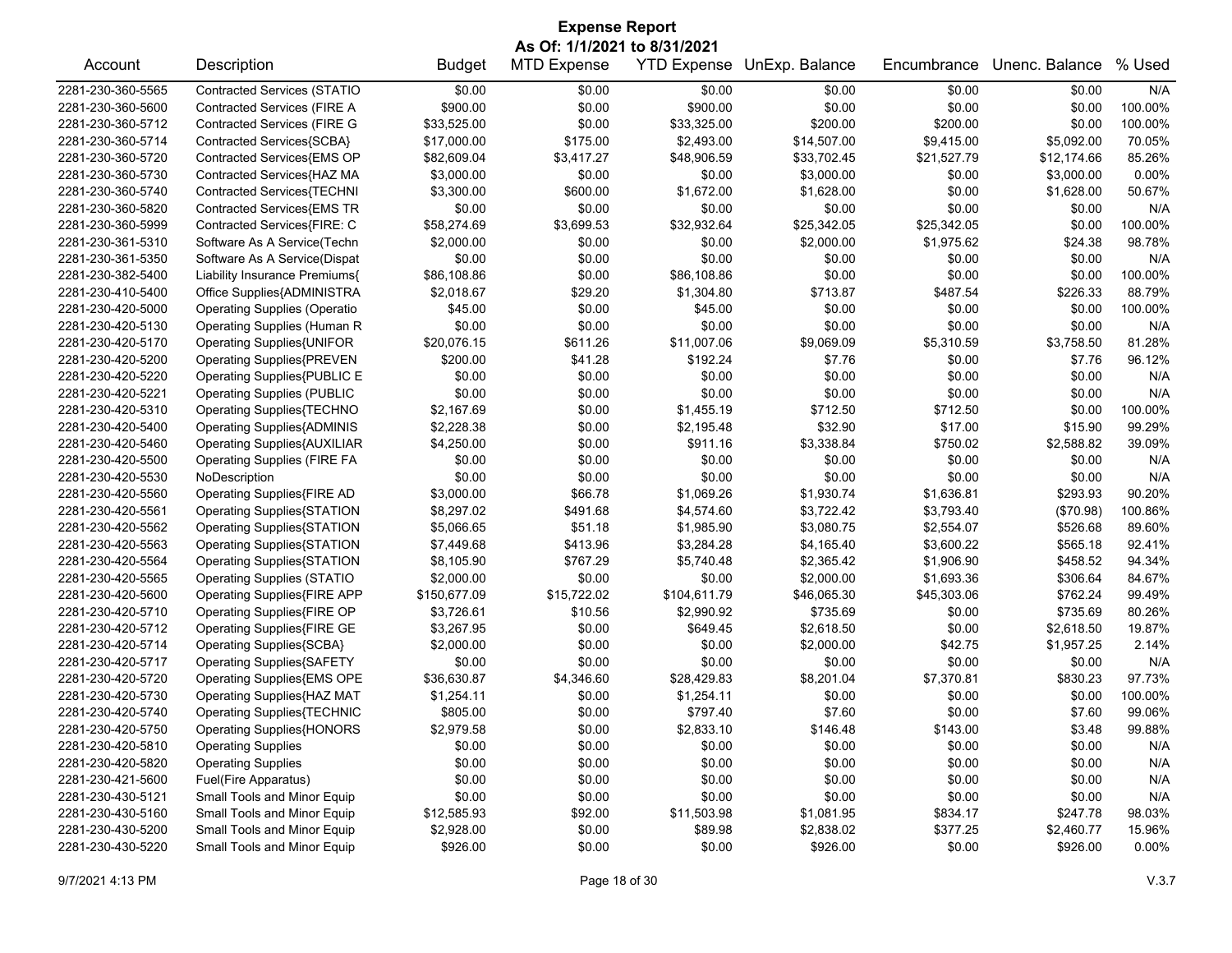| <b>Expense Report</b>                  |                                                        |                          |                              |            |                            |                  |                       |                  |  |
|----------------------------------------|--------------------------------------------------------|--------------------------|------------------------------|------------|----------------------------|------------------|-----------------------|------------------|--|
|                                        |                                                        |                          | As Of: 1/1/2021 to 8/31/2021 |            |                            |                  |                       |                  |  |
| Account                                | Description                                            | <b>Budget</b>            | <b>MTD Expense</b>           |            | YTD Expense UnExp. Balance | Encumbrance      | Unenc. Balance        | % Used           |  |
| 2281-230-430-5310                      | Small Tools and Minor Equip                            | \$3,240.55               | \$5.61                       | \$1,548.67 | \$1,691.88                 | \$1,592.35       | \$99.53               | 96.93%           |  |
| 2281-230-430-5320                      | Small Tools and Minor Equip                            | \$8,914.17               | \$0.00                       | \$8,914.17 | \$0.00                     | \$0.00           | \$0.00                | 100.00%          |  |
| 2281-230-430-5340                      | Small Tools and Minor Equip                            | \$2,500.00               | \$0.00                       | \$0.00     | \$2,500.00                 | \$0.00           | \$2,500.00            | 0.00%            |  |
| 2281-230-430-5350                      | Small Tools and Minor Equip                            | \$0.00                   | \$0.00                       | \$0.00     | \$0.00                     | \$0.00           | \$0.00                | N/A              |  |
| 2281-230-430-5400                      | Small Tools and Minor Equip                            | \$1,033.90               | \$0.00                       | \$1,033.90 | \$0.00                     | \$0.00           | \$0.00                | 100.00%          |  |
| 2281-230-430-5460                      | Small Tools and Minor Equip                            | \$1,100.00               | \$0.00                       | \$0.00     | \$1,100.00                 | \$0.00           | \$1,100.00            | $0.00\%$         |  |
| 2281-230-430-5600                      | Small Tools and Minor Equip                            | \$5,295.38               | \$0.00                       | \$3,935.38 | \$1,360.00                 | \$1,360.00       | \$0.00                | 100.00%          |  |
| 2281-230-430-5710                      | Small Tools and Minor Equip                            | \$16,760.00              | \$422.36                     | \$746.87   | \$16,013.13                | \$564.42         | \$15,448.71           | 7.82%            |  |
| 2281-230-430-5712                      | Small Tools and Minor Equip                            | \$9,000.00               | \$0.00                       | \$4,557.75 | \$4,442.25                 | \$0.00           | \$4,442.25            | 50.64%           |  |
| 2281-230-430-5714                      | Small Tools and Minor Equip                            | \$4,000.00               | \$0.00                       | \$0.00     | \$4,000.00                 | \$0.00           | \$4,000.00            | 0.00%            |  |
| 2281-230-430-5720                      | Small Tools and Minor Equip                            | \$6,143.00               | \$0.00                       | \$5,643.00 | \$500.00                   | \$500.00         | \$0.00                | 100.00%          |  |
| 2281-230-430-5730                      | Small Tools and Minor Equip                            | \$1,500.00               | \$0.00                       | \$0.00     | \$1,500.00                 | \$885.12         | \$614.88              | 59.01%           |  |
| 2281-230-430-5740                      | Small Tools and Minor Equip                            | \$2,684.30               | \$0.00                       | \$1,678.02 | \$1,006.28                 | \$1,000.00       | \$6.28                | 99.77%           |  |
| 2281-230-430-5810                      | Small Tools and Minor Equip                            | \$0.00                   | \$0.00                       | \$0.00     | \$0.00                     | \$0.00           | \$0.00                | N/A              |  |
| 2281-230-430-5820                      | Small Tools and Minor Equip                            | \$0.00                   | \$0.00                       | \$0.00     | \$0.00                     | \$0.00           | \$0.00                | N/A              |  |
| 2281-230-440-5310                      | Software(Technology)                                   | \$6,700.00               | \$6,700.00                   | \$6,700.00 | \$0.00                     | \$0.00           | \$0.00                | 100.00%          |  |
| 2281-230-440-5320                      | Software(Communications)                               | \$0.00                   | \$0.00                       | \$0.00     | \$0.00                     | \$0.00           | \$0.00                | N/A              |  |
| 2281-230-440-5350                      | Software(Dispatch/PSISN)                               | \$0.00                   | \$0.00                       | \$0.00     | \$0.00                     | \$0.00           | \$0.00                | N/A              |  |
| 2281-230-490-5710                      | Other - Supplies and Material                          | \$0.00                   | \$0.00                       | \$0.00     | \$0.00                     | \$0.00           | \$0.00                | N/A              |  |
| 2281-230-490-5712                      | Other - Supplies and Material                          | \$0.00                   | \$0.00                       | \$0.00     | \$0.00                     | \$0.00           | \$0.00                | N/A              |  |
| 2281-230-490-5720                      | Other - Supplies and Material                          | \$0.00                   | \$0.00                       | \$0.00     | \$0.00                     | \$0.00           | \$0.00                | N/A              |  |
| 2281-230-490-5750                      | Other - Supplies and Material                          | \$0.00                   | \$0.00                       | \$0.00     | \$0.00                     | \$0.00           | \$0.00                | N/A              |  |
| 2281-230-519-5200                      | Other - Dues and Fees{PREV                             | \$1,640.50               | \$0.00                       | \$0.00     | \$1,640.50                 | \$1,640.50       | \$0.00                | 100.00%          |  |
| 2281-230-519-5350                      | Other - Dues and Fees{DISP                             | \$1,012.00               | \$0.00                       | \$851.00   | \$161.00                   | \$161.00         | \$0.00                | 100.00%          |  |
| 2281-230-519-5400                      | Other - Dues and Fees{ADMI                             | \$1,990.00               | \$0.00                       | \$15.00    | \$1,975.00                 | \$1,975.00       | \$0.00                | 100.00%          |  |
| 2281-230-519-5401                      | Other - Dues and Fees (ADMI                            | \$8,280.00               | \$0.00                       | \$7,500.00 | \$780.00                   | \$300.00         | \$480.00              | 94.20%           |  |
| 2281-230-519-5460                      | Other - Dues and Fees{AUXIL                            | \$450.00                 | \$0.00                       | \$0.00     | \$450.00                   | \$0.00           | \$450.00              | $0.00\%$         |  |
| 2281-230-519-5600                      | Other - Dues and Fees (FIRE                            | \$0.00                   | \$0.00                       | \$0.00     | \$0.00                     | \$0.00           | \$0.00                | N/A              |  |
| 2281-230-519-5717                      | Other - Dues and Fees (SAFE                            | \$0.00                   | \$0.00                       | \$0.00     | \$0.00                     | \$0.00           | \$0.00                | N/A              |  |
|                                        |                                                        |                          |                              | \$937.50   |                            |                  |                       |                  |  |
| 2281-230-519-5720<br>2281-230-519-5730 | Other - Dues and Fees{EMS<br>Other - Dues and Fees{HAZ | \$2,124.00<br>\$1,400.00 | \$0.00<br>\$0.00             | \$1,306.68 | \$1,186.50<br>\$93.32      | \$0.00<br>\$0.00 | \$1,186.50<br>\$93.32 | 44.14%<br>93.33% |  |
|                                        |                                                        |                          |                              |            |                            |                  |                       |                  |  |
| 2281-230-599-5121                      | Other - Other Expenses (Heal                           | \$0.00                   | \$0.00                       | \$0.00     | \$0.00                     | \$0.00           | \$0.00                | N/A              |  |
| 2281-230-599-5200                      | Other - Other Expenses{PRE                             | \$0.00                   | \$0.00                       | \$0.00     | \$0.00                     | \$0.00           | \$0.00                | N/A              |  |
| 2281-230-599-5400                      | Other - Other Expenses{ADMI                            | \$1,030.00               | \$0.00                       | \$38.39    | \$991.61                   | \$58.00          | \$933.61              | 9.36%            |  |
| 2281-230-599-5451                      | Other - Other Expenses{EMS                             | \$6,500.00               | \$0.00                       | \$0.00     | \$6,500.00                 | \$0.00           | \$6,500.00            | 0.00%            |  |
| 2281-230-599-5710                      | Other - Other Expenses (FIR                            | \$0.00                   | \$0.00                       | \$0.00     | \$0.00                     | \$0.00           | \$0.00                | N/A              |  |
| 2281-230-599-5720                      | Other - Other Expenses (EMS                            | \$0.00                   | \$0.00                       | \$0.00     | \$0.00                     | \$0.00           | \$0.00                | N/A              |  |
| 2281-230-720-5560                      | Buildings{FIRE ADMINISTRA                              | \$0.00                   | \$0.00                       | \$0.00     | \$0.00                     | \$0.00           | \$0.00                | N/A              |  |
| 2281-230-720-5561                      | Buildings{STATION 61}                                  | \$0.00                   | \$0.00                       | \$0.00     | \$0.00                     | \$0.00           | \$0.00                | N/A              |  |
| 2281-230-720-5563                      | Buildings{STATION 63}                                  | \$0.00                   | \$0.00                       | \$0.00     | \$0.00                     | \$0.00           | \$0.00                | N/A              |  |
| 2281-230-730-5560                      | Improvement of Sites{FIRE A                            | \$0.00                   | \$0.00                       | \$0.00     | \$0.00                     | \$0.00           | \$0.00                | N/A              |  |
| 2281-230-730-5561                      | Improvement of Sites{STATIO                            | \$0.00                   | \$0.00                       | \$0.00     | \$0.00                     | \$0.00           | \$0.00                | N/A              |  |
| 2281-230-730-5562                      | Improvement of Sites{STATIO                            | \$0.00                   | \$0.00                       | \$0.00     | \$0.00                     | \$0.00           | \$0.00                | N/A              |  |
| 2281-230-730-5563                      | Improvement of Sites{STATIO                            | \$0.00                   | \$0.00                       | \$0.00     | \$0.00                     | \$0.00           | \$0.00                | N/A              |  |
| 2281-230-730-5564                      | Improvement of Sites{STATIO                            | \$0.00                   | \$0.00                       | \$0.00     | \$0.00                     | \$0.00           | \$0.00                | N/A              |  |
| 2281-230-740-5121                      | Machinery, Equipment and Fu                            | \$0.00                   | \$0.00                       | \$0.00     | \$0.00                     | \$0.00           | \$0.00                | N/A              |  |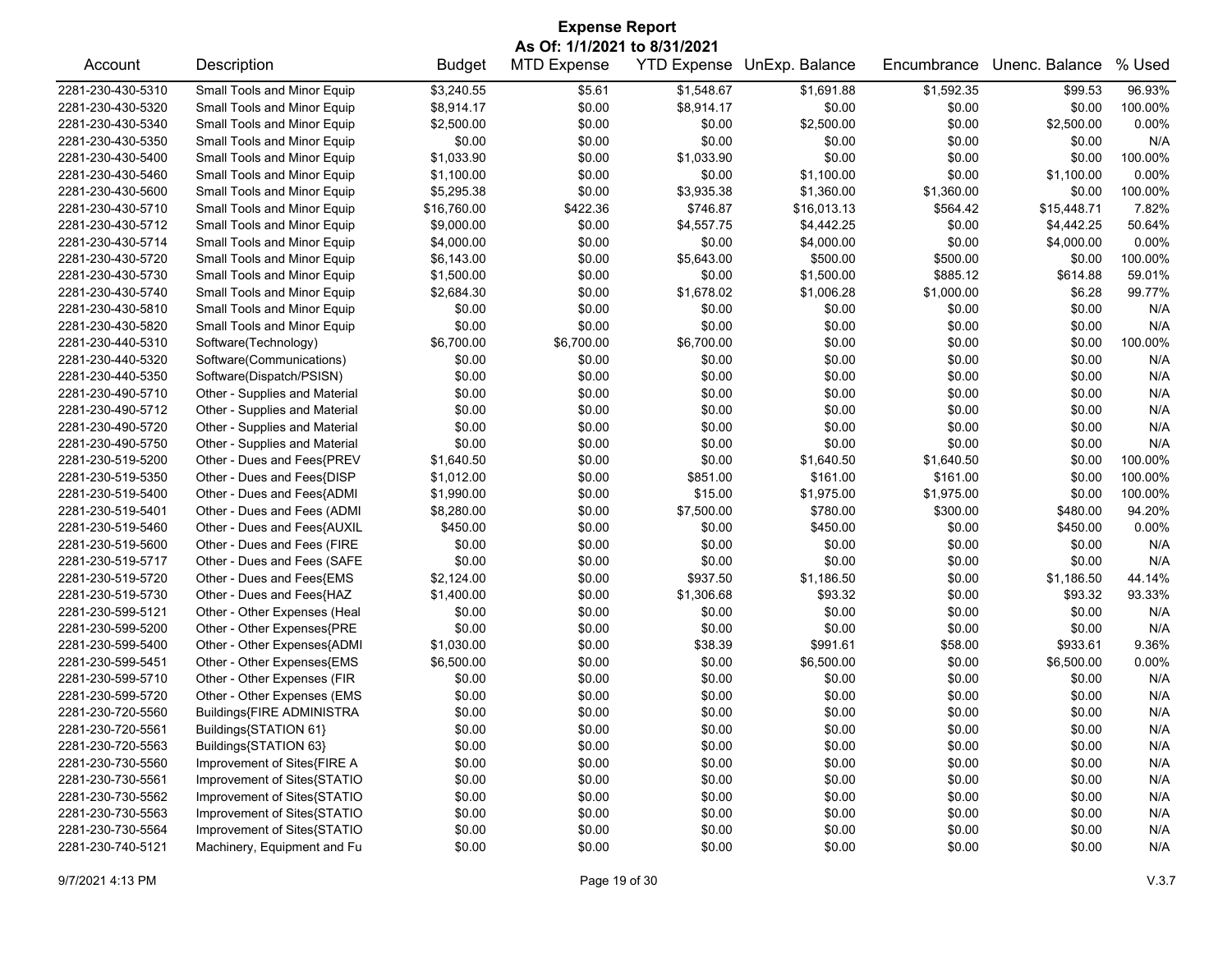|                                                  | <b>Expense Report</b>        |                |                                                    |                |                            |                 |                |         |  |  |
|--------------------------------------------------|------------------------------|----------------|----------------------------------------------------|----------------|----------------------------|-----------------|----------------|---------|--|--|
| Account                                          | Description                  | <b>Budget</b>  | As Of: 1/1/2021 to 8/31/2021<br><b>MTD Expense</b> |                | YTD Expense UnExp. Balance | Encumbrance     | Unenc. Balance | % Used  |  |  |
| 2281-230-740-5160                                | Machinery, Equipment and Fu  | \$2,719.65     | \$0.00                                             | \$0.00         | \$2,719.65                 | \$0.00          | \$2,719.65     | 0.00%   |  |  |
| 2281-230-740-5200                                | Machinery, Equipment and Fu  | \$0.00         | \$0.00                                             | \$0.00         | \$0.00                     | \$0.00          | \$0.00         | N/A     |  |  |
| 2281-230-740-5221                                | Machinery, Equipment and Fu  | \$0.00         | \$0.00                                             | \$0.00         | \$0.00                     | \$0.00          | \$0.00         | N/A     |  |  |
| 2281-230-740-5310                                | Machinery, Equipment and Fu  | \$0.00         | \$0.00                                             | \$0.00         | \$0.00                     | \$0.00          | \$0.00         | N/A     |  |  |
| 2281-230-740-5320                                | Machinery, Equipment and Fu  | \$0.00         | \$0.00                                             | \$0.00         | \$0.00                     | \$0.00          | \$0.00         | N/A     |  |  |
| 2281-230-740-5340                                | Machinery, Equipment and Fu  | \$0.00         | \$0.00                                             | \$0.00         | \$0.00                     | \$0.00          | \$0.00         | N/A     |  |  |
| 2281-230-740-5350                                | Machinery, Equipment and Fu  | \$0.00         | \$0.00                                             | \$0.00         | \$0.00                     | \$0.00          | \$0.00         | N/A     |  |  |
| 2281-230-740-5400                                | Machinery, Equipment and Fu  | \$0.00         | \$0.00                                             | \$0.00         | \$0.00                     | \$0.00          | \$0.00         | N/A     |  |  |
| 2281-230-740-5460                                | Machinery, Equipment and Fu  | \$0.00         | \$0.00                                             | \$0.00         | \$0.00                     | \$0.00          | \$0.00         | N/A     |  |  |
| 2281-230-740-5500                                | Machinery, Equipment and Fu  | \$0.00         | \$0.00                                             | \$0.00         | \$0.00                     | \$0.00          | \$0.00         | N/A     |  |  |
| 2281-230-740-5561                                | Machinery, Equipment and Fu  | \$0.00         | \$0.00                                             | \$0.00         | \$0.00                     | \$0.00          | \$0.00         | N/A     |  |  |
| 2281-230-740-5600                                | Machinery, Equipment and Fu  | \$0.00         | \$0.00                                             | \$0.00         | \$0.00                     | \$0.00          | \$0.00         | N/A     |  |  |
| 2281-230-740-5710                                | Machinery, Equipment and Fu  | \$12,209.78    | \$0.00                                             | \$12,209.78    | \$0.00                     | \$0.00          | \$0.00         | 100.00% |  |  |
| 2281-230-740-5712                                | Machinery, Equipment and Fu  | \$75,409.42    | \$0.00                                             | \$8,946.00     | \$66,463.42                | \$66,463.42     | \$0.00         | 100.00% |  |  |
| 2281-230-740-5720                                | Machinery, Equipment and Fu  | \$18,428.20    | \$0.00                                             | \$12,027.00    | \$6,401.20                 | \$6,401.20      | \$0.00         | 100.00% |  |  |
| 2281-230-740-5730                                | Machinery, Equipment and Fu  | \$0.00         | \$0.00                                             | \$0.00         | \$0.00                     | \$0.00          | \$0.00         | N/A     |  |  |
| 2281-230-740-5740                                | Machinery, Equipment and Fu  | \$18,422.55    | \$0.00                                             | \$18,422.55    | \$0.00                     | \$0.00          | \$0.00         | 100.00% |  |  |
| 2281-230-750-5460                                | Motor Vehicles{AUXILIARY}    | \$0.00         | \$0.00                                             | \$0.00         | \$0.00                     | \$0.00          | \$0.00         | N/A     |  |  |
| 2281-230-750-5600                                | Motor Vehicles{FIRE APPAR    | \$0.00         | \$0.00                                             | \$0.00         | \$0.00                     | \$0.00          | \$0.00         | N/A     |  |  |
|                                                  | <b>EMS Totals:</b>           | \$1,781,792.12 | \$69,691.32                                        | \$1,137,680.53 | \$644,111.59               | \$467,849.60    | \$176,261.99   | 90.11%  |  |  |
| <b>Transfers</b>                                 |                              |                |                                                    |                |                            |                 |                |         |  |  |
| 2281-910-910-5000                                | Transfers - Out              | \$0.00         | \$0.00                                             | \$0.00         | \$0.00                     | \$0.00          | \$0.00         | N/A     |  |  |
| 2281-910-910-5999                                | Transfers - Out (FIRE: COST  | \$0.00         | \$0.00                                             | \$0.00         | \$0.00                     | \$0.00          | \$0.00         | N/A     |  |  |
|                                                  | <b>Transfers Totals:</b>     | \$0.00         | \$0.00                                             | \$0.00         | \$0.00                     | \$0.00          | \$0.00         | N/A     |  |  |
|                                                  |                              |                |                                                    |                |                            |                 |                |         |  |  |
| <b>Contingencies</b><br>2281-930-930-5999        |                              | \$498.95       | \$0.00                                             | \$0.00         | \$498.95                   | \$0.00          | \$498.95       | 0.00%   |  |  |
|                                                  | Contingencies (FIRE: COST    |                |                                                    |                |                            |                 |                |         |  |  |
|                                                  | <b>Contingencies Totals:</b> | \$498.95       | \$0.00                                             | \$0.00         | \$498.95                   | \$0.00          | \$498.95       | 0.00%   |  |  |
| <b>Other Financing Uses</b><br>2281-990-990-5999 |                              |                | \$0.00                                             | \$0.00         |                            | \$0.00          |                | 0.00%   |  |  |
|                                                  | Other - Other Financing Uses | \$66,723.00    | \$0.00                                             |                | \$66,723.00                | \$0.00          | \$66,723.00    | 0.00%   |  |  |
|                                                  | Other Financing Uses Totals: | \$66,723.00    |                                                    | \$0.00         | \$66,723.00                |                 | \$66,723.00    |         |  |  |
| 2281 Total:                                      |                              | \$1,849,014.07 | \$69,691.32                                        | \$1,137,680.53 | \$711,333.54               | \$467,849.60    | \$243,483.94   | 86.83%  |  |  |
| 2901                                             | <b>FEMA Airpack</b>          |                |                                                    |                |                            | Target Percent: | 66.67%         |         |  |  |
| Fire                                             |                              |                |                                                    |                |                            |                 |                |         |  |  |
| 2901-220-740-5714                                | Machinery, Equipment and Fu  | \$446,325.00   | \$0.00                                             | \$0.00         | \$446,325.00               | \$405,750.00    | \$40,575.00    | 90.91%  |  |  |
|                                                  | Fire Totals:                 | \$446,325.00   | \$0.00                                             | \$0.00         | \$446,325.00               | \$405,750.00    | \$40,575.00    | 90.91%  |  |  |
| <b>Transfers</b>                                 |                              |                |                                                    |                |                            |                 |                |         |  |  |
| 2901-910-910-0000                                | Transfers - Out              | \$0.00         | \$0.00                                             | \$0.00         | \$0.00                     | \$0.00          | \$0.00         | N/A     |  |  |
|                                                  | <b>Transfers Totals:</b>     | \$0.00         | \$0.00                                             | \$0.00         | \$0.00                     | \$0.00          | \$0.00         | N/A     |  |  |
| <b>Contingencies</b>                             |                              |                |                                                    |                |                            |                 |                |         |  |  |
| 2901-930-930-0000                                | Contingencies                | \$0.00         | \$0.00                                             | \$0.00         | \$0.00                     | \$0.00          | \$0.00         | N/A     |  |  |
|                                                  | <b>Contingencies Totals:</b> | \$0.00         | \$0.00                                             | \$0.00         | \$0.00                     | \$0.00          | \$0.00         | N/A     |  |  |
| <b>Other Financing Uses</b>                      |                              |                |                                                    |                |                            |                 |                |         |  |  |
| 2901-990-990-0000                                | Other - Other Financing Uses | \$0.00         | \$0.00                                             | \$0.00         | \$0.00                     | \$0.00          | \$0.00         | N/A     |  |  |
|                                                  | Other Financing Uses Totals: | \$0.00         | \$0.00                                             | \$0.00         | \$0.00                     | \$0.00          | \$0.00         | N/A     |  |  |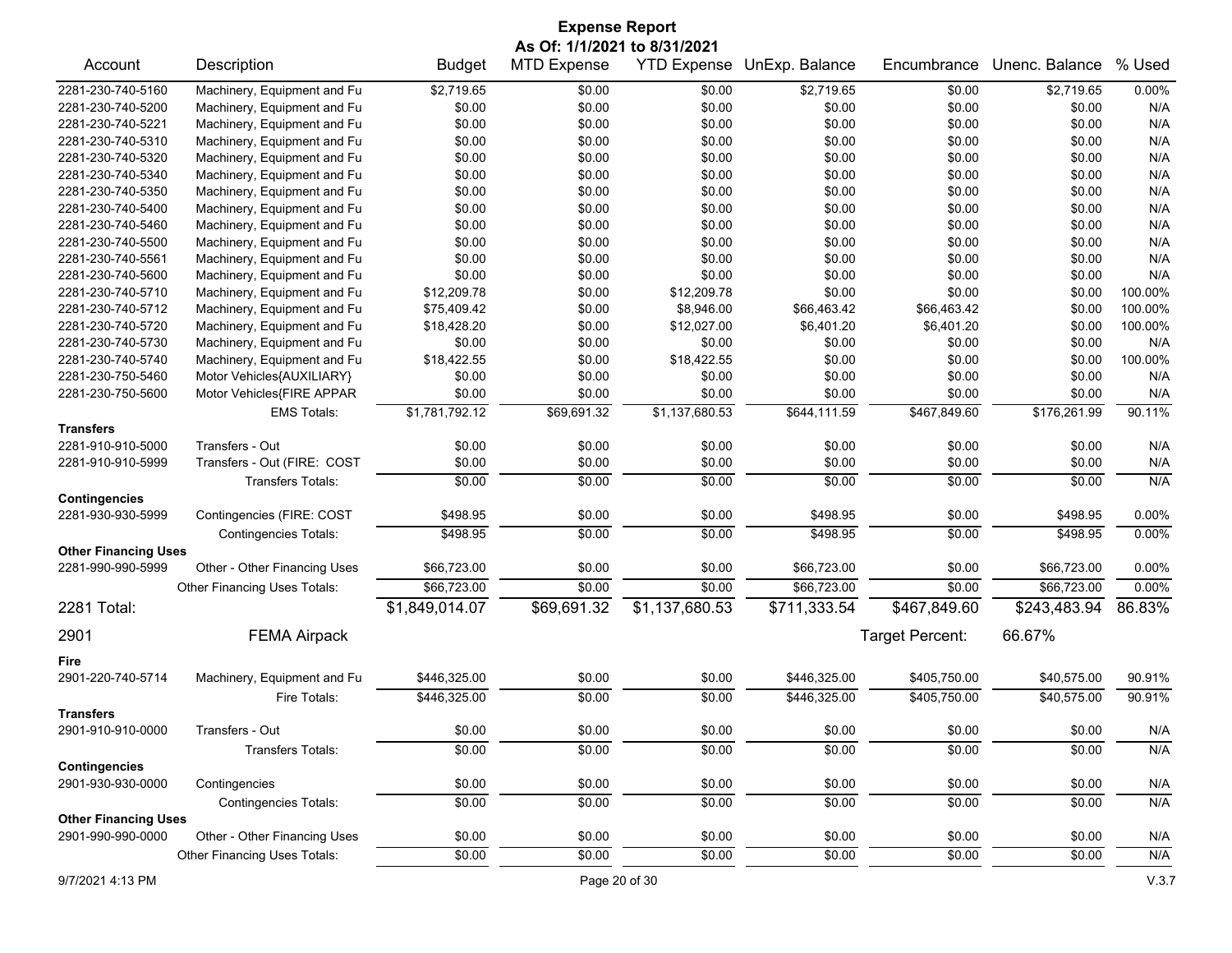|                                           |                                   |                | <b>Expense Report</b>                              |                    |                |                        |                |          |
|-------------------------------------------|-----------------------------------|----------------|----------------------------------------------------|--------------------|----------------|------------------------|----------------|----------|
| Account                                   | Description                       | <b>Budget</b>  | As Of: 1/1/2021 to 8/31/2021<br><b>MTD Expense</b> | <b>YTD Expense</b> | UnExp. Balance | Encumbrance            | Unenc. Balance | % Used   |
| 2901 Total:                               |                                   | \$446,325.00   | \$0.00                                             | \$0.00             | \$446,325.00   | \$405,750.00           | \$40,575.00    | 90.91%   |
| 2902                                      | <b>FEMA Reimbursements: Local</b> |                |                                                    |                    |                | <b>Target Percent:</b> | 66.67%         |          |
| <b>Transfers</b>                          |                                   |                |                                                    |                    |                |                        |                |          |
| 2902-910-910-0000                         | Transfers - Out                   | \$0.00         | \$0.00                                             | \$0.00             | \$0.00         | \$0.00                 | \$0.00         | N/A      |
|                                           | Transfers Totals:                 | \$0.00         | \$0.00                                             | \$0.00             | \$0.00         | \$0.00                 | \$0.00         | N/A      |
| <b>Contingencies</b><br>2902-930-930-0000 | Contingencies                     | \$223,967.94   | \$0.00                                             | \$0.00             | \$223,967.94   | \$0.00                 | \$223,967.94   | 0.00%    |
|                                           | <b>Contingencies Totals:</b>      | \$223,967.94   | \$0.00                                             | \$0.00             | \$223,967.94   | \$0.00                 | \$223,967.94   | 0.00%    |
| <b>Other Financing Uses</b>               |                                   |                |                                                    |                    |                |                        |                |          |
| 2902-990-990-0000                         | Other - Other Financing Uses      | \$0.00         | \$0.00                                             | \$0.00             | \$0.00         | \$0.00                 | \$0.00         | N/A      |
|                                           | Other Financing Uses Totals:      | \$0.00         | \$0.00                                             | \$0.00             | \$0.00         | \$0.00                 | \$0.00         | N/A      |
| 2902 Total:                               |                                   | \$223,967.94   | \$0.00                                             | $\sqrt{$0.00}$     | \$223,967.94   | \$0.00                 | \$223,967.94   | $0.00\%$ |
| 2903                                      | Paying Accumulated Leave          |                |                                                    |                    |                | Target Percent:        | 66.67%         |          |
| Fire                                      |                                   |                |                                                    |                    |                |                        |                |          |
| 2903-220-190-5112                         | Other - Salaries{WAGES & B        | \$47,920.00    | \$0.00                                             | \$0.00             | \$47,920.00    | \$0.00                 | \$47,920.00    | 0.00%    |
| 2903-220-211-5112                         | Ohio Public Employees Retire      | \$0.00         | \$0.00                                             | \$0.00             | \$0.00         | \$0.00                 | \$0.00         | N/A      |
| 2903-220-212-5112                         | Social Security (WAGES & B        | \$0.00         | \$0.00                                             | \$0.00             | \$0.00         | \$0.00                 | \$0.00         | N/A      |
| 2903-220-213-5112                         | Medicare{WAGES & BENEFI           | \$0.00         | \$0.00                                             | \$0.00             | \$0.00         | \$0.00                 | \$0.00         | N/A      |
| 2903-220-215-5112                         | Ohio Police and Fire Pension      | \$0.00         | \$0.00                                             | \$0.00             | \$0.00         | \$0.00                 | \$0.00         | N/A      |
| 2903-220-221-5112                         | Medical/Hospitalization (WAG      | \$0.00         | \$0.00                                             | \$0.00             | \$0.00         | \$0.00                 | \$0.00         | N/A      |
| 2903-220-222-5112                         | Life Insurance (WAGES AND         | \$0.00         | \$0.00                                             | \$0.00             | \$0.00         | \$0.00                 | \$0.00         | N/A      |
| 2903-220-223-5112                         | Dental Insurance (WAGES A         | \$0.00         | \$0.00                                             | \$0.00             | \$0.00         | \$0.00                 | \$0.00         | N/A      |
| 2903-220-230-5112                         | Workers' Compensation(WAG         | \$0.00         | \$0.00                                             | \$0.00             | \$0.00         | \$0.00                 | \$0.00         | N/A      |
| <b>Contingencies</b>                      | Fire Totals:                      | \$47,920.00    | \$0.00                                             | \$0.00             | \$47,920.00    | \$0.00                 | \$47,920.00    | 0.00%    |
| 2903-930-930-0000                         | Contingencies                     | \$0.00         | \$0.00                                             | \$0.00             | \$0.00         | \$0.00                 | \$0.00         | N/A      |
|                                           | <b>Contingencies Totals:</b>      | \$0.00         | \$0.00                                             | \$0.00             | \$0.00         | \$0.00                 | \$0.00         | N/A      |
| 2903 Total:                               |                                   | \$47,920.00    | \$0.00                                             | \$0.00             | \$47,920.00    | \$0.00                 | \$47,920.00    | 0.00%    |
| 2904                                      | SAFER Grant: 2017 Funding Cycle   |                |                                                    |                    |                | Target Percent:        | 66.67%         |          |
| Fire                                      |                                   |                |                                                    |                    |                |                        |                |          |
| 2904-220-190-5112                         | Other - Salaries{WAGES & B        | \$1,914,440.45 | \$49,386.93                                        | \$410,697.01       | \$1,503,743.44 | \$0.00                 | \$1,503,743.44 | 21.45%   |
| 2904-220-213-5112                         | Medicare{WAGES & BENEFI           | \$8,382.00     | \$688.35                                           | \$5,322.52         | \$3,059.48     | \$0.00                 | \$3,059.48     | 63.50%   |
| 2904-220-215-5112                         | Ohio Police and Fire Pension      | \$138,741.00   | \$11,800.44                                        | \$94,030.60        | \$44,710.40    | \$0.00                 | \$44,710.40    | 67.77%   |
| 2904-220-221-5112                         | Medical/Hospitalization{WAG       | \$178,899.00   | \$6,329.40                                         | \$59,893.39        | \$119,005.61   | \$0.00                 | \$119,005.61   | 33.48%   |
| 2904-220-222-5112                         | Life Insurance{WAGES & BE         | \$779.00       | \$63.00                                            | \$693.00           | \$86.00        | \$0.00                 | \$86.00        | 88.96%   |
| 2904-220-223-5112                         | Dental Insurance{WAGES &          | \$7,310.00     | \$981.10                                           | \$3,447.75         | \$3,862.25     | \$0.00                 | \$3,862.25     | 47.16%   |
| 2904-220-230-5112                         | Workers' Compensation{WAG         | \$10,406.00    | \$0.00                                             | \$208.77           | \$10,197.23    | \$0.00                 | \$10,197.23    | 2.01%    |
| 2904-220-240-5112                         | Unemployment Compensatio          | \$0.00         | \$0.00                                             | \$0.00             | \$0.00         | \$0.00                 | \$0.00         | N/A      |
|                                           | Fire Totals:                      | \$2,258,957.45 | \$69,249.22                                        | \$574,293.04       | \$1,684,664.41 | \$0.00                 | \$1,684,664.41 | 25.42%   |
| <b>Transfers</b><br>2904-910-910-0000     | Transfers - Out                   | \$250,000.00   | \$0.00                                             | \$0.00             | \$250,000.00   | \$0.00                 | \$250,000.00   | 0.00%    |
|                                           |                                   |                |                                                    |                    |                |                        |                |          |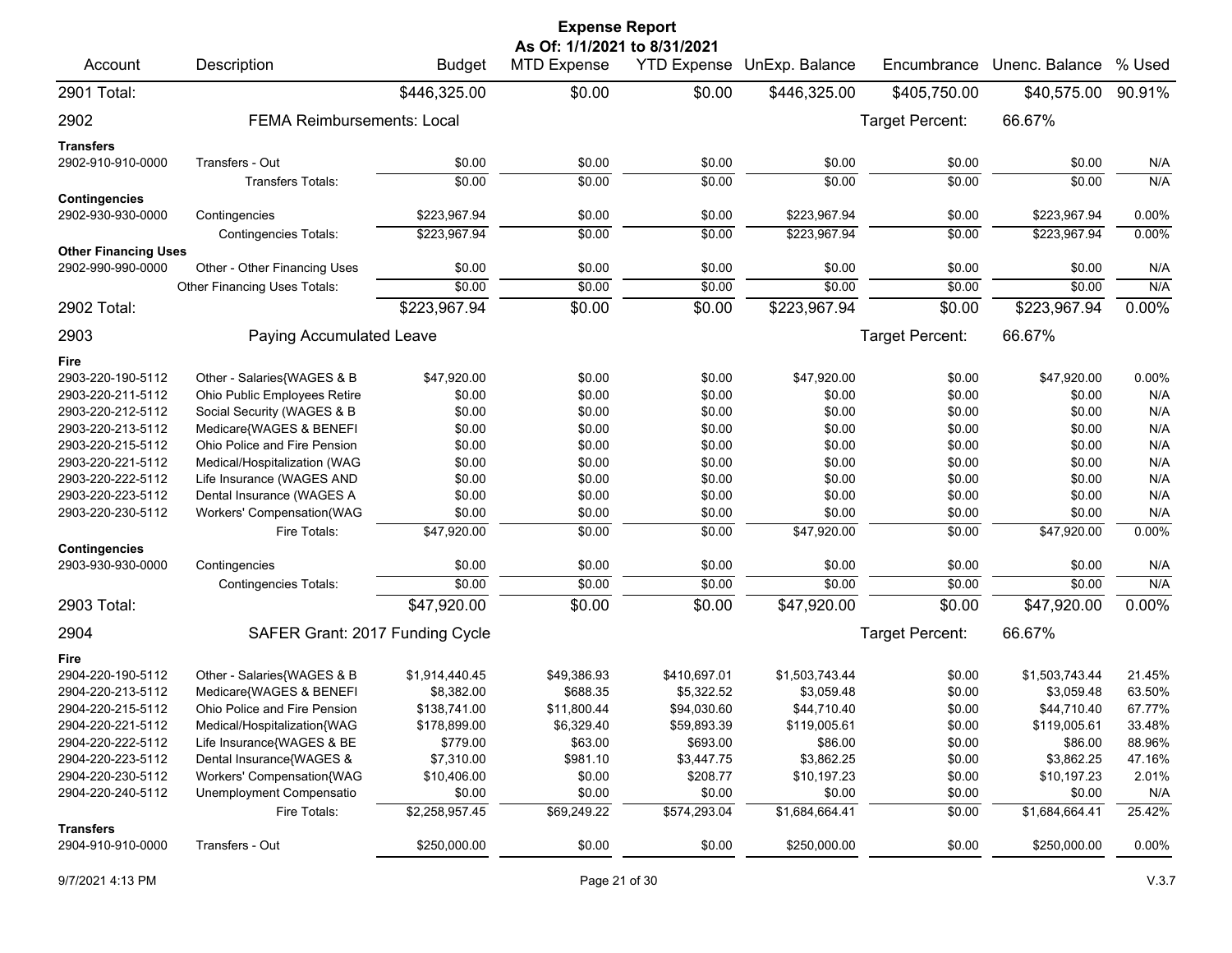|                             |                                     |                | <b>Expense Report</b>        |                    |                |                 |                |        |
|-----------------------------|-------------------------------------|----------------|------------------------------|--------------------|----------------|-----------------|----------------|--------|
|                             |                                     |                | As Of: 1/1/2021 to 8/31/2021 |                    |                |                 |                |        |
| Account                     | Description                         | <b>Budget</b>  | <b>MTD Expense</b>           | <b>YTD Expense</b> | UnExp. Balance | Encumbrance     | Unenc. Balance | % Used |
|                             | <b>Transfers Totals:</b>            | \$250,000.00   | \$0.00                       | \$0.00             | \$250,000.00   | \$0.00          | \$250,000.00   | 0.00%  |
| <b>Contingencies</b>        |                                     |                |                              |                    |                |                 |                |        |
| 2904-930-930-0000           | Contingencies                       | \$0.00         | \$0.00                       | \$0.00             | \$0.00         | \$0.00          | \$0.00         | N/A    |
|                             | <b>Contingencies Totals:</b>        | \$0.00         | \$0.00                       | \$0.00             | \$0.00         | \$0.00          | \$0.00         | N/A    |
| <b>Other Financing Uses</b> |                                     |                |                              |                    |                |                 |                |        |
| 2904-990-990-0000           | Other - Other Financing Uses        | \$0.00         | \$0.00                       | \$0.00             | \$0.00         | \$0.00          | \$0.00         | N/A    |
|                             | <b>Other Financing Uses Totals:</b> | \$0.00         | \$0.00                       | \$0.00             | \$0.00         | \$0.00          | \$0.00         | N/A    |
| 2904 Total:                 |                                     | \$2,508,957.45 | \$69,249.22                  | \$574,293.04       | \$1,934,664.41 | \$0.00          | \$1,934,664.41 | 22.89% |
| 2905                        | COVID-19 Relief Fund                |                |                              |                    |                | Target Percent: | 66.67%         |        |
|                             |                                     |                |                              |                    |                |                 |                |        |
| <b>Townhalls</b>            |                                     |                |                              |                    |                |                 |                |        |
| 2905-120-740-0000           | Machinery, Equipment and Fu         | \$0.00         | \$0.00                       | \$0.00             | \$0.00         | \$0.00          | \$0.00         | N/A    |
|                             | <b>Townhalls Totals:</b>            | \$0.00         | \$0.00                       | \$0.00             | \$0.00         | \$0.00          | \$0.00         | N/A    |
| <b>EMS</b>                  |                                     |                |                              |                    |                |                 |                |        |
| 2905-230-259-5221           | Other Employee Reimbursem           | \$0.00         | \$0.00                       | \$0.00             | \$0.00         | \$0.00          | \$0.00         | N/A    |
| 2905-230-259-5350           | Other - Employee Reimburse          | \$0.00         | \$0.00                       | \$0.00             | \$0.00         | \$0.00          | \$0.00         | N/A    |
| 2905-230-259-5400           | Other - Employee Reimburse          | \$0.00         | \$0.00                       | \$0.00             | \$0.00         | \$0.00          | \$0.00         | N/A    |
| 2905-230-259-5401           | Other - Employee Reimburse          | \$0.00         | \$0.00                       | \$0.00             | \$0.00         | \$0.00          | \$0.00         | N/A    |
| 2905-230-259-5460           | Other - Employee Reimburse          | \$0.00         | \$0.00                       | \$0.00             | \$0.00         | \$0.00          | \$0.00         | N/A    |
| 2905-230-259-5710           | Other - Employee Reimburse          | \$0.00         | \$0.00                       | \$0.00             | \$0.00         | \$0.00          | \$0.00         | N/A    |
| 2905-230-259-5714           | Other - Employee Reimburse          | \$0.00         | \$0.00                       | \$0.00             | \$0.00         | \$0.00          | \$0.00         | N/A    |
| 2905-230-259-5730           | Other - Employee Reimburse          | \$0.00         | \$0.00                       | \$0.00             | \$0.00         | \$0.00          | \$0.00         | N/A    |
| 2905-230-259-5740           | Other - Employee Reimburse          | \$0.00         | \$0.00                       | \$0.00             | \$0.00         | \$0.00          | \$0.00         | N/A    |
| 2905-230-311-5400           | Accounting and Legal Fees{A         | \$0.00         | \$0.00                       | \$0.00             | \$0.00         | \$0.00          | \$0.00         | N/A    |
| 2905-230-316-5500           | <b>Engineering Services (FIRE F</b> | \$0.00         | \$0.00                       | \$0.00             | \$0.00         | \$0.00          | \$0.00         | N/A    |
| 2905-230-316-5561           | <b>Engineering Services (STATI</b>  | \$0.00         | \$0.00                       | \$0.00             | \$0.00         | \$0.00          | \$0.00         | N/A    |
| 2905-230-316-5564           | <b>Engineering Services (STATI</b>  | \$0.00         | \$0.00                       | \$0.00             | \$0.00         | \$0.00          | \$0.00         | N/A    |
| 2905-230-318-5200           | Training Services{PREVENTI          | \$0.00         | \$0.00                       | \$0.00             | \$0.00         | \$0.00          | \$0.00         | N/A    |
| 2905-230-318-5221           | Training Services (PUBLIC E         | \$0.00         | \$0.00                       | \$0.00             | \$0.00         | \$0.00          | \$0.00         | N/A    |
| 2905-230-318-5320           | <b>Training Services (Communic</b>  | \$0.00         | \$0.00                       | \$0.00             | \$0.00         | \$0.00          | \$0.00         | N/A    |
| 2905-230-318-5350           | Training Services{DISPATCH/         | \$0.00         | \$0.00                       | \$0.00             | \$0.00         | \$0.00          | \$0.00         | N/A    |
| 2905-230-318-5400           | Training Services{ADMINIST          | \$0.00         | \$0.00                       | \$0.00             | \$0.00         | \$0.00          | \$0.00         | N/A    |
| 2905-230-318-5401           | <b>Training Services{ADMINIST</b>   | \$0.00         | \$0.00                       | \$0.00             | \$0.00         | \$0.00          | \$0.00         | N/A    |
| 2905-230-318-5460           | Training Services{AUXILIARY         | \$0.00         | \$0.00                       | \$0.00             | \$0.00         | \$0.00          | \$0.00         | N/A    |
| 2905-230-318-5710           | Training Services{FIRE OPE          | \$0.00         | \$0.00                       | \$0.00             | \$0.00         | \$0.00          | \$0.00         | N/A    |
| 2905-230-318-5712           | Training Services (Fire Gear)       | \$0.00         | \$0.00                       | \$0.00             | \$0.00         | \$0.00          | \$0.00         | N/A    |
| 2905-230-318-5714           | <b>Training Services (SCBA)</b>     | \$0.00         | \$0.00                       | \$0.00             | \$0.00         | \$0.00          | \$0.00         | N/A    |
| 2905-230-318-5717           | Training Services{SAFETY &          | \$0.00         | \$0.00                       | \$0.00             | \$0.00         | \$0.00          | \$0.00         | N/A    |
| 2905-230-318-5720           | Training Services{EMS OPER          | \$0.00         | \$0.00                       | \$0.00             | \$0.00         | \$0.00          | \$0.00         | N/A    |
| 2905-230-318-5730           | Training Services{HAZ MAT}          | \$0.00         | \$0.00                       | \$0.00             | \$0.00         | \$0.00          | \$0.00         | N/A    |
| 2905-230-318-5740           | Training Services{TECHNICA          | \$0.00         | \$0.00                       | \$0.00             | \$0.00         | \$0.00          | \$0.00         | N/A    |
| 2905-230-318-5750           | <b>Training Services (HONORS</b>    | \$0.00         | \$0.00                       | \$0.00             | \$0.00         | \$0.00          | \$0.00         | N/A    |
| 2905-230-318-5820           | <b>Training Services</b>            | \$0.00         | \$0.00                       | \$0.00             | \$0.00         | \$0.00          | \$0.00         | N/A    |
| 2905-230-321-5560           | Rents and Leases{FIRE ADM           | \$0.00         | \$0.00                       | \$0.00             | \$0.00         | \$0.00          | \$0.00         | N/A    |
| 2905-230-321-5561           | Rents and Leases{STATION            | \$0.00         | \$0.00                       | \$0.00             | \$0.00         | \$0.00          | \$0.00         | N/A    |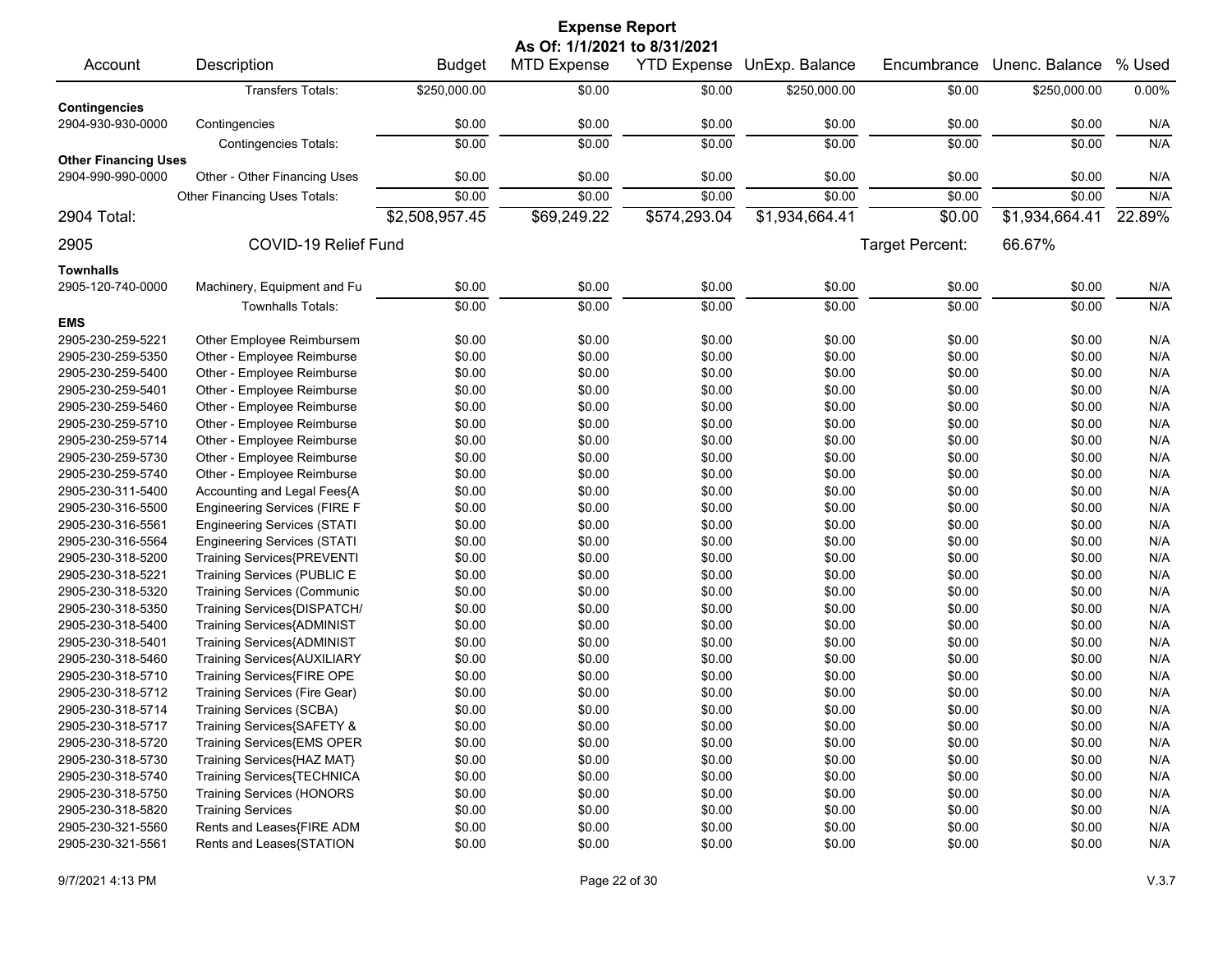|                   | <b>Expense Report</b>              |               |                              |        |                            |             |                |        |  |  |  |
|-------------------|------------------------------------|---------------|------------------------------|--------|----------------------------|-------------|----------------|--------|--|--|--|
|                   |                                    |               | As Of: 1/1/2021 to 8/31/2021 |        |                            |             |                |        |  |  |  |
| Account           | Description                        | <b>Budget</b> | <b>MTD Expense</b>           |        | YTD Expense UnExp. Balance | Encumbrance | Unenc. Balance | % Used |  |  |  |
| 2905-230-321-5562 | Rents and Leases{STATION           | \$0.00        | \$0.00                       | \$0.00 | \$0.00                     | \$0.00      | \$0.00         | N/A    |  |  |  |
| 2905-230-321-5563 | Rents and Leases{STATION           | \$0.00        | \$0.00                       | \$0.00 | \$0.00                     | \$0.00      | \$0.00         | N/A    |  |  |  |
| 2905-230-321-5564 | Rents and Leases{STATION           | \$0.00        | \$0.00                       | \$0.00 | \$0.00                     | \$0.00      | \$0.00         | N/A    |  |  |  |
| 2905-230-321-5600 | Rents and Leases (FIRE APP         | \$0.00        | \$0.00                       | \$0.00 | \$0.00                     | \$0.00      | \$0.00         | N/A    |  |  |  |
| 2905-230-321-5710 | Rents and Leases{FIRE OPE          | \$0.00        | \$0.00                       | \$0.00 | \$0.00                     | \$0.00      | \$0.00         | N/A    |  |  |  |
| 2905-230-322-5560 | Garbage and Trash Removal{         | \$0.00        | \$0.00                       | \$0.00 | \$0.00                     | \$0.00      | \$0.00         | N/A    |  |  |  |
| 2905-230-322-5561 | Garbage and Trash Removal{         | \$0.00        | \$0.00                       | \$0.00 | \$0.00                     | \$0.00      | \$0.00         | N/A    |  |  |  |
| 2905-230-322-5562 | Garbage and Trash Removal{         | \$0.00        | \$0.00                       | \$0.00 | \$0.00                     | \$0.00      | \$0.00         | N/A    |  |  |  |
| 2905-230-322-5563 | Garbage and Trash Removal{         | \$0.00        | \$0.00                       | \$0.00 | \$0.00                     | \$0.00      | \$0.00         | N/A    |  |  |  |
| 2905-230-322-5564 | Garbage and Trash Removal{         | \$0.00        | \$0.00                       | \$0.00 | \$0.00                     | \$0.00      | \$0.00         | N/A    |  |  |  |
| 2905-230-323-5160 | Repairs and Maintenance{HO         | \$0.00        | \$0.00                       | \$0.00 | \$0.00                     | \$0.00      | \$0.00         | N/A    |  |  |  |
| 2905-230-323-5220 | Repairs and Maintenance{PU         | \$0.00        | \$0.00                       | \$0.00 | \$0.00                     | \$0.00      | \$0.00         | N/A    |  |  |  |
| 2905-230-323-5310 | Repairs and Maintenance{TE         | \$0.00        | \$0.00                       | \$0.00 | \$0.00                     | \$0.00      | \$0.00         | N/A    |  |  |  |
| 2905-230-323-5320 | Repairs and Maintenance{CO         | \$0.00        | \$0.00                       | \$0.00 | \$0.00                     | \$0.00      | \$0.00         | N/A    |  |  |  |
| 2905-230-323-5340 | Repairs and Maintenance{INT        | \$0.00        | \$0.00                       | \$0.00 | \$0.00                     | \$0.00      | \$0.00         | N/A    |  |  |  |
| 2905-230-323-5400 | Repairs and Maintenance{AD         | \$0.00        | \$0.00                       | \$0.00 | \$0.00                     | \$0.00      | \$0.00         | N/A    |  |  |  |
| 2905-230-323-5460 | Repairs and Maintenance{AU         | \$0.00        | \$0.00                       | \$0.00 | \$0.00                     | \$0.00      | \$0.00         | N/A    |  |  |  |
| 2905-230-323-5500 | Repairs and Maintenance (FI        | \$0.00        | \$0.00                       | \$0.00 | \$0.00                     | \$0.00      | \$0.00         | N/A    |  |  |  |
| 2905-230-323-5560 | Repairs and Maintenance{FIR        | \$0.00        | \$0.00                       | \$0.00 | \$0.00                     | \$0.00      | \$0.00         | N/A    |  |  |  |
| 2905-230-323-5561 | Repairs and Maintenance{ST         | \$0.00        | \$0.00                       | \$0.00 | \$0.00                     | \$0.00      | \$0.00         | N/A    |  |  |  |
| 2905-230-323-5562 | Repairs and Maintenance{ST         | \$0.00        | \$0.00                       | \$0.00 | \$0.00                     | \$0.00      | \$0.00         | N/A    |  |  |  |
| 2905-230-323-5563 | Repairs and Maintenance{ST         | \$0.00        | \$0.00                       | \$0.00 | \$0.00                     | \$0.00      | \$0.00         | N/A    |  |  |  |
| 2905-230-323-5564 | Repairs and Maintenance{ST         | \$0.00        | \$0.00                       | \$0.00 | \$0.00                     | \$0.00      | \$0.00         | N/A    |  |  |  |
| 2905-230-323-5600 | Repairs and Maintenance{FIR        | \$0.00        | \$0.00                       | \$0.00 | \$0.00                     | \$0.00      | \$0.00         | N/A    |  |  |  |
| 2905-230-323-5710 | Repairs and Maintenance{FIR        | \$0.00        | \$0.00                       | \$0.00 | \$0.00                     | \$0.00      | \$0.00         | N/A    |  |  |  |
| 2905-230-323-5712 | Repairs and Maintenance{FIR        | \$0.00        | \$0.00                       | \$0.00 | \$0.00                     | \$0.00      | \$0.00         | N/A    |  |  |  |
| 2905-230-323-5714 | Repairs and Maintenance{SC         | \$0.00        | \$0.00                       | \$0.00 | \$0.00                     | \$0.00      | \$0.00         | N/A    |  |  |  |
| 2905-230-323-5720 | Repairs and Maintenance{EM         | \$0.00        | \$0.00                       | \$0.00 | \$0.00                     | \$0.00      | \$0.00         | N/A    |  |  |  |
| 2905-230-323-5740 | Repairs and Maintenance{TE         | \$0.00        | \$0.00                       | \$0.00 | \$0.00                     | \$0.00      | \$0.00         | N/A    |  |  |  |
| 2905-230-330-5200 | Travel and Meeting Expense{        | \$0.00        | \$0.00                       | \$0.00 | \$0.00                     | \$0.00      | \$0.00         | N/A    |  |  |  |
| 2905-230-330-5221 | Travel and Meeting Expense (       | \$0.00        | \$0.00                       | \$0.00 | \$0.00                     | \$0.00      | \$0.00         | N/A    |  |  |  |
| 2905-230-330-5320 | Travel and Meeting Expense{        | \$0.00        | \$0.00                       | \$0.00 | \$0.00                     | \$0.00      | \$0.00         | N/A    |  |  |  |
| 2905-230-330-5350 | Travel and Meeting Expense{        | \$0.00        | \$0.00                       | \$0.00 | \$0.00                     | \$0.00      | \$0.00         | N/A    |  |  |  |
| 2905-230-330-5400 | Travel and Meeting Expense{        | \$0.00        | \$0.00                       | \$0.00 | \$0.00                     | \$0.00      | \$0.00         | N/A    |  |  |  |
| 2905-230-330-5401 | Travel and Meeting Expense{        | \$0.00        | \$0.00                       | \$0.00 | \$0.00                     | \$0.00      | \$0.00         | N/A    |  |  |  |
| 2905-230-330-5600 | Travel and Meeting Expense{        | \$0.00        | \$0.00                       | \$0.00 | \$0.00                     | \$0.00      | \$0.00         | N/A    |  |  |  |
| 2905-230-330-5710 | Travel and Meeting Expense{        | \$0.00        | \$0.00                       | \$0.00 | \$0.00                     | \$0.00      | \$0.00         | N/A    |  |  |  |
| 2905-230-330-5712 | Travel and Meeting Expense{        | \$0.00        | \$0.00                       | \$0.00 | \$0.00                     | \$0.00      | \$0.00         | N/A    |  |  |  |
| 2905-230-330-5714 | Travel and Meeting Expense{        | \$0.00        | \$0.00                       | \$0.00 | \$0.00                     | \$0.00      | \$0.00         | N/A    |  |  |  |
| 2905-230-330-5730 | Travel and Meeting Expense{        | \$0.00        | \$0.00                       | \$0.00 | \$0.00                     | \$0.00      | \$0.00         | N/A    |  |  |  |
| 2905-230-330-5740 | Travel and Meeting Expense (       | \$0.00        | \$0.00                       | \$0.00 | \$0.00                     | \$0.00      | \$0.00         | N/A    |  |  |  |
| 2905-230-330-5750 | <b>Travel and Meeting Expenses</b> | \$0.00        | \$0.00                       | \$0.00 | \$0.00                     | \$0.00      | \$0.00         | N/A    |  |  |  |
| 2905-230-330-5810 | <b>Travel and Meeting Expense</b>  | \$0.00        | \$0.00                       | \$0.00 | \$0.00                     | \$0.00      | \$0.00         | N/A    |  |  |  |
| 2905-230-330-5820 | <b>Travel and Meeting Expense</b>  | \$0.00        | \$0.00                       | \$0.00 | \$0.00                     | \$0.00      | \$0.00         | N/A    |  |  |  |
| 2905-230-341-5200 | Telephone (Prevention)             | \$0.00        | \$0.00                       | \$0.00 | \$0.00                     | \$0.00      | \$0.00         | N/A    |  |  |  |
| 2905-230-341-5320 | Telephone (COMMUNICATIO            | \$0.00        | \$0.00                       | \$0.00 | \$0.00                     | \$0.00      | \$0.00         | N/A    |  |  |  |
|                   |                                    |               |                              |        |                            |             |                |        |  |  |  |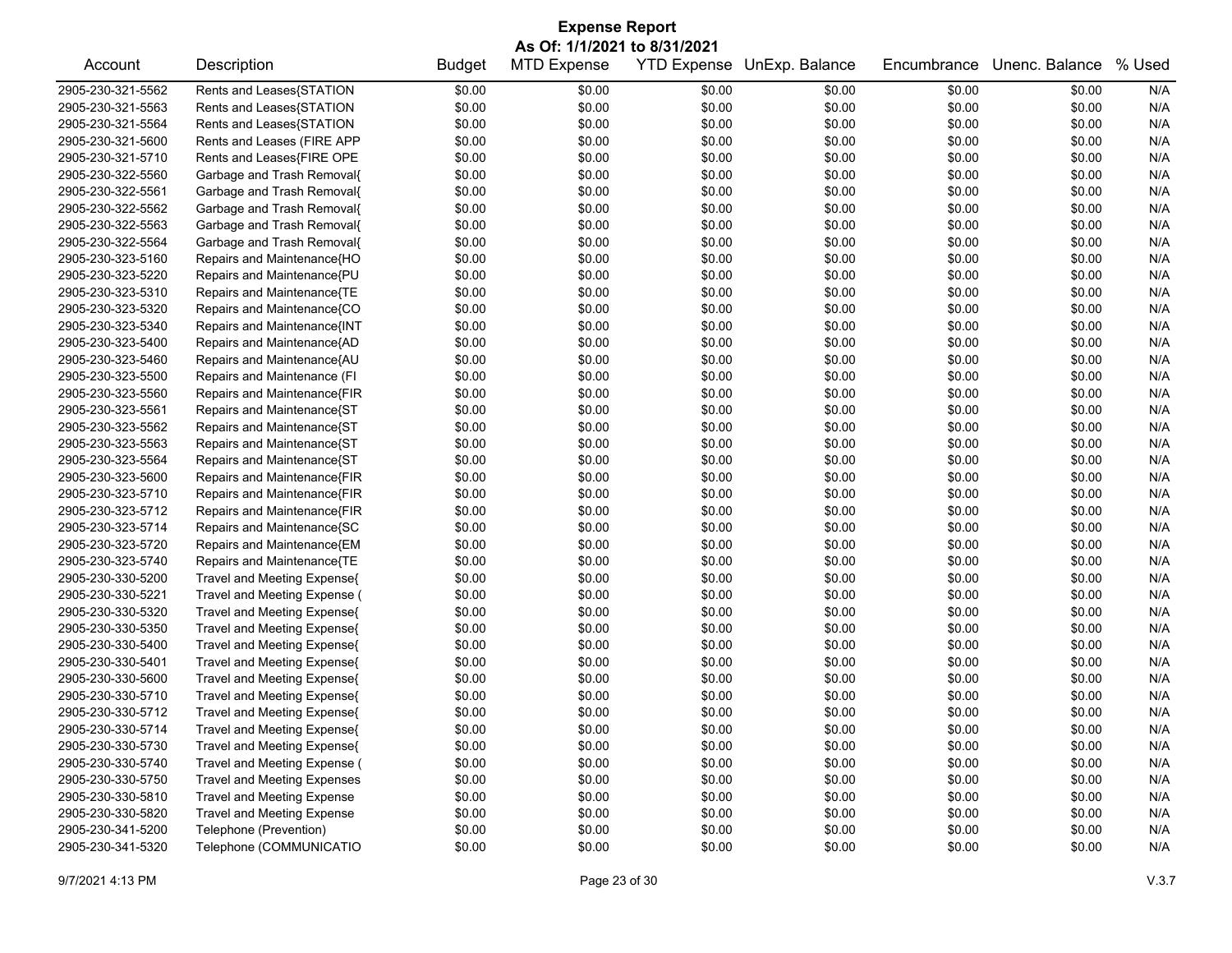| <b>Expense Report</b><br>As Of: 1/1/2021 to 8/31/2021 |                                    |               |                    |             |                            |             |                       |         |
|-------------------------------------------------------|------------------------------------|---------------|--------------------|-------------|----------------------------|-------------|-----------------------|---------|
| Account                                               | Description                        | <b>Budget</b> | <b>MTD Expense</b> |             | YTD Expense UnExp. Balance | Encumbrance | Unenc. Balance % Used |         |
| 2905-230-341-5350                                     | Telephone{DISPATCH/PSISN           | \$0.00        | \$0.00             | \$0.00      | \$0.00                     | \$0.00      | \$0.00                | N/A     |
| 2905-230-341-5500                                     | Telephone (FIRE FACILITIES         | \$0.00        | \$0.00             | \$0.00      | \$0.00                     | \$0.00      | \$0.00                | N/A     |
| 2905-230-341-5560                                     | Telephone{FIRE ADMINISTR           | \$0.00        | \$0.00             | \$0.00      | \$0.00                     | \$0.00      | \$0.00                | N/A     |
| 2905-230-341-5561                                     | Telephone{STATION 61}              | \$0.00        | \$0.00             | \$0.00      | \$0.00                     | \$0.00      | \$0.00                | N/A     |
| 2905-230-341-5563                                     | Telephone{STATION 63}              | \$0.00        | \$0.00             | \$0.00      | \$0.00                     | \$0.00      | \$0.00                | N/A     |
| 2905-230-341-5564                                     | Telephone{STATION 64}              | \$0.00        | \$0.00             | \$0.00      | \$0.00                     | \$0.00      | \$0.00                | N/A     |
| 2905-230-341-5999                                     | Telephone (COST ALLOC/BU           | \$0.00        | \$0.00             | \$0.00      | \$0.00                     | \$0.00      | \$0.00                | N/A     |
| 2905-230-342-5400                                     | Postage{ADMINISTRATION}            | \$0.00        | \$0.00             | \$0.00      | \$0.00                     | \$0.00      | \$0.00                | N/A     |
| 2905-230-342-5714                                     | Postage{SCBA}                      | \$0.00        | \$0.00             | \$0.00      | \$0.00                     | \$0.00      | \$0.00                | N/A     |
| 2905-230-342-5730                                     | Postage{HAZ MAT}                   | \$0.00        | \$0.00             | \$0.00      | \$0.00                     | \$0.00      | \$0.00                | N/A     |
| 2905-230-343-5400                                     | Postage Machine Rental{AD          | \$0.00        | \$0.00             | \$0.00      | \$0.00                     | \$0.00      | \$0.00                | N/A     |
| 2905-230-344-5220                                     | Printing{PUBLIC EDUCATIO           | \$0.00        | \$0.00             | \$0.00      | \$0.00                     | \$0.00      | \$0.00                | N/A     |
| 2905-230-344-5221                                     | Printing (PUBLIC EDUCATIO          | \$0.00        | \$0.00             | \$0.00      | \$0.00                     | \$0.00      | \$0.00                | N/A     |
| 2905-230-344-5400                                     | Printing{ADMINISTRATION}           | \$0.00        | \$0.00             | \$0.00      | \$0.00                     | \$0.00      | \$0.00                | N/A     |
| 2905-230-344-5401                                     | Printing (ADMINISTRATION:          | \$0.00        | \$0.00             | \$0.00      | \$0.00                     | \$0.00      | \$0.00                | N/A     |
| 2905-230-344-5460                                     | Printing (AUXILIARY)               | \$0.00        | \$0.00             | \$0.00      | \$0.00                     | \$0.00      | \$0.00                | N/A     |
| 2905-230-345-5220                                     | Advertising{PUBLIC EDUCAT          | \$0.00        | \$0.00             | \$0.00      | \$0.00                     | \$0.00      | \$0.00                | N/A     |
| 2905-230-351-5500                                     | Electricity (FIRE FACILITIES)      | \$0.00        | \$0.00             | \$0.00      | \$0.00                     | \$0.00      | \$0.00                | N/A     |
| 2905-230-351-5560                                     | Electricity{FIRE ADMINISTRA        | \$0.00        | \$0.00             | \$0.00      | \$0.00                     | \$0.00      | \$0.00                | N/A     |
| 2905-230-351-5562                                     | Electricity{STATION 62}            | \$0.00        | \$0.00             | \$0.00      | \$0.00                     | \$0.00      | \$0.00                | N/A     |
| 2905-230-351-5563                                     | Electricity{STATION 63}            | \$0.00        | \$0.00             | \$0.00      | \$0.00                     | \$0.00      | \$0.00                | N/A     |
| 2905-230-351-5564                                     | Electricity{STATION 64}            | \$0.00        | \$0.00             | \$0.00      | \$0.00                     | \$0.00      | \$0.00                | N/A     |
| 2905-230-352-5500                                     | Water and Sewage (FIRE FA          | \$0.00        | \$0.00             | \$0.00      | \$0.00                     | \$0.00      | \$0.00                | N/A     |
| 2905-230-352-5560                                     | Water and Sewage{FIRE AD           | \$0.00        | \$0.00             | \$0.00      | \$0.00                     | \$0.00      | \$0.00                | N/A     |
| 2905-230-352-5561                                     | Water and Sewage{STATION           | \$0.00        | \$0.00             | \$0.00      | \$0.00                     | \$0.00      | \$0.00                | N/A     |
| 2905-230-352-5563                                     | Water and Sewage{STATION           | \$0.00        | \$0.00             | \$0.00      | \$0.00                     | \$0.00      | \$0.00                | N/A     |
| 2905-230-352-5564                                     | Water and Sewage{STATION           | \$0.00        | \$0.00             | \$0.00      | \$0.00                     | \$0.00      | \$0.00                | N/A     |
| 2905-230-353-5500                                     | Natural Gas (FIRE FACILITIE        | \$0.00        | \$0.00             | \$0.00      | \$0.00                     | \$0.00      | \$0.00                | N/A     |
| 2905-230-353-5560                                     | Natural Gas{FIRE ADMINIST          | \$0.00        | \$0.00             | \$0.00      | \$0.00                     | \$0.00      | \$0.00                | N/A     |
| 2905-230-353-5561                                     | Natural Gas{STATION 61}            | \$0.00        | \$0.00             | \$0.00      | \$0.00                     | \$0.00      | \$0.00                | N/A     |
| 2905-230-353-5562                                     | Natural Gas{STATION 62}            | \$0.00        | \$0.00             | \$0.00      | \$0.00                     | \$0.00      | \$0.00                | N/A     |
| 2905-230-353-5563                                     | Natural Gas{STATION 63}            | \$0.00        | \$0.00             | \$0.00      | \$0.00                     | \$0.00      | \$0.00                | N/A     |
| 2905-230-353-5564                                     | Natural Gas{STATION 64}            | \$0.00        | \$0.00             | \$0.00      | \$0.00                     | \$0.00      | \$0.00                | N/A     |
| 2905-230-360-5000                                     | Contracted Services (Operati       | \$4,800.00    | \$0.00             | \$4,800.00  | \$0.00                     | \$0.00      | \$0.00                | 100.00% |
| 2905-230-360-5121                                     | Contracted Services{HEALTH         | \$0.00        | \$0.00             | \$0.00      | \$0.00                     | \$0.00      | \$0.00                | N/A     |
| 2905-230-360-5130                                     | Contracted Services{FIRE: H        | \$0.00        | \$0.00             | \$0.00      | \$0.00                     | \$0.00      | \$0.00                | N/A     |
| 2905-230-360-5200                                     | <b>Contracted Services (PREVE</b>  | \$0.00        | \$0.00             | \$0.00      | \$0.00                     | \$0.00      | \$0.00                | N/A     |
| 2905-230-360-5310                                     | Contracted Services{TECHN          | \$118,269.00  | \$0.00             | \$36,470.00 | \$81,799.00                | \$0.00      | \$81,799.00           | 30.84%  |
| 2905-230-360-5320                                     | Contracted Services{COMMU          | \$0.00        | \$0.00             | \$0.00      | \$0.00                     | \$0.00      | \$0.00                | N/A     |
| 2905-230-360-5340                                     | Contracted Services{INTERO         | \$0.00        | \$0.00             | \$0.00      | \$0.00                     | \$0.00      | \$0.00                | N/A     |
| 2905-230-360-5350                                     | Contracted Services{DISPAT         | \$24,970.00   | \$0.00             | \$24,970.00 | \$0.00                     | \$0.00      | \$0.00                | 100.00% |
| 2905-230-360-5400                                     | Contracted Services{ADMINI         | \$0.00        | \$0.00             | \$0.00      | \$0.00                     | \$0.00      | \$0.00                | N/A     |
| 2905-230-360-5401                                     | Contracted Services{ADMINI         | \$0.00        | \$0.00             | \$0.00      | \$0.00                     | \$0.00      | \$0.00                | N/A     |
| 2905-230-360-5451                                     | <b>Contracted Services{EMS BIL</b> | \$0.00        | \$0.00             | \$0.00      | \$0.00                     | \$0.00      | \$0.00                | N/A     |
| 2905-230-360-5460                                     | <b>Contracted Services (AUXILI</b> | \$0.00        | \$0.00             | \$0.00      | \$0.00                     | \$0.00      | \$0.00                | N/A     |
| 2905-230-360-5500                                     | <b>Contracted Services (FIRE F</b> | \$0.00        | \$0.00             | \$0.00      | \$0.00                     | \$0.00      | \$0.00                | N/A     |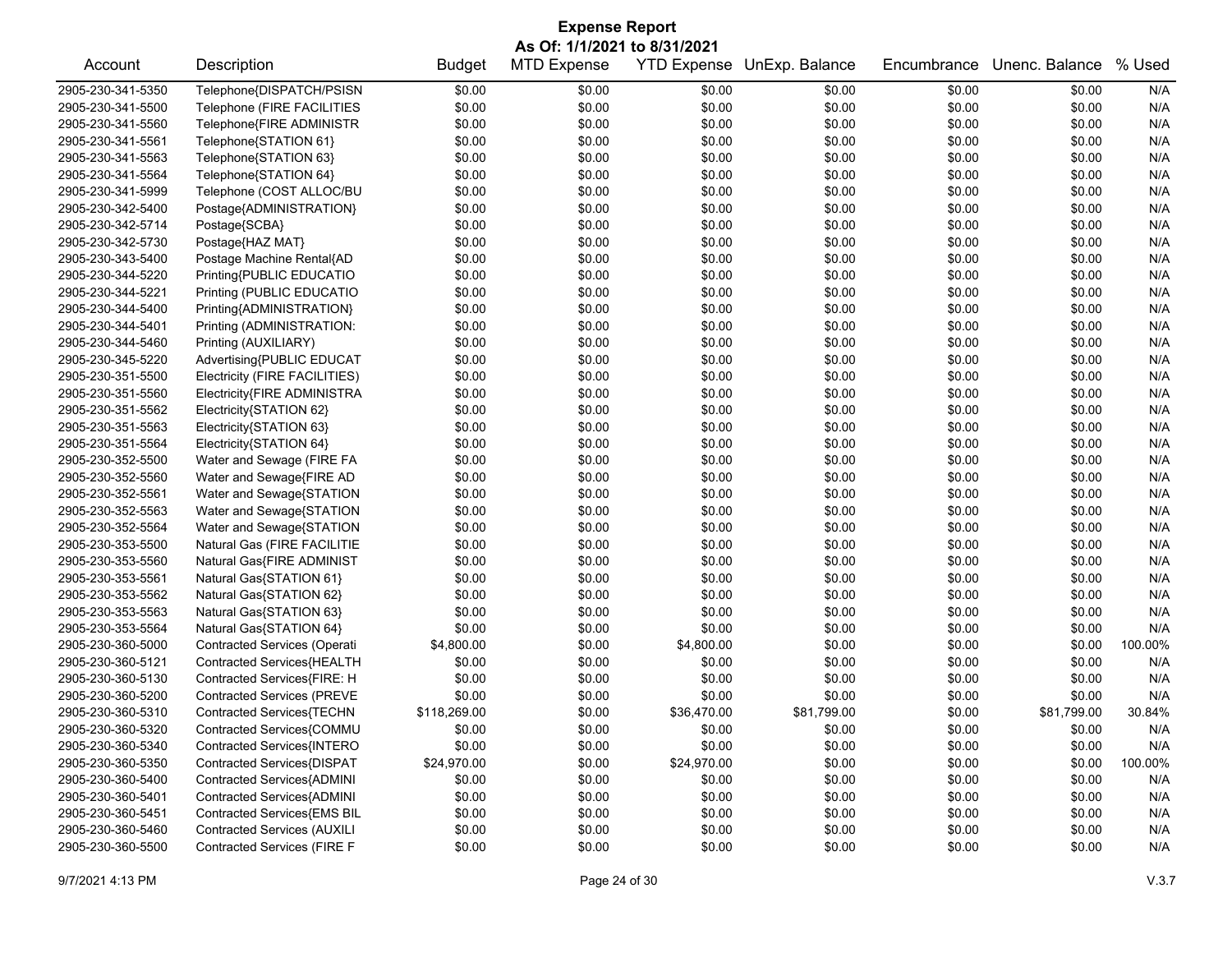|                   | <b>Expense Report</b>               |               |                              |        |                            |             |                |        |  |  |  |
|-------------------|-------------------------------------|---------------|------------------------------|--------|----------------------------|-------------|----------------|--------|--|--|--|
|                   |                                     |               | As Of: 1/1/2021 to 8/31/2021 |        |                            |             |                |        |  |  |  |
| Account           | Description                         | <b>Budget</b> | <b>MTD Expense</b>           |        | YTD Expense UnExp. Balance | Encumbrance | Unenc. Balance | % Used |  |  |  |
| 2905-230-360-5561 | Contracted Services{STATIO          | \$0.00        | \$0.00                       | \$0.00 | \$0.00                     | \$0.00      | \$0.00         | N/A    |  |  |  |
| 2905-230-360-5562 | Contracted Services{STATIO          | \$0.00        | \$0.00                       | \$0.00 | \$0.00                     | \$0.00      | \$0.00         | N/A    |  |  |  |
| 2905-230-360-5563 | Contracted Services{STATIO          | \$0.00        | \$0.00                       | \$0.00 | \$0.00                     | \$0.00      | \$0.00         | N/A    |  |  |  |
| 2905-230-360-5564 | Contracted Services{STATIO          | \$0.00        | \$0.00                       | \$0.00 | \$0.00                     | \$0.00      | \$0.00         | N/A    |  |  |  |
| 2905-230-360-5600 | Contracted Services (FIRE A         | \$0.00        | \$0.00                       | \$0.00 | \$0.00                     | \$0.00      | \$0.00         | N/A    |  |  |  |
| 2905-230-360-5712 | Contracted Services (FIRE G         | \$0.00        | \$0.00                       | \$0.00 | \$0.00                     | \$0.00      | \$0.00         | N/A    |  |  |  |
| 2905-230-360-5714 | Contracted Services{SCBA}           | \$0.00        | \$0.00                       | \$0.00 | \$0.00                     | \$0.00      | \$0.00         | N/A    |  |  |  |
| 2905-230-360-5720 | Contracted Services{EMS OP          | \$0.00        | \$0.00                       | \$0.00 | \$0.00                     | \$0.00      | \$0.00         | N/A    |  |  |  |
| 2905-230-360-5730 | Contracted Services{HAZ MA          | \$0.00        | \$0.00                       | \$0.00 | \$0.00                     | \$0.00      | \$0.00         | N/A    |  |  |  |
| 2905-230-360-5740 | Contracted Services{TECHNI          | \$0.00        | \$0.00                       | \$0.00 | \$0.00                     | \$0.00      | \$0.00         | N/A    |  |  |  |
| 2905-230-360-5820 | Contracted Services{EMS TR          | \$0.00        | \$0.00                       | \$0.00 | \$0.00                     | \$0.00      | \$0.00         | N/A    |  |  |  |
| 2905-230-360-5999 | Contracted Services{FIRE: C         | \$0.00        | \$0.00                       | \$0.00 | \$0.00                     | \$0.00      | \$0.00         | N/A    |  |  |  |
| 2905-230-382-5400 | Liability Insurance Premiums{       | \$0.00        | \$0.00                       | \$0.00 | \$0.00                     | \$0.00      | \$0.00         | N/A    |  |  |  |
| 2905-230-410-5400 | Office Supplies{ADMINISTRA          | \$0.00        | \$0.00                       | \$0.00 | \$0.00                     | \$0.00      | \$0.00         | N/A    |  |  |  |
| 2905-230-420-5000 | <b>Operating Supplies (Operatio</b> | \$0.00        | \$0.00                       | \$0.00 | \$0.00                     | \$0.00      | \$0.00         | N/A    |  |  |  |
| 2905-230-420-5170 | Operating Supplies{UNIFOR           | \$0.00        | \$0.00                       | \$0.00 | \$0.00                     | \$0.00      | \$0.00         | N/A    |  |  |  |
| 2905-230-420-5200 | <b>Operating Supplies{PREVEN</b>    | \$0.00        | \$0.00                       | \$0.00 | \$0.00                     | \$0.00      | \$0.00         | N/A    |  |  |  |
| 2905-230-420-5220 | Operating Supplies{PUBLIC E         | \$0.00        | \$0.00                       | \$0.00 | \$0.00                     | \$0.00      | \$0.00         | N/A    |  |  |  |
| 2905-230-420-5310 | Operating Supplies{TECHNO           | \$0.00        | \$0.00                       | \$0.00 | \$0.00                     | \$0.00      | \$0.00         | N/A    |  |  |  |
| 2905-230-420-5400 | <b>Operating Supplies{ADMINIS</b>   | \$0.00        | \$0.00                       | \$0.00 | \$0.00                     | \$0.00      | \$0.00         | N/A    |  |  |  |
| 2905-230-420-5500 | <b>Operating Supplies (FIRE FA</b>  | \$0.00        | \$0.00                       | \$0.00 | \$0.00                     | \$0.00      | \$0.00         | N/A    |  |  |  |
| 2905-230-420-5560 | Operating Supplies{FIRE AD          | \$0.00        | \$0.00                       | \$0.00 | \$0.00                     | \$0.00      | \$0.00         | N/A    |  |  |  |
| 2905-230-420-5561 | Operating Supplies{STATION          | \$0.00        | \$0.00                       | \$0.00 | \$0.00                     | \$0.00      | \$0.00         | N/A    |  |  |  |
| 2905-230-420-5562 | Operating Supplies{STATION          | \$0.00        | \$0.00                       | \$0.00 | \$0.00                     | \$0.00      | \$0.00         | N/A    |  |  |  |
| 2905-230-420-5563 | <b>Operating Supplies{STATION</b>   | \$0.00        | \$0.00                       | \$0.00 | \$0.00                     | \$0.00      | \$0.00         | N/A    |  |  |  |
| 2905-230-420-5564 | <b>Operating Supplies{STATION</b>   | \$0.00        | \$0.00                       | \$0.00 | \$0.00                     | \$0.00      | \$0.00         | N/A    |  |  |  |
| 2905-230-420-5600 | Operating Supplies{FIRE APP         | \$0.00        | \$0.00                       | \$0.00 | \$0.00                     | \$0.00      | \$0.00         | N/A    |  |  |  |
| 2905-230-420-5710 | Operating Supplies{FIRE OP          | \$0.00        | \$0.00                       | \$0.00 | \$0.00                     | \$0.00      | \$0.00         | N/A    |  |  |  |
| 2905-230-420-5712 | Operating Supplies{FIRE GE          | \$0.00        | \$0.00                       | \$0.00 | \$0.00                     | \$0.00      | \$0.00         | N/A    |  |  |  |
| 2905-230-420-5717 | <b>Operating Supplies{SAFETY</b>    | \$0.00        | \$0.00                       | \$0.00 | \$0.00                     | \$0.00      | \$0.00         | N/A    |  |  |  |
| 2905-230-420-5730 | Operating Supplies{HAZ MAT          | \$0.00        | \$0.00                       | \$0.00 | \$0.00                     | \$0.00      | \$0.00         | N/A    |  |  |  |
| 2905-230-420-5740 | <b>Operating Supplies{TECHNIC</b>   | \$0.00        | \$0.00                       | \$0.00 | \$0.00                     | \$0.00      | \$0.00         | N/A    |  |  |  |
| 2905-230-420-5750 | <b>Operating Supplies{HONORS</b>    | \$0.00        | \$0.00                       | \$0.00 | \$0.00                     | \$0.00      | \$0.00         | N/A    |  |  |  |
| 2905-230-420-5810 | <b>Operating Supplies</b>           | \$0.00        | \$0.00                       | \$0.00 | \$0.00                     | \$0.00      | \$0.00         | N/A    |  |  |  |
| 2905-230-420-5820 | <b>Operating Supplies</b>           | \$0.00        | \$0.00                       | \$0.00 | \$0.00                     | \$0.00      | \$0.00         | N/A    |  |  |  |
| 2905-230-430-5160 | Small Tools and Minor Equip         | \$0.00        | \$0.00                       | \$0.00 | \$0.00                     | \$0.00      | \$0.00         | N/A    |  |  |  |
| 2905-230-430-5200 | Small Tools and Minor Equip         | \$0.00        | \$0.00                       | \$0.00 | \$0.00                     | \$0.00      | \$0.00         | N/A    |  |  |  |
| 2905-230-430-5220 | Small Tools and Minor Equip         | \$0.00        | \$0.00                       | \$0.00 | \$0.00                     | \$0.00      | \$0.00         | N/A    |  |  |  |
| 2905-230-430-5310 | Small Tools and Minor Equip         | \$0.00        | \$0.00                       | \$0.00 | \$0.00                     | \$0.00      | \$0.00         | N/A    |  |  |  |
| 2905-230-430-5320 | Small Tools and Minor Equip         | \$0.00        | \$0.00                       | \$0.00 | \$0.00                     | \$0.00      | \$0.00         | N/A    |  |  |  |
| 2905-230-430-5340 | Small Tools and Minor Equip         | \$0.00        | \$0.00                       | \$0.00 | \$0.00                     | \$0.00      | \$0.00         | N/A    |  |  |  |
| 2905-230-430-5400 | Small Tools and Minor Equip         | \$0.00        | \$0.00                       | \$0.00 | \$0.00                     | \$0.00      | \$0.00         | N/A    |  |  |  |
| 2905-230-430-5460 | Small Tools and Minor Equip         | \$0.00        | \$0.00                       | \$0.00 | \$0.00                     | \$0.00      | \$0.00         | N/A    |  |  |  |
| 2905-230-430-5600 | Small Tools and Minor Equip         | \$0.00        | \$0.00                       | \$0.00 | \$0.00                     | \$0.00      | \$0.00         | N/A    |  |  |  |
| 2905-230-430-5710 | Small Tools and Minor Equip         | \$0.00        | \$0.00                       | \$0.00 | \$0.00                     | \$0.00      | \$0.00         | N/A    |  |  |  |
| 2905-230-430-5712 | Small Tools and Minor Equip         | \$0.00        | \$0.00                       | \$0.00 | \$0.00                     | \$0.00      | \$0.00         | N/A    |  |  |  |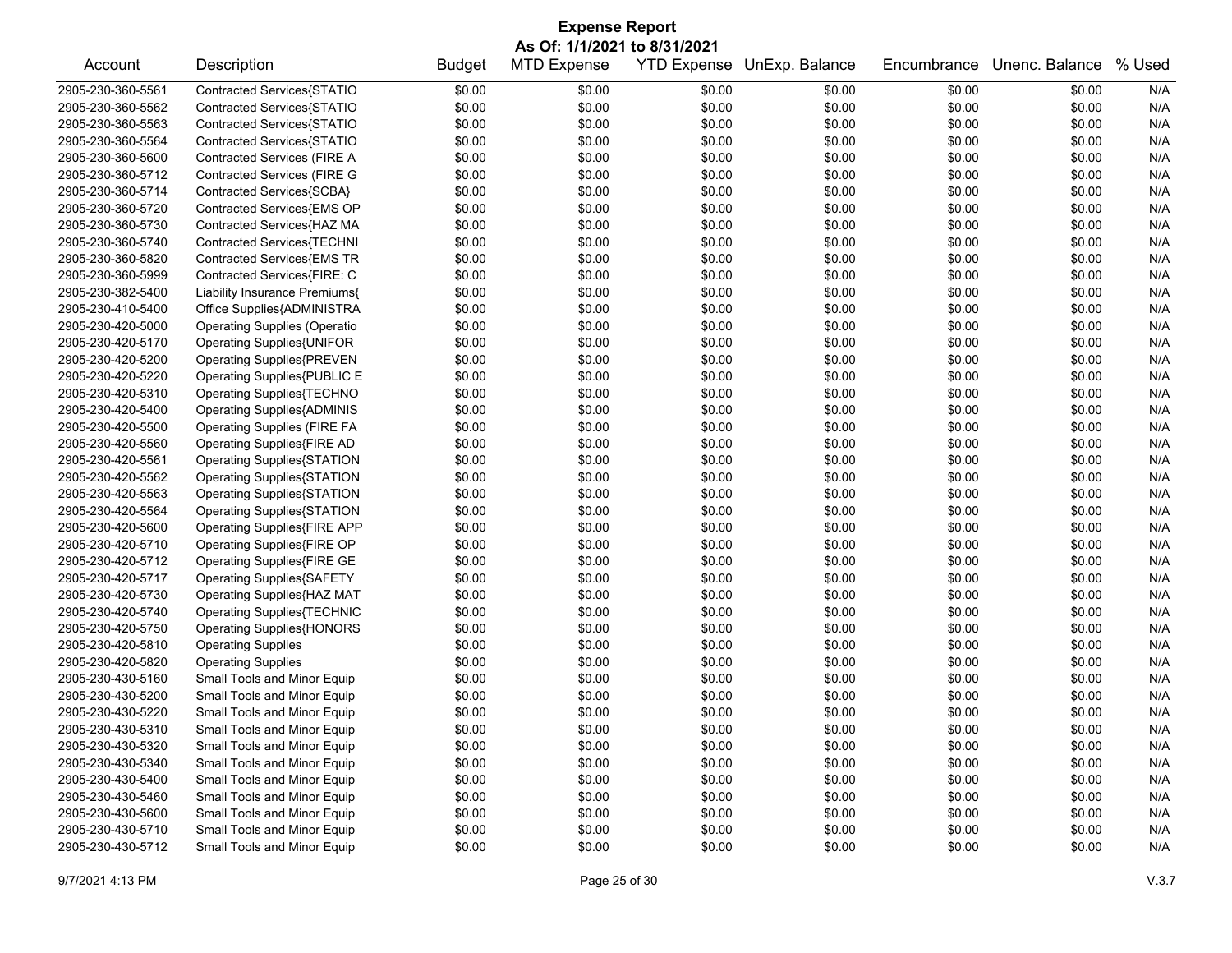|                   | <b>Expense Report</b>         |               |                              |                    |                |             |                |         |  |  |
|-------------------|-------------------------------|---------------|------------------------------|--------------------|----------------|-------------|----------------|---------|--|--|
|                   |                               |               | As Of: 1/1/2021 to 8/31/2021 |                    |                |             |                |         |  |  |
| Account           | Description                   | <b>Budget</b> | <b>MTD Expense</b>           | <b>YTD Expense</b> | UnExp. Balance | Encumbrance | Unenc. Balance | % Used  |  |  |
| 2905-230-430-5714 | Small Tools and Minor Equip   | \$0.00        | \$0.00                       | \$0.00             | \$0.00         | \$0.00      | \$0.00         | N/A     |  |  |
| 2905-230-430-5720 | Small Tools and Minor Equip   | \$0.00        | \$0.00                       | \$0.00             | \$0.00         | \$0.00      | \$0.00         | N/A     |  |  |
| 2905-230-430-5730 | Small Tools and Minor Equip   | \$0.00        | \$0.00                       | \$0.00             | \$0.00         | \$0.00      | \$0.00         | N/A     |  |  |
| 2905-230-430-5740 | Small Tools and Minor Equip   | \$0.00        | \$0.00                       | \$0.00             | \$0.00         | \$0.00      | \$0.00         | N/A     |  |  |
| 2905-230-430-5810 | Small Tools and Minor Equip   | \$0.00        | \$0.00                       | \$0.00             | \$0.00         | \$0.00      | \$0.00         | N/A     |  |  |
| 2905-230-430-5820 | Small Tools and Minor Equip   | \$0.00        | \$0.00                       | \$0.00             | \$0.00         | \$0.00      | \$0.00         | N/A     |  |  |
| 2905-230-490-5710 | Other - Supplies and Material | \$0.00        | \$0.00                       | \$0.00             | \$0.00         | \$0.00      | \$0.00         | N/A     |  |  |
| 2905-230-490-5720 | Other - Supplies and Material | \$0.00        | \$0.00                       | \$0.00             | \$0.00         | \$0.00      | \$0.00         | N/A     |  |  |
| 2905-230-490-5750 | Other - Supplies and Material | \$0.00        | \$0.00                       | \$0.00             | \$0.00         | \$0.00      | \$0.00         | N/A     |  |  |
| 2905-230-519-5200 | Other - Dues and Fees{PREV    | \$0.00        | \$0.00                       | \$0.00             | \$0.00         | \$0.00      | \$0.00         | N/A     |  |  |
| 2905-230-519-5350 | Other - Dues and Fees{DISP    | \$0.00        | \$0.00                       | \$0.00             | \$0.00         | \$0.00      | \$0.00         | N/A     |  |  |
| 2905-230-519-5400 | Other - Dues and Fees{ADMI    | \$0.00        | \$0.00                       | \$0.00             | \$0.00         | \$0.00      | \$0.00         | N/A     |  |  |
| 2905-230-519-5401 | Other - Dues and Fees (ADMI   | \$0.00        | \$0.00                       | \$0.00             | \$0.00         | \$0.00      | \$0.00         | N/A     |  |  |
| 2905-230-519-5460 | Other - Dues and Fees{AUXIL   | \$0.00        | \$0.00                       | \$0.00             | \$0.00         | \$0.00      | \$0.00         | N/A     |  |  |
| 2905-230-519-5717 | Other - Dues and Fees (SAFE   | \$0.00        | \$0.00                       | \$0.00             | \$0.00         | \$0.00      | \$0.00         | N/A     |  |  |
| 2905-230-519-5720 | Other - Dues and Fees{EMS     | \$0.00        | \$0.00                       | \$0.00             | \$0.00         | \$0.00      | \$0.00         | N/A     |  |  |
| 2905-230-519-5730 | Other - Dues and Fees{HAZ     | \$0.00        | \$0.00                       | \$0.00             | \$0.00         | \$0.00      | \$0.00         | N/A     |  |  |
| 2905-230-599-5121 | Other - Other Expenses (Heal  | \$0.00        | \$0.00                       | \$0.00             | \$0.00         | \$0.00      | \$0.00         | N/A     |  |  |
| 2905-230-599-5400 | Other - Other Expenses{ADMI   | \$0.00        | \$0.00                       | \$0.00             | \$0.00         | \$0.00      | \$0.00         | N/A     |  |  |
| 2905-230-599-5451 | Other - Other Expenses{EMS    | \$0.00        | \$0.00                       | \$0.00             | \$0.00         | \$0.00      | \$0.00         | N/A     |  |  |
| 2905-230-599-5710 | Other - Other Expenses (FIR   | \$0.00        | \$0.00                       | \$0.00             | \$0.00         | \$0.00      | \$0.00         | N/A     |  |  |
| 2905-230-599-5720 |                               | \$0.00        | \$0.00                       | \$0.00             | \$0.00         | \$0.00      | \$0.00         | N/A     |  |  |
|                   | Other - Other Expenses (EMS   |               |                              |                    |                |             |                |         |  |  |
| 2905-230-720-5560 | Buildings{FIRE ADMINISTRA     | \$0.00        | \$0.00                       | \$0.00             | \$0.00         | \$0.00      | \$0.00         | N/A     |  |  |
| 2905-230-720-5561 | Buildings{STATION 61}         | \$0.00        | \$0.00                       | \$0.00             | \$0.00         | \$0.00      | \$0.00         | N/A     |  |  |
| 2905-230-720-5563 | Buildings{STATION 63}         | \$0.00        | \$0.00                       | \$0.00             | \$0.00         | \$0.00      | \$0.00         | N/A     |  |  |
| 2905-230-730-5560 | Improvement of Sites{FIRE A   | \$0.00        | \$0.00                       | \$0.00             | \$0.00         | \$0.00      | \$0.00         | N/A     |  |  |
| 2905-230-730-5561 | Improvement of Sites{STATIO   | \$0.00        | \$0.00                       | \$0.00             | \$0.00         | \$0.00      | \$0.00         | N/A     |  |  |
| 2905-230-730-5562 | Improvement of Sites{STATIO   | \$0.00        | \$0.00                       | \$0.00             | \$0.00         | \$0.00      | \$0.00         | N/A     |  |  |
| 2905-230-730-5563 | Improvement of Sites{STATIO   | \$0.00        | \$0.00                       | \$0.00             | \$0.00         | \$0.00      | \$0.00         | N/A     |  |  |
| 2905-230-740-5121 | Machinery, Equipment and Fu   | \$0.00        | \$0.00                       | \$0.00             | \$0.00         | \$0.00      | \$0.00         | N/A     |  |  |
| 2905-230-740-5160 | Machinery, Equipment and Fu   | \$0.00        | \$0.00                       | \$0.00             | \$0.00         | \$0.00      | \$0.00         | N/A     |  |  |
| 2905-230-740-5200 | Machinery, Equipment and Fu   | \$0.00        | \$0.00                       | \$0.00             | \$0.00         | \$0.00      | \$0.00         | N/A     |  |  |
| 2905-230-740-5310 | Machinery, Equipment and Fu   | \$109,795.11  | \$0.00                       | \$27,996.00        | \$81,799.11    | \$1,812.16  | \$79,986.95    | 27.15%  |  |  |
| 2905-230-740-5320 | Machinery, Equipment and Fu   | \$0.00        | \$0.00                       | \$0.00             | \$0.00         | \$0.00      | \$0.00         | N/A     |  |  |
| 2905-230-740-5340 | Machinery, Equipment and Fu   | \$0.00        | \$0.00                       | \$0.00             | \$0.00         | \$0.00      | \$0.00         | N/A     |  |  |
| 2905-230-740-5350 | Machinery, Equipment and Fu   | \$0.00        | \$0.00                       | \$0.00             | \$0.00         | \$0.00      | \$0.00         | N/A     |  |  |
| 2905-230-740-5400 | Machinery, Equipment and Fu   | \$0.00        | \$0.00                       | \$0.00             | \$0.00         | \$0.00      | \$0.00         | N/A     |  |  |
| 2905-230-740-5460 | Machinery, Equipment and Fu   | \$0.00        | \$0.00                       | \$0.00             | \$0.00         | \$0.00      | \$0.00         | N/A     |  |  |
| 2905-230-740-5500 | Machinery, Equipment and Fu   | \$0.00        | \$0.00                       | \$0.00             | \$0.00         | \$0.00      | \$0.00         | N/A     |  |  |
| 2905-230-740-5561 | Machinery, Equipment and Fu   | \$0.00        | \$0.00                       | \$0.00             | \$0.00         | \$0.00      | \$0.00         | N/A     |  |  |
| 2905-230-740-5712 | Machinery, Equipment and Fu   | \$0.00        | \$0.00                       | \$0.00             | \$0.00         | \$0.00      | \$0.00         | N/A     |  |  |
| 2905-230-740-5720 | Machinery, Equipment and Fu   | \$3,993.36    | \$0.00                       | \$0.00             | \$3,993.36     | \$3,993.36  | \$0.00         | 100.00% |  |  |
| 2905-230-740-5740 | Machinery, Equipment and Fu   | \$0.00        | \$0.00                       | \$0.00             | \$0.00         | \$0.00      | \$0.00         | N/A     |  |  |
| 2905-230-750-5460 | Motor Vehicles{AUXILIARY}     | \$0.00        | \$0.00                       | \$0.00             | \$0.00         | \$0.00      | \$0.00         | N/A     |  |  |
| 2905-230-750-5600 | Motor Vehicles{FIRE APPAR     | \$0.00        | \$0.00                       | \$0.00             | \$0.00         | \$0.00      | \$0.00         | N/A     |  |  |
|                   | <b>EMS Totals:</b>            | \$261,827.47  | \$0.00                       | \$94,236.00        | \$167,591.47   | \$5,805.52  | \$161,785.95   | 38.21%  |  |  |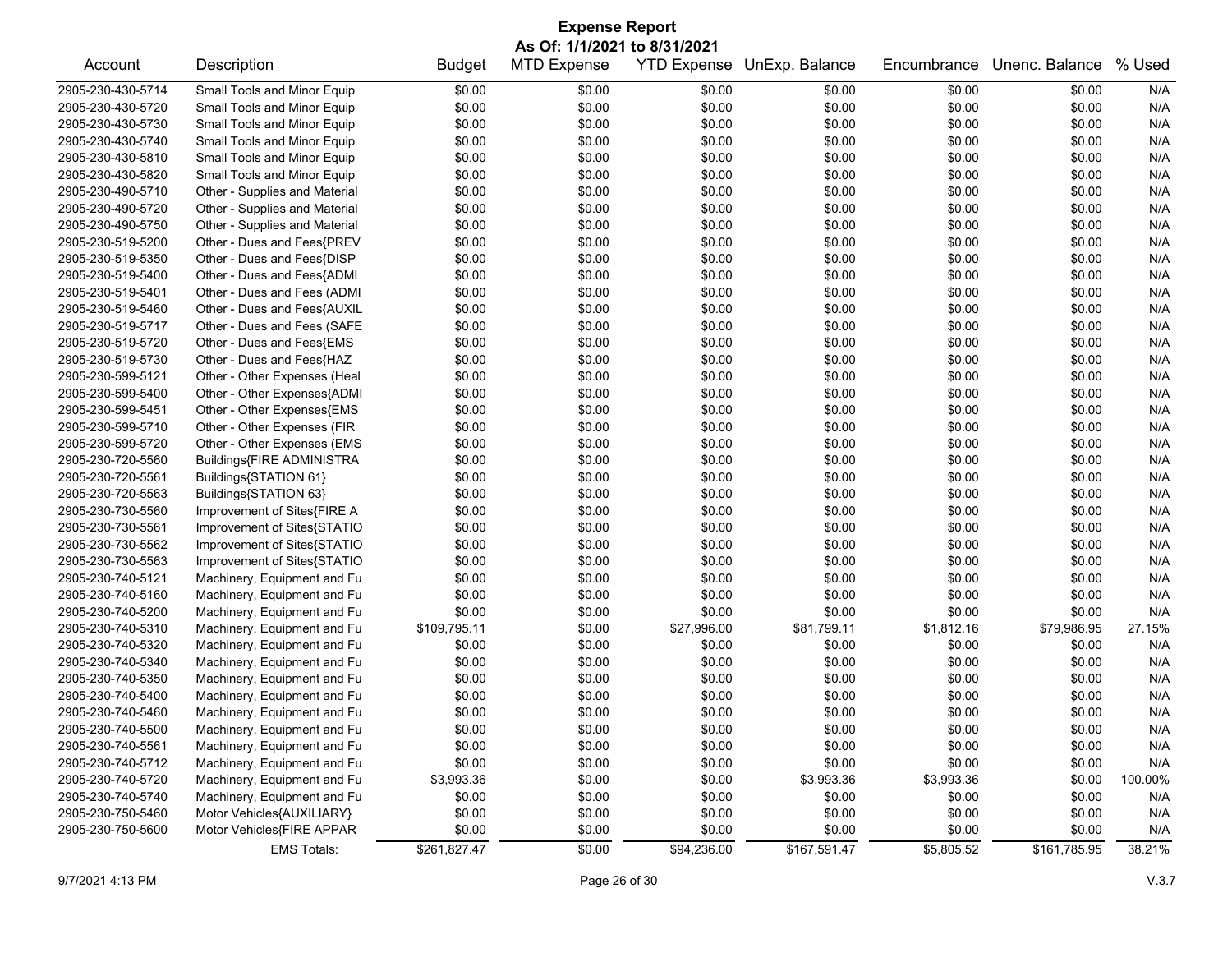| As Of: 1/1/2021 to 8/31/2021<br>YTD Expense UnExp. Balance<br>Encumbrance Unenc. Balance % Used<br>Account<br>Description<br><b>Budget</b><br><b>MTD Expense</b><br><b>Transfers</b><br>2905-910-910-5000<br>\$0.00<br>\$0.00<br>\$0.00<br>\$0.00<br>Transfers - Out<br>\$0.00<br>\$0.00<br>N/A<br>Transfers - Out (FIRE: COST<br>\$0.00<br>\$0.00<br>\$0.00<br>\$0.00<br>\$0.00<br>\$0.00<br>N/A<br>2905-910-910-5999<br>\$0.00<br>N/A<br>\$0.00<br>\$0.00<br>\$0.00<br>\$0.00<br>\$0.00<br><b>Transfers Totals:</b><br><b>Contingencies</b><br>\$706.11<br>\$0.00<br>\$706.11<br>0.00%<br>2905-930-930-0000<br>Contingencies<br>\$0.00<br>\$0.00<br>\$706.11<br>\$0.00<br>\$0.00<br>\$0.00<br>\$0.00<br>\$0.00<br>\$0.00<br>N/A<br>2905-930-930-5999<br>Contingencies<br>\$706.11<br>\$706.11<br>0.00%<br>Contingencies Totals:<br>\$0.00<br>\$0.00<br>\$0.00<br>\$706.11<br><b>Other Financing Uses</b><br>\$0.00<br>\$0.00<br>\$0.00<br>\$0.00<br>\$0.00<br>2905-990-990-0000<br>Other - Other Financing Uses<br>\$0.00<br>N/A<br>\$0.00<br>\$0.00<br>\$0.00<br>\$0.00<br>\$0.00<br>\$0.00<br>N/A<br>Other Financing Uses Totals:<br>38.11%<br>\$94,236.00<br>2905 Total:<br>\$262,533.58<br>\$0.00<br>\$168,297.58<br>\$5,805.52<br>\$162,492.06<br>American Rescue Plan<br>66.67%<br>2906<br>Target Percent:<br><b>Contingencies</b><br>2906-930-930-0000<br>Contingencies<br>\$0.00<br>\$0.00<br>\$0.00<br>\$0.00<br>\$0.00<br>\$0.00<br>N/A<br>\$0.00<br>\$0.00<br>\$0.00<br>\$0.00<br>\$0.00<br>N/A<br>\$0.00<br><b>Contingencies Totals:</b><br>\$0.00<br>\$0.00<br>N/A<br>2906 Total:<br>\$0.00<br>\$0.00<br>\$0.00<br>\$0.00<br>66.67%<br>4101<br><b>Bond</b><br>Target Percent:<br>Debt Service - Bond Principal Payment<br>4101-810-810-0000<br>Principal Payments - Bonds<br>\$0.00<br>\$0.00<br>\$0.00<br>\$0.00<br>\$0.00<br>\$0.00<br>N/A<br>\$0.00<br>\$0.00<br>\$0.00<br>\$0.00<br>\$0.00<br>N/A<br>\$0.00<br>Debt Service - Bond Principal Payment Totals:<br><b>Debt Service - Interest</b><br>4101-830-830-0000<br>Interest Payments<br>\$0.00<br>\$0.00<br>\$0.00<br>\$0.00<br>\$0.00<br>\$0.00<br>N/A<br>\$0.00<br>\$0.00<br>\$0.00<br>\$0.00<br>\$0.00<br>N/A<br>\$0.00<br>Debt Service - Interest Totals:<br>\$0.00<br>\$0.00<br>\$0.00<br>N/A<br>4101 Total:<br>\$0.00<br>\$0.00<br>\$0.00<br>66.67%<br>Capital Improvement Fund<br>Target Percent:<br>4301<br><b>Capital Outlay</b><br>4301-760-790-0000<br>Capital Outlay<br>\$400,000.00<br>\$0.00<br>\$0.00<br>\$400,000.00<br>\$0.00<br>\$400,000.00<br>$0.00\%$<br>\$400,000.00<br>\$0.00<br>\$0.00<br>\$400,000.00<br>\$0.00<br>\$400,000.00<br>0.00%<br>Capital Outlay Totals:<br><b>Contingencies</b><br>4301-930-930-0000<br>\$0.00<br>\$0.00<br>\$0.00<br>\$0.00<br>\$0.00<br>\$0.00<br>N/A<br>Contengencies<br>\$0.00<br>\$0.00<br>\$0.00<br>N/A<br>\$0.00<br>\$0.00<br>\$0.00<br><b>Contingencies Totals:</b><br>\$400,000.00<br>\$0.00<br>\$0.00<br>\$400,000.00<br>\$0.00<br>\$400,000.00<br>0.00%<br>4301 Total:<br>4304<br>Improvement of Parks<br>Target Percent:<br>66.67% |                       |  |  | <b>Expense Report</b> |  |  |  |
|---------------------------------------------------------------------------------------------------------------------------------------------------------------------------------------------------------------------------------------------------------------------------------------------------------------------------------------------------------------------------------------------------------------------------------------------------------------------------------------------------------------------------------------------------------------------------------------------------------------------------------------------------------------------------------------------------------------------------------------------------------------------------------------------------------------------------------------------------------------------------------------------------------------------------------------------------------------------------------------------------------------------------------------------------------------------------------------------------------------------------------------------------------------------------------------------------------------------------------------------------------------------------------------------------------------------------------------------------------------------------------------------------------------------------------------------------------------------------------------------------------------------------------------------------------------------------------------------------------------------------------------------------------------------------------------------------------------------------------------------------------------------------------------------------------------------------------------------------------------------------------------------------------------------------------------------------------------------------------------------------------------------------------------------------------------------------------------------------------------------------------------------------------------------------------------------------------------------------------------------------------------------------------------------------------------------------------------------------------------------------------------------------------------------------------------------------------------------------------------------------------------------------------------------------------------------------------------------------------------------------------------------------------------------------------------------------------------------------------------------------------------------------------------------------------------------------------------------------------------------------------------------------------------------------------------------------------------------------------------------------------------------------------------------------------------------------|-----------------------|--|--|-----------------------|--|--|--|
|                                                                                                                                                                                                                                                                                                                                                                                                                                                                                                                                                                                                                                                                                                                                                                                                                                                                                                                                                                                                                                                                                                                                                                                                                                                                                                                                                                                                                                                                                                                                                                                                                                                                                                                                                                                                                                                                                                                                                                                                                                                                                                                                                                                                                                                                                                                                                                                                                                                                                                                                                                                                                                                                                                                                                                                                                                                                                                                                                                                                                                                                           |                       |  |  |                       |  |  |  |
|                                                                                                                                                                                                                                                                                                                                                                                                                                                                                                                                                                                                                                                                                                                                                                                                                                                                                                                                                                                                                                                                                                                                                                                                                                                                                                                                                                                                                                                                                                                                                                                                                                                                                                                                                                                                                                                                                                                                                                                                                                                                                                                                                                                                                                                                                                                                                                                                                                                                                                                                                                                                                                                                                                                                                                                                                                                                                                                                                                                                                                                                           |                       |  |  |                       |  |  |  |
|                                                                                                                                                                                                                                                                                                                                                                                                                                                                                                                                                                                                                                                                                                                                                                                                                                                                                                                                                                                                                                                                                                                                                                                                                                                                                                                                                                                                                                                                                                                                                                                                                                                                                                                                                                                                                                                                                                                                                                                                                                                                                                                                                                                                                                                                                                                                                                                                                                                                                                                                                                                                                                                                                                                                                                                                                                                                                                                                                                                                                                                                           |                       |  |  |                       |  |  |  |
|                                                                                                                                                                                                                                                                                                                                                                                                                                                                                                                                                                                                                                                                                                                                                                                                                                                                                                                                                                                                                                                                                                                                                                                                                                                                                                                                                                                                                                                                                                                                                                                                                                                                                                                                                                                                                                                                                                                                                                                                                                                                                                                                                                                                                                                                                                                                                                                                                                                                                                                                                                                                                                                                                                                                                                                                                                                                                                                                                                                                                                                                           |                       |  |  |                       |  |  |  |
|                                                                                                                                                                                                                                                                                                                                                                                                                                                                                                                                                                                                                                                                                                                                                                                                                                                                                                                                                                                                                                                                                                                                                                                                                                                                                                                                                                                                                                                                                                                                                                                                                                                                                                                                                                                                                                                                                                                                                                                                                                                                                                                                                                                                                                                                                                                                                                                                                                                                                                                                                                                                                                                                                                                                                                                                                                                                                                                                                                                                                                                                           |                       |  |  |                       |  |  |  |
|                                                                                                                                                                                                                                                                                                                                                                                                                                                                                                                                                                                                                                                                                                                                                                                                                                                                                                                                                                                                                                                                                                                                                                                                                                                                                                                                                                                                                                                                                                                                                                                                                                                                                                                                                                                                                                                                                                                                                                                                                                                                                                                                                                                                                                                                                                                                                                                                                                                                                                                                                                                                                                                                                                                                                                                                                                                                                                                                                                                                                                                                           |                       |  |  |                       |  |  |  |
|                                                                                                                                                                                                                                                                                                                                                                                                                                                                                                                                                                                                                                                                                                                                                                                                                                                                                                                                                                                                                                                                                                                                                                                                                                                                                                                                                                                                                                                                                                                                                                                                                                                                                                                                                                                                                                                                                                                                                                                                                                                                                                                                                                                                                                                                                                                                                                                                                                                                                                                                                                                                                                                                                                                                                                                                                                                                                                                                                                                                                                                                           |                       |  |  |                       |  |  |  |
|                                                                                                                                                                                                                                                                                                                                                                                                                                                                                                                                                                                                                                                                                                                                                                                                                                                                                                                                                                                                                                                                                                                                                                                                                                                                                                                                                                                                                                                                                                                                                                                                                                                                                                                                                                                                                                                                                                                                                                                                                                                                                                                                                                                                                                                                                                                                                                                                                                                                                                                                                                                                                                                                                                                                                                                                                                                                                                                                                                                                                                                                           |                       |  |  |                       |  |  |  |
|                                                                                                                                                                                                                                                                                                                                                                                                                                                                                                                                                                                                                                                                                                                                                                                                                                                                                                                                                                                                                                                                                                                                                                                                                                                                                                                                                                                                                                                                                                                                                                                                                                                                                                                                                                                                                                                                                                                                                                                                                                                                                                                                                                                                                                                                                                                                                                                                                                                                                                                                                                                                                                                                                                                                                                                                                                                                                                                                                                                                                                                                           |                       |  |  |                       |  |  |  |
|                                                                                                                                                                                                                                                                                                                                                                                                                                                                                                                                                                                                                                                                                                                                                                                                                                                                                                                                                                                                                                                                                                                                                                                                                                                                                                                                                                                                                                                                                                                                                                                                                                                                                                                                                                                                                                                                                                                                                                                                                                                                                                                                                                                                                                                                                                                                                                                                                                                                                                                                                                                                                                                                                                                                                                                                                                                                                                                                                                                                                                                                           |                       |  |  |                       |  |  |  |
|                                                                                                                                                                                                                                                                                                                                                                                                                                                                                                                                                                                                                                                                                                                                                                                                                                                                                                                                                                                                                                                                                                                                                                                                                                                                                                                                                                                                                                                                                                                                                                                                                                                                                                                                                                                                                                                                                                                                                                                                                                                                                                                                                                                                                                                                                                                                                                                                                                                                                                                                                                                                                                                                                                                                                                                                                                                                                                                                                                                                                                                                           |                       |  |  |                       |  |  |  |
|                                                                                                                                                                                                                                                                                                                                                                                                                                                                                                                                                                                                                                                                                                                                                                                                                                                                                                                                                                                                                                                                                                                                                                                                                                                                                                                                                                                                                                                                                                                                                                                                                                                                                                                                                                                                                                                                                                                                                                                                                                                                                                                                                                                                                                                                                                                                                                                                                                                                                                                                                                                                                                                                                                                                                                                                                                                                                                                                                                                                                                                                           |                       |  |  |                       |  |  |  |
|                                                                                                                                                                                                                                                                                                                                                                                                                                                                                                                                                                                                                                                                                                                                                                                                                                                                                                                                                                                                                                                                                                                                                                                                                                                                                                                                                                                                                                                                                                                                                                                                                                                                                                                                                                                                                                                                                                                                                                                                                                                                                                                                                                                                                                                                                                                                                                                                                                                                                                                                                                                                                                                                                                                                                                                                                                                                                                                                                                                                                                                                           |                       |  |  |                       |  |  |  |
|                                                                                                                                                                                                                                                                                                                                                                                                                                                                                                                                                                                                                                                                                                                                                                                                                                                                                                                                                                                                                                                                                                                                                                                                                                                                                                                                                                                                                                                                                                                                                                                                                                                                                                                                                                                                                                                                                                                                                                                                                                                                                                                                                                                                                                                                                                                                                                                                                                                                                                                                                                                                                                                                                                                                                                                                                                                                                                                                                                                                                                                                           |                       |  |  |                       |  |  |  |
|                                                                                                                                                                                                                                                                                                                                                                                                                                                                                                                                                                                                                                                                                                                                                                                                                                                                                                                                                                                                                                                                                                                                                                                                                                                                                                                                                                                                                                                                                                                                                                                                                                                                                                                                                                                                                                                                                                                                                                                                                                                                                                                                                                                                                                                                                                                                                                                                                                                                                                                                                                                                                                                                                                                                                                                                                                                                                                                                                                                                                                                                           |                       |  |  |                       |  |  |  |
|                                                                                                                                                                                                                                                                                                                                                                                                                                                                                                                                                                                                                                                                                                                                                                                                                                                                                                                                                                                                                                                                                                                                                                                                                                                                                                                                                                                                                                                                                                                                                                                                                                                                                                                                                                                                                                                                                                                                                                                                                                                                                                                                                                                                                                                                                                                                                                                                                                                                                                                                                                                                                                                                                                                                                                                                                                                                                                                                                                                                                                                                           |                       |  |  |                       |  |  |  |
|                                                                                                                                                                                                                                                                                                                                                                                                                                                                                                                                                                                                                                                                                                                                                                                                                                                                                                                                                                                                                                                                                                                                                                                                                                                                                                                                                                                                                                                                                                                                                                                                                                                                                                                                                                                                                                                                                                                                                                                                                                                                                                                                                                                                                                                                                                                                                                                                                                                                                                                                                                                                                                                                                                                                                                                                                                                                                                                                                                                                                                                                           |                       |  |  |                       |  |  |  |
|                                                                                                                                                                                                                                                                                                                                                                                                                                                                                                                                                                                                                                                                                                                                                                                                                                                                                                                                                                                                                                                                                                                                                                                                                                                                                                                                                                                                                                                                                                                                                                                                                                                                                                                                                                                                                                                                                                                                                                                                                                                                                                                                                                                                                                                                                                                                                                                                                                                                                                                                                                                                                                                                                                                                                                                                                                                                                                                                                                                                                                                                           |                       |  |  |                       |  |  |  |
|                                                                                                                                                                                                                                                                                                                                                                                                                                                                                                                                                                                                                                                                                                                                                                                                                                                                                                                                                                                                                                                                                                                                                                                                                                                                                                                                                                                                                                                                                                                                                                                                                                                                                                                                                                                                                                                                                                                                                                                                                                                                                                                                                                                                                                                                                                                                                                                                                                                                                                                                                                                                                                                                                                                                                                                                                                                                                                                                                                                                                                                                           |                       |  |  |                       |  |  |  |
|                                                                                                                                                                                                                                                                                                                                                                                                                                                                                                                                                                                                                                                                                                                                                                                                                                                                                                                                                                                                                                                                                                                                                                                                                                                                                                                                                                                                                                                                                                                                                                                                                                                                                                                                                                                                                                                                                                                                                                                                                                                                                                                                                                                                                                                                                                                                                                                                                                                                                                                                                                                                                                                                                                                                                                                                                                                                                                                                                                                                                                                                           |                       |  |  |                       |  |  |  |
|                                                                                                                                                                                                                                                                                                                                                                                                                                                                                                                                                                                                                                                                                                                                                                                                                                                                                                                                                                                                                                                                                                                                                                                                                                                                                                                                                                                                                                                                                                                                                                                                                                                                                                                                                                                                                                                                                                                                                                                                                                                                                                                                                                                                                                                                                                                                                                                                                                                                                                                                                                                                                                                                                                                                                                                                                                                                                                                                                                                                                                                                           |                       |  |  |                       |  |  |  |
|                                                                                                                                                                                                                                                                                                                                                                                                                                                                                                                                                                                                                                                                                                                                                                                                                                                                                                                                                                                                                                                                                                                                                                                                                                                                                                                                                                                                                                                                                                                                                                                                                                                                                                                                                                                                                                                                                                                                                                                                                                                                                                                                                                                                                                                                                                                                                                                                                                                                                                                                                                                                                                                                                                                                                                                                                                                                                                                                                                                                                                                                           |                       |  |  |                       |  |  |  |
|                                                                                                                                                                                                                                                                                                                                                                                                                                                                                                                                                                                                                                                                                                                                                                                                                                                                                                                                                                                                                                                                                                                                                                                                                                                                                                                                                                                                                                                                                                                                                                                                                                                                                                                                                                                                                                                                                                                                                                                                                                                                                                                                                                                                                                                                                                                                                                                                                                                                                                                                                                                                                                                                                                                                                                                                                                                                                                                                                                                                                                                                           |                       |  |  |                       |  |  |  |
|                                                                                                                                                                                                                                                                                                                                                                                                                                                                                                                                                                                                                                                                                                                                                                                                                                                                                                                                                                                                                                                                                                                                                                                                                                                                                                                                                                                                                                                                                                                                                                                                                                                                                                                                                                                                                                                                                                                                                                                                                                                                                                                                                                                                                                                                                                                                                                                                                                                                                                                                                                                                                                                                                                                                                                                                                                                                                                                                                                                                                                                                           |                       |  |  |                       |  |  |  |
|                                                                                                                                                                                                                                                                                                                                                                                                                                                                                                                                                                                                                                                                                                                                                                                                                                                                                                                                                                                                                                                                                                                                                                                                                                                                                                                                                                                                                                                                                                                                                                                                                                                                                                                                                                                                                                                                                                                                                                                                                                                                                                                                                                                                                                                                                                                                                                                                                                                                                                                                                                                                                                                                                                                                                                                                                                                                                                                                                                                                                                                                           |                       |  |  |                       |  |  |  |
|                                                                                                                                                                                                                                                                                                                                                                                                                                                                                                                                                                                                                                                                                                                                                                                                                                                                                                                                                                                                                                                                                                                                                                                                                                                                                                                                                                                                                                                                                                                                                                                                                                                                                                                                                                                                                                                                                                                                                                                                                                                                                                                                                                                                                                                                                                                                                                                                                                                                                                                                                                                                                                                                                                                                                                                                                                                                                                                                                                                                                                                                           |                       |  |  |                       |  |  |  |
|                                                                                                                                                                                                                                                                                                                                                                                                                                                                                                                                                                                                                                                                                                                                                                                                                                                                                                                                                                                                                                                                                                                                                                                                                                                                                                                                                                                                                                                                                                                                                                                                                                                                                                                                                                                                                                                                                                                                                                                                                                                                                                                                                                                                                                                                                                                                                                                                                                                                                                                                                                                                                                                                                                                                                                                                                                                                                                                                                                                                                                                                           |                       |  |  |                       |  |  |  |
|                                                                                                                                                                                                                                                                                                                                                                                                                                                                                                                                                                                                                                                                                                                                                                                                                                                                                                                                                                                                                                                                                                                                                                                                                                                                                                                                                                                                                                                                                                                                                                                                                                                                                                                                                                                                                                                                                                                                                                                                                                                                                                                                                                                                                                                                                                                                                                                                                                                                                                                                                                                                                                                                                                                                                                                                                                                                                                                                                                                                                                                                           |                       |  |  |                       |  |  |  |
|                                                                                                                                                                                                                                                                                                                                                                                                                                                                                                                                                                                                                                                                                                                                                                                                                                                                                                                                                                                                                                                                                                                                                                                                                                                                                                                                                                                                                                                                                                                                                                                                                                                                                                                                                                                                                                                                                                                                                                                                                                                                                                                                                                                                                                                                                                                                                                                                                                                                                                                                                                                                                                                                                                                                                                                                                                                                                                                                                                                                                                                                           |                       |  |  |                       |  |  |  |
|                                                                                                                                                                                                                                                                                                                                                                                                                                                                                                                                                                                                                                                                                                                                                                                                                                                                                                                                                                                                                                                                                                                                                                                                                                                                                                                                                                                                                                                                                                                                                                                                                                                                                                                                                                                                                                                                                                                                                                                                                                                                                                                                                                                                                                                                                                                                                                                                                                                                                                                                                                                                                                                                                                                                                                                                                                                                                                                                                                                                                                                                           |                       |  |  |                       |  |  |  |
|                                                                                                                                                                                                                                                                                                                                                                                                                                                                                                                                                                                                                                                                                                                                                                                                                                                                                                                                                                                                                                                                                                                                                                                                                                                                                                                                                                                                                                                                                                                                                                                                                                                                                                                                                                                                                                                                                                                                                                                                                                                                                                                                                                                                                                                                                                                                                                                                                                                                                                                                                                                                                                                                                                                                                                                                                                                                                                                                                                                                                                                                           |                       |  |  |                       |  |  |  |
|                                                                                                                                                                                                                                                                                                                                                                                                                                                                                                                                                                                                                                                                                                                                                                                                                                                                                                                                                                                                                                                                                                                                                                                                                                                                                                                                                                                                                                                                                                                                                                                                                                                                                                                                                                                                                                                                                                                                                                                                                                                                                                                                                                                                                                                                                                                                                                                                                                                                                                                                                                                                                                                                                                                                                                                                                                                                                                                                                                                                                                                                           |                       |  |  |                       |  |  |  |
|                                                                                                                                                                                                                                                                                                                                                                                                                                                                                                                                                                                                                                                                                                                                                                                                                                                                                                                                                                                                                                                                                                                                                                                                                                                                                                                                                                                                                                                                                                                                                                                                                                                                                                                                                                                                                                                                                                                                                                                                                                                                                                                                                                                                                                                                                                                                                                                                                                                                                                                                                                                                                                                                                                                                                                                                                                                                                                                                                                                                                                                                           |                       |  |  |                       |  |  |  |
|                                                                                                                                                                                                                                                                                                                                                                                                                                                                                                                                                                                                                                                                                                                                                                                                                                                                                                                                                                                                                                                                                                                                                                                                                                                                                                                                                                                                                                                                                                                                                                                                                                                                                                                                                                                                                                                                                                                                                                                                                                                                                                                                                                                                                                                                                                                                                                                                                                                                                                                                                                                                                                                                                                                                                                                                                                                                                                                                                                                                                                                                           |                       |  |  |                       |  |  |  |
|                                                                                                                                                                                                                                                                                                                                                                                                                                                                                                                                                                                                                                                                                                                                                                                                                                                                                                                                                                                                                                                                                                                                                                                                                                                                                                                                                                                                                                                                                                                                                                                                                                                                                                                                                                                                                                                                                                                                                                                                                                                                                                                                                                                                                                                                                                                                                                                                                                                                                                                                                                                                                                                                                                                                                                                                                                                                                                                                                                                                                                                                           |                       |  |  |                       |  |  |  |
| Improvement of Sites<br>4304-760-730-0000<br>\$0.00<br>\$0.00<br>\$0.00<br>\$0.00<br>\$0.00<br>\$0.00<br>N/A                                                                                                                                                                                                                                                                                                                                                                                                                                                                                                                                                                                                                                                                                                                                                                                                                                                                                                                                                                                                                                                                                                                                                                                                                                                                                                                                                                                                                                                                                                                                                                                                                                                                                                                                                                                                                                                                                                                                                                                                                                                                                                                                                                                                                                                                                                                                                                                                                                                                                                                                                                                                                                                                                                                                                                                                                                                                                                                                                              | <b>Capital Outlay</b> |  |  |                       |  |  |  |
| Capital Outlay Totals:<br>\$0.00<br>\$0.00<br>\$0.00<br>\$0.00<br>\$0.00<br>\$0.00<br>N/A                                                                                                                                                                                                                                                                                                                                                                                                                                                                                                                                                                                                                                                                                                                                                                                                                                                                                                                                                                                                                                                                                                                                                                                                                                                                                                                                                                                                                                                                                                                                                                                                                                                                                                                                                                                                                                                                                                                                                                                                                                                                                                                                                                                                                                                                                                                                                                                                                                                                                                                                                                                                                                                                                                                                                                                                                                                                                                                                                                                 |                       |  |  |                       |  |  |  |
| \$0.00<br>4304 Total:<br>\$0.00<br>\$0.00<br>\$0.00<br>\$0.00<br>\$0.00<br>N/A                                                                                                                                                                                                                                                                                                                                                                                                                                                                                                                                                                                                                                                                                                                                                                                                                                                                                                                                                                                                                                                                                                                                                                                                                                                                                                                                                                                                                                                                                                                                                                                                                                                                                                                                                                                                                                                                                                                                                                                                                                                                                                                                                                                                                                                                                                                                                                                                                                                                                                                                                                                                                                                                                                                                                                                                                                                                                                                                                                                            |                       |  |  |                       |  |  |  |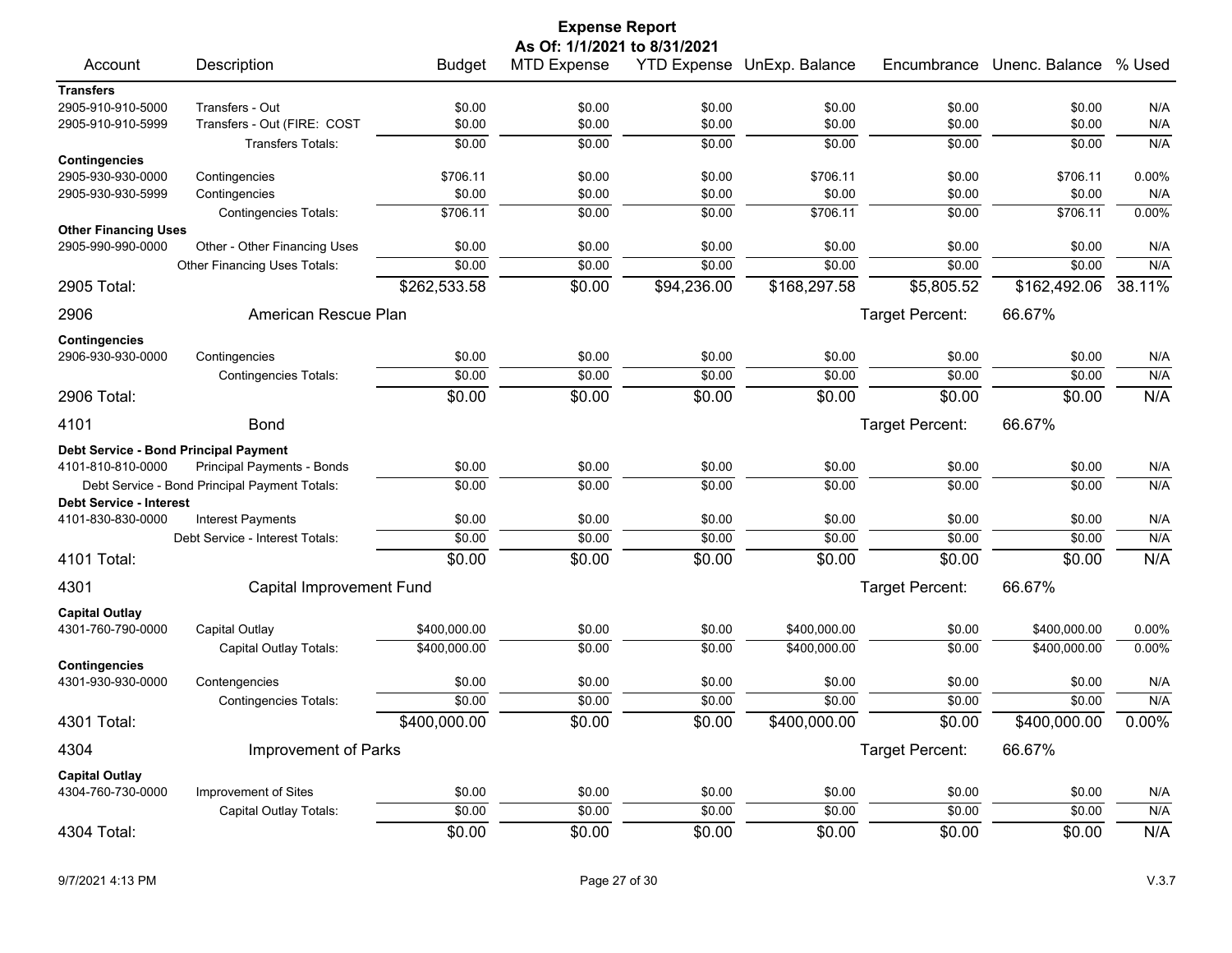|                             |                               |               | <b>Expense Report</b>        |        |                            |                 |                |        |
|-----------------------------|-------------------------------|---------------|------------------------------|--------|----------------------------|-----------------|----------------|--------|
|                             |                               |               | As Of: 1/1/2021 to 8/31/2021 |        |                            |                 |                |        |
| Account                     | Description                   | <b>Budget</b> | <b>MTD Expense</b>           |        | YTD Expense UnExp. Balance | Encumbrance     | Unenc. Balance | % Used |
| 4901                        | New Ambulance                 |               |                              |        |                            | Target Percent: | 66.67%         |        |
| Fire                        |                               |               |                              |        |                            |                 |                |        |
| 4901-220-330-5600           | Travel and Meeting Expense (  | \$0.00        | \$0.00                       | \$0.00 | \$0.00                     | \$0.00          | \$0.00         | N/A    |
| 4901-220-740-5600           | Machinery, Equipment and Fu   | \$0.00        | \$0.00                       | \$0.00 | \$0.00                     | \$0.00          | \$0.00         | N/A    |
| 4901-220-750-5600           | Motor Vehicles{FIRE APPAR     | \$0.00        | \$0.00                       | \$0.00 | \$0.00                     | \$0.00          | \$0.00         | N/A    |
| 4901-220-750-5900           | Motor Vehicles{CAPITAL}       | \$0.00        | \$0.00                       | \$0.00 | \$0.00                     | \$0.00          | \$0.00         | N/A    |
|                             | Fire Totals:                  | \$0.00        | \$0.00                       | \$0.00 | \$0.00                     | \$0.00          | \$0.00         | N/A    |
| <b>Transfers</b>            |                               |               |                              |        |                            |                 |                |        |
| 4901-910-910-0000           | Transfers - Out               | \$0.00        | \$0.00                       | \$0.00 | \$0.00                     | \$0.00          | \$0.00         | N/A    |
|                             | <b>Transfers Totals:</b>      | \$0.00        | \$0.00                       | \$0.00 | \$0.00                     | \$0.00          | \$0.00         | N/A    |
| <b>Contingencies</b>        |                               |               |                              |        |                            |                 |                |        |
| 4901-930-930-5999           | Contingencies (FIRE: COST     | \$9,596.72    | \$0.00                       | \$0.00 | \$9,596.72                 | \$0.00          | \$9,596.72     | 0.00%  |
|                             | Contingencies Totals:         | \$9,596.72    | \$0.00                       | \$0.00 | \$9,596.72                 | \$0.00          | \$9,596.72     | 0.00%  |
| 4901 Total:                 |                               | \$9,596.72    | \$0.00                       | \$0.00 | \$9,596.72                 | \$0.00          | \$9,596.72     | 0.00%  |
| 4902                        | <b>Land Acquisition</b>       |               |                              |        |                            | Target Percent: | 66.67%         |        |
| Administrative              |                               |               |                              |        |                            |                 |                |        |
| 4902-110-360-0000           | <b>Contracted Services</b>    | \$0.00        | \$0.00                       | \$0.00 | \$0.00                     | \$0.00          | \$0.00         | N/A    |
|                             | <b>Administrative Totals:</b> | \$0.00        | \$0.00                       | \$0.00 | \$0.00                     | \$0.00          | \$0.00         | N/A    |
| <b>Capital Outlay</b>       |                               |               |                              |        |                            |                 |                |        |
| 4902-760-360-0000           | <b>Contracted Services</b>    | \$0.00        | \$0.00                       | \$0.00 | \$0.00                     | \$0.00          | \$0.00         | N/A    |
| 4902-760-710-0000           | Land                          | \$0.00        | \$0.00                       | \$0.00 | \$0.00                     | \$0.00          | \$0.00         | N/A    |
| 4902-760-730-0000           | Improvement of Sites          | \$0.00        | \$0.00                       | \$0.00 | \$0.00                     | \$0.00          | \$0.00         | N/A    |
| <b>Transfers</b>            | Capital Outlay Totals:        | \$0.00        | \$0.00                       | \$0.00 | \$0.00                     | \$0.00          | \$0.00         | N/A    |
| 4902-910-910-0000           | Transfers - Out               | \$0.00        | \$0.00                       | \$0.00 | \$0.00                     | \$0.00          | \$0.00         | N/A    |
|                             | Transfers Totals:             | \$0.00        | \$0.00                       | \$0.00 | \$0.00                     | \$0.00          | \$0.00         | N/A    |
| <b>Contingencies</b>        |                               |               |                              |        |                            |                 |                |        |
| 4902-930-930-0000           | Contingencies                 | \$0.00        | \$0.00                       | \$0.00 | \$0.00                     | \$0.00          | \$0.00         | N/A    |
|                             | <b>Contingencies Totals:</b>  | \$0.00        | \$0.00                       | \$0.00 | \$0.00                     | \$0.00          | \$0.00         | N/A    |
| <b>Other Financing Uses</b> |                               |               |                              |        |                            |                 |                |        |
| 4902-990-990-0000           | Other - Other Financing Uses  | \$0.00        | \$0.00                       | \$0.00 | \$0.00                     | \$0.00          | \$0.00         | N/A    |
|                             | Other Financing Uses Totals:  | \$0.00        | \$0.00                       | \$0.00 | \$0.00                     | \$0.00          | \$0.00         | N/A    |
| 4902 Total:                 |                               | \$0.00        | \$0.00                       | \$0.00 | \$0.00                     | \$0.00          | \$0.00         | N/A    |
| 4903                        | <b>ALS Engine</b>             |               |                              |        |                            | Target Percent: | 66.67%         |        |
| Fire                        |                               |               |                              |        |                            |                 |                |        |
| 4903-220-750-5600           | Motor Vehicles{FIRE APPAR     | \$0.00        | \$0.00                       | \$0.00 | \$0.00                     | \$0.00          | \$0.00         | N/A    |
| 4903-220-750-5900           | Motor Vehicles (CAPITAL)      | \$0.00        | \$0.00                       | \$0.00 | \$0.00                     | \$0.00          | \$0.00         | N/A    |
|                             | Fire Totals:                  | \$0.00        | \$0.00                       | \$0.00 | \$0.00                     | \$0.00          | \$0.00         | N/A    |
| <b>Transfers</b>            |                               |               |                              |        |                            |                 |                |        |
| 4903-910-910-0000           | Transfers - Out               | \$0.00        | \$0.00                       | \$0.00 | \$0.00                     | \$0.00          | \$0.00         | N/A    |
|                             | <b>Transfers Totals:</b>      | \$0.00        | \$0.00                       | \$0.00 | \$0.00                     | \$0.00          | \$0.00         | N/A    |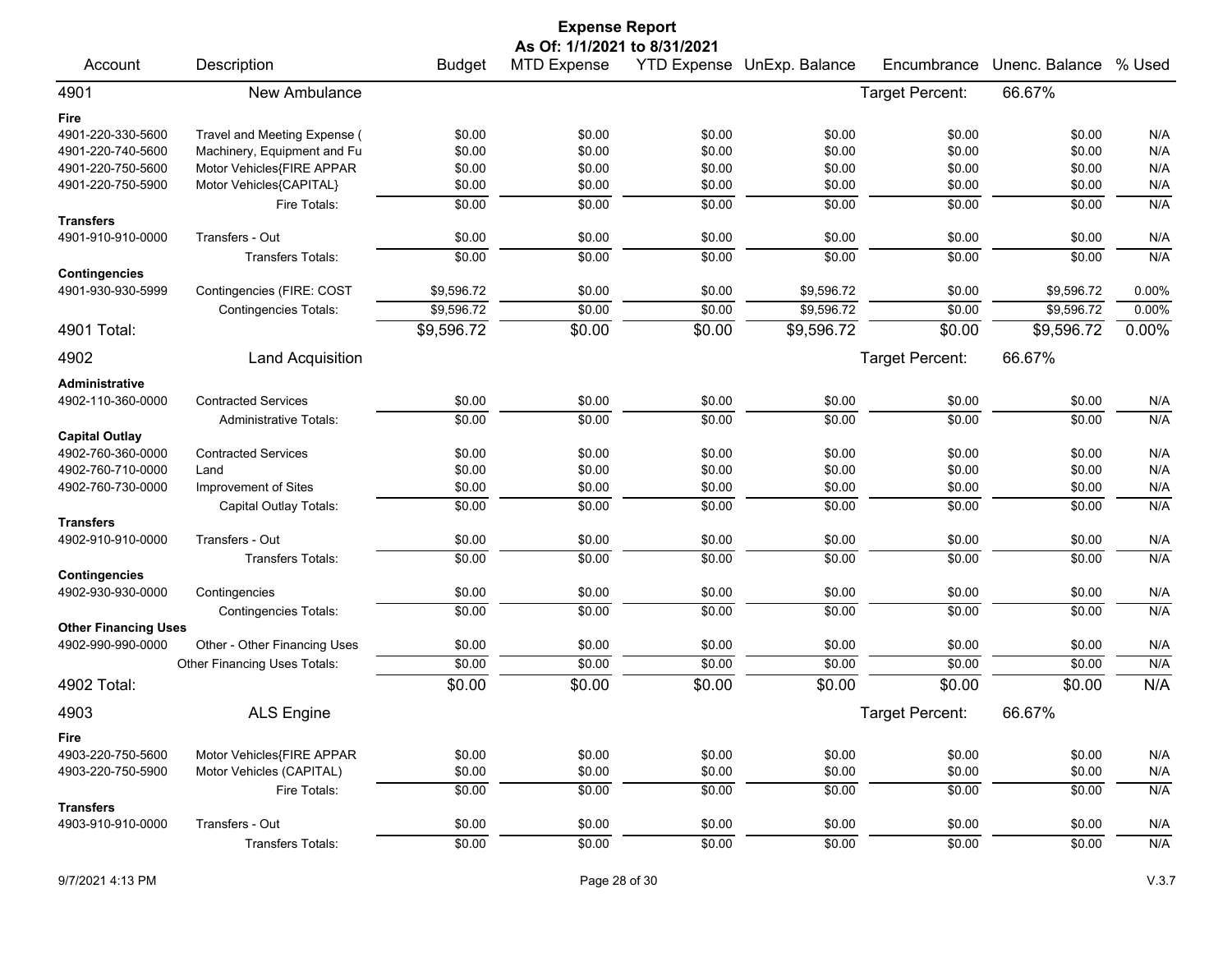|                              |                                    |                | <b>Expense Report</b> |                |                            |                        |                |         |
|------------------------------|------------------------------------|----------------|-----------------------|----------------|----------------------------|------------------------|----------------|---------|
| As Of: 1/1/2021 to 8/31/2021 |                                    |                |                       |                |                            |                        |                |         |
| Account                      | Description                        | <b>Budget</b>  | <b>MTD Expense</b>    |                | YTD Expense UnExp. Balance | Encumbrance            | Unenc. Balance | % Used  |
| <b>Contingencies</b>         |                                    |                |                       |                |                            |                        |                |         |
| 4903-930-930-0000            | Contingencies                      | \$0.00         | \$0.00                | \$0.00         | \$0.00                     | \$0.00                 | \$0.00         | N/A     |
| 4903-930-930-5999            | Contingencies (FIRE: COST          | \$0.00         | \$0.00                | \$0.00         | \$0.00                     | \$0.00                 | \$0.00         | N/A     |
|                              | <b>Contingencies Totals:</b>       | \$0.00         | \$0.00                | \$0.00         | \$0.00                     | \$0.00                 | \$0.00         | N/A     |
| 4903 Total:                  |                                    | \$0.00         | \$0.00                | \$0.00         | \$0.00                     | \$0.00                 | \$0.00         | N/A     |
| 4904                         | <b>Fire Stations</b>               |                |                       |                |                            | Target Percent:        | 66.67%         |         |
| Fire                         |                                    |                |                       |                |                            |                        |                |         |
| 4904-220-311-5565            | Accounting and Legal Fees{S        | \$12,500.00    | \$0.00                | \$3,981.25     | \$8,518.75                 | \$0.00                 | \$8,518.75     | 31.85%  |
| 4904-220-311-5566            | Accounting and Legal Fees (S       | \$15,000.00    | \$0.00                | \$0.00         | \$15,000.00                | \$0.00                 | \$15,000.00    | 0.00%   |
| 4904-220-316-5564            | Engineering Services{STATIO        | \$0.00         | \$0.00                | \$0.00         | \$0.00                     | \$0.00                 | \$0.00         | N/A     |
| 4904-220-321-5600            | Rents and Leases (FIRE APP         | \$0.00         | \$0.00                | \$0.00         | \$0.00                     | \$0.00                 | \$0.00         | N/A     |
|                              |                                    |                |                       |                |                            |                        |                | N/A     |
| 4904-220-345-5564            | Advertising (STATION 64)           | \$0.00         | \$0.00                | \$0.00         | \$0.00                     | \$0.00                 | \$0.00         |         |
| 4904-220-345-5565            | Advertising{STATION 65}            | \$0.00         | \$0.00                | \$0.00         | \$0.00                     | \$0.00                 | \$0.00         | N/A     |
| 4904-220-345-5566            | Advertising (STATION 66)           | \$500.00       | \$0.00                | \$0.00         | \$500.00                   | \$0.00                 | \$500.00       | 0.00%   |
| 4904-220-351-5565            | Electricity (STATION 65)           | \$0.00         | \$0.00                | \$0.00         | \$0.00                     | \$0.00                 | \$0.00         | N/A     |
| 4904-220-360-5564            | Contracted Services (STATIO        | \$0.00         | \$0.00                | \$0.00         | \$0.00                     | \$0.00                 | \$0.00         | N/A     |
| 4904-220-360-5565            | Contracted Services{STATIO         | \$482,412.16   | \$177,929.50          | \$268,964.64   | \$213,447.52               | \$178,781.74           | \$34,665.78    | 92.81%  |
| 4904-220-360-5566            | <b>Contracted Services (STATIO</b> | \$281,000.00   | \$8,614.41            | \$39,698.35    | \$241,301.65               | \$163,764.15           | \$77,537.50    | 72.41%  |
| 4904-220-519-5564            | Other - Dues and Fees (STAT        | \$0.00         | \$0.00                | \$0.00         | \$0.00                     | \$0.00                 | \$0.00         | N/A     |
| 4904-220-519-5565            | Other - Dues and Fees (STAT        | \$150,000.00   | \$0.00                | \$1,447.80     | \$148,552.20               | \$0.00                 | \$148,552.20   | 0.97%   |
| 4904-220-720-5564            | Buildings{STATION 64}              | \$0.00         | \$0.00                | \$0.00         | \$0.00                     | \$0.00                 | \$0.00         | N/A     |
| 4904-220-720-5565            | Buildings (STATION 65)             | \$3,248,052.76 | \$378,463.83          | \$2,752,081.08 | \$495,971.68               | \$479,854.68           | \$16,117.00    | 99.50%  |
| 4904-220-720-5566            | Buildings (STATION 66)             | \$0.00         | \$0.00                | \$0.00         | \$0.00                     | \$0.00                 | \$0.00         | N/A     |
| 4904-220-740-5564            | Machinery, Equipment and Fu        | \$0.00         | \$0.00                | \$0.00         | \$0.00                     | \$0.00                 | \$0.00         | N/A     |
| 4904-220-740-5565            | Machinery, Equipment and Fu        | \$154,129.41   | \$8,727.45            | \$31,825.39    | \$122,304.02               | \$79,811.94            | \$42,492.08    | 72.43%  |
|                              | Fire Totals:                       | \$4,343,594.33 | \$573,735.19          | \$3,097,998.51 | \$1,245,595.82             | \$902,212.51           | \$343,383.31   | 92.09%  |
| <b>Transfers</b>             |                                    |                |                       |                |                            |                        |                |         |
| 4904-910-910-0000            | Transfers - Out                    | \$0.00         | \$0.00                | \$0.00         | \$0.00                     | \$0.00                 | \$0.00         | N/A     |
|                              | Transfers Totals:                  | \$0.00         | \$0.00                | \$0.00         | \$0.00                     | \$0.00                 | \$0.00         | N/A     |
| <b>Contingencies</b>         |                                    |                |                       |                |                            |                        |                |         |
| 4904-930-930-5564            | Contingencies (STATION 64)         | \$0.00         | \$0.00                | \$0.00         | \$0.00                     | \$0.00                 | \$0.00         | N/A     |
| 4904-930-930-5565            | Contingencies (STATION 65)         | \$0.00         | \$0.00                | \$0.00         | \$0.00                     | \$0.00                 | \$0.00         | N/A     |
|                              | <b>Contingencies Totals:</b>       | \$0.00         | \$0.00                | \$0.00         | \$0.00                     | \$0.00                 | \$0.00         | N/A     |
| 4904 Total:                  |                                    | \$4,343,594.33 | \$573,735.19          | \$3,097,998.51 | \$1,245,595.82             | \$902,212.51           | \$343,383.31   | 92.09%  |
| 4905                         | <b>Land Mobile Radios</b>          |                |                       |                |                            | <b>Target Percent:</b> | 66.67%         |         |
| <b>Capital Outlay</b>        |                                    |                |                       |                |                            |                        |                |         |
| 4905-760-740-5320            | Machinery, Equipment and Fu        | \$1,920.00     | \$0.00                | \$1,920.00     | \$0.00                     | \$0.00                 | \$0.00         | 100.00% |
|                              | Capital Outlay Totals:             | \$1,920.00     | \$0.00                | \$1,920.00     | \$0.00                     | \$0.00                 | \$0.00         | 100.00% |
| <b>Transfers</b>             |                                    |                |                       |                |                            |                        |                |         |
| 4905-910-910-0000            | Transfers - Out                    | \$196,883.92   | \$0.00                | \$196,883.92   | \$0.00                     | \$0.00                 | \$0.00         | 100.00% |
|                              | <b>Transfers Totals:</b>           | \$196,883.92   | \$0.00                | \$196,883.92   | \$0.00                     | \$0.00                 | \$0.00         | 100.00% |
| <b>Contingencies</b>         |                                    |                |                       |                |                            |                        |                |         |
| 4905-930-930-0000            | Contingencies                      | \$0.00         | \$0.00                | \$0.00         | \$0.00                     | \$0.00                 | \$0.00         | N/A     |
|                              |                                    |                |                       |                |                            |                        |                |         |
| 9/7/2021 4:13 PM             |                                    |                |                       | Page 29 of 30  |                            |                        |                | V.3.7   |